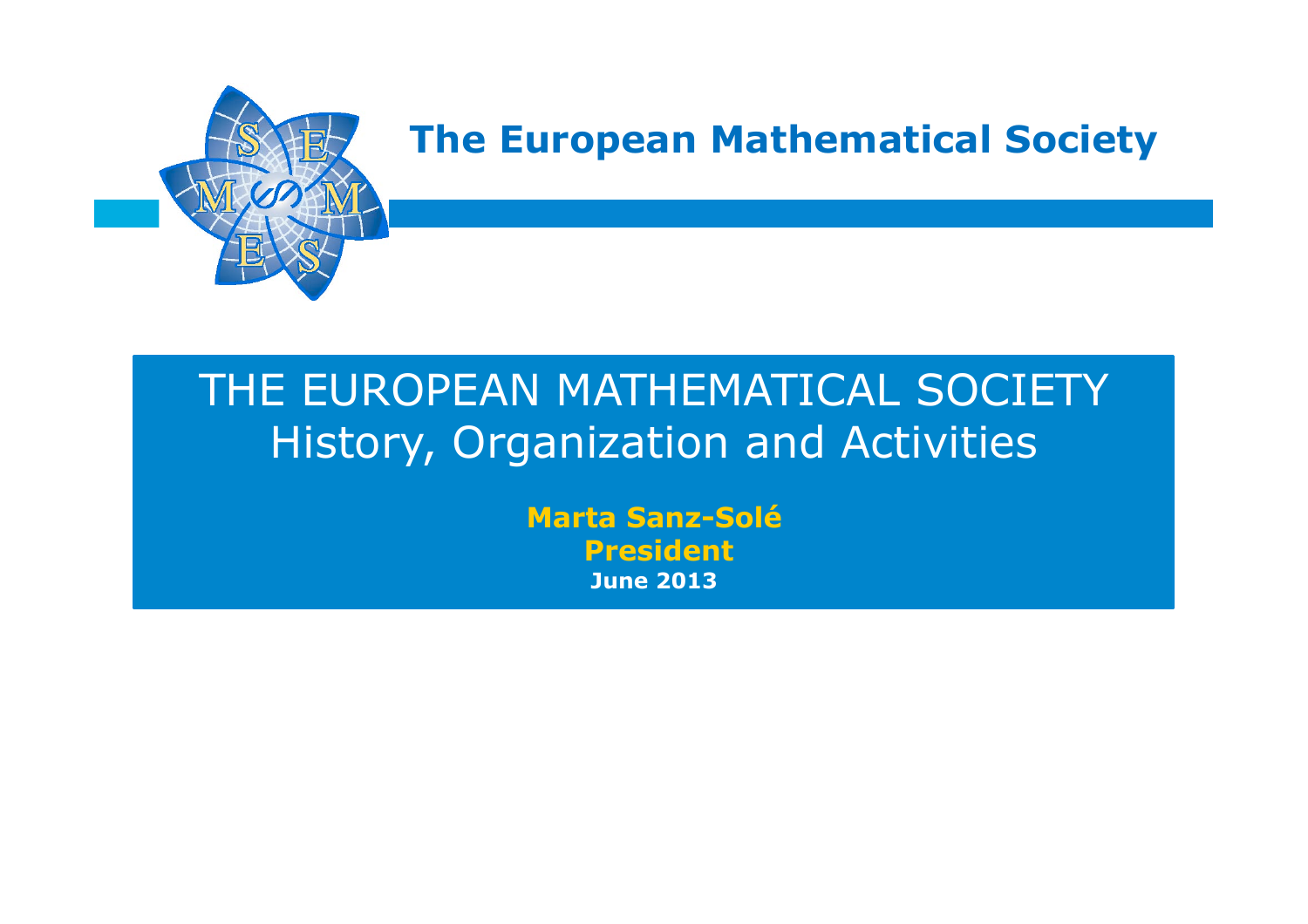

## What is the European Mathematical Society?

www.euro-math-soc.eu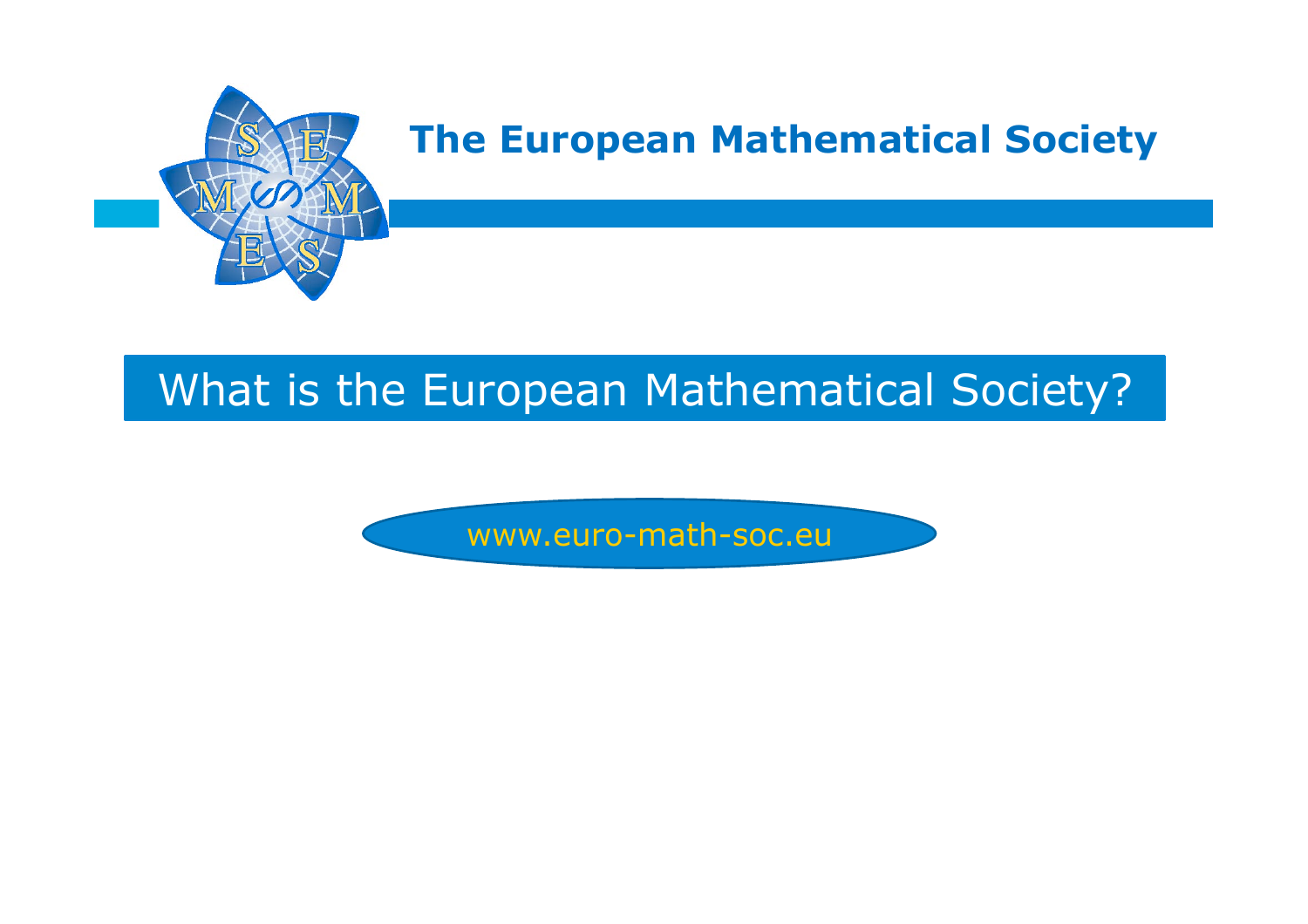

#### **The EMS is a learned society representing mathematicians throughout Europe**

### **Aims**

To foster interaction between mathematicians of different countries

To promote mathematical research

To assist and advise on problems of mathematical education

To develop links between mathematics and society

To maintain a sense of identity amongst European mathematicians

To represent the mathematical community in European institutions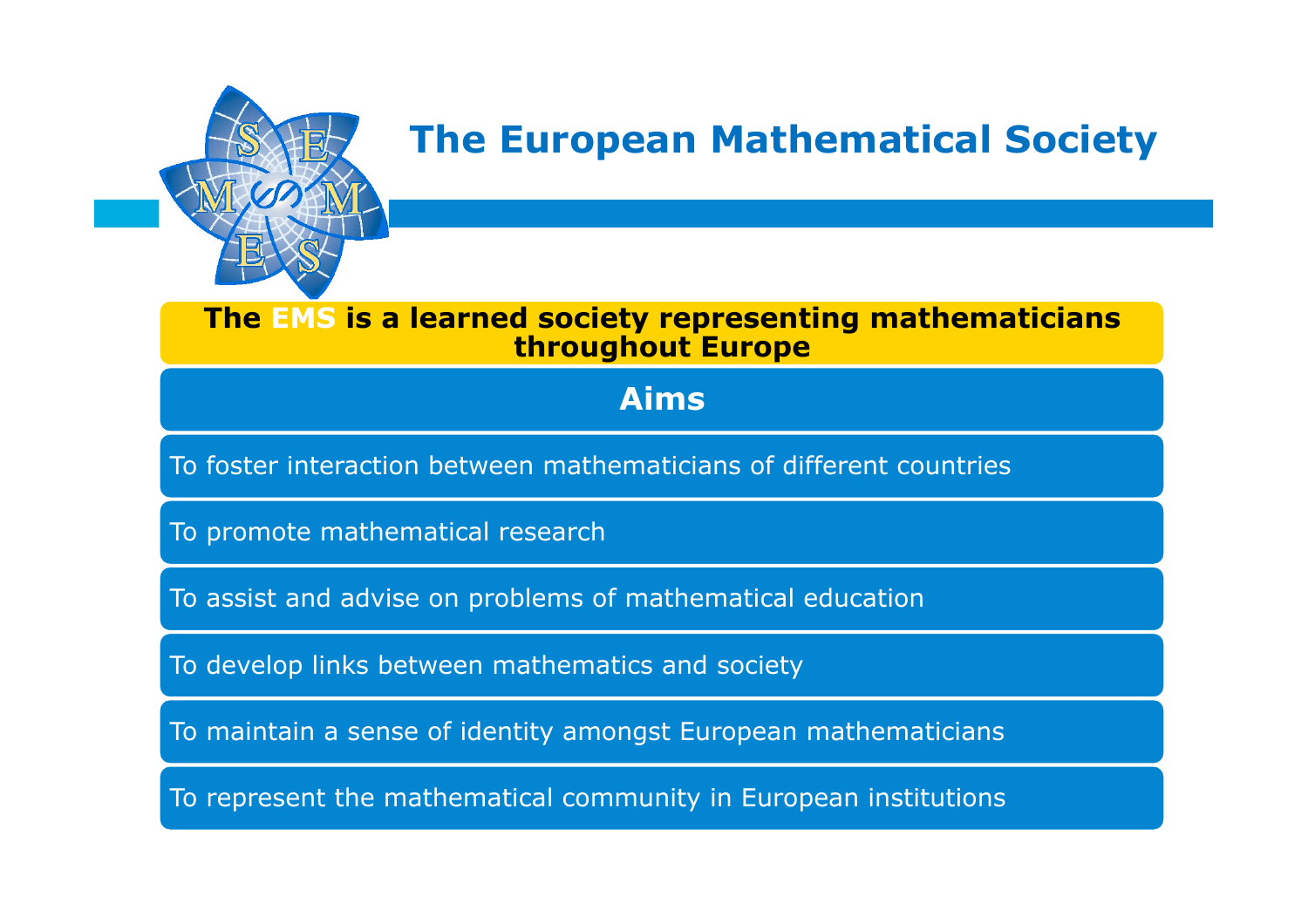

### **History**

Discussions started at the ICM in Helsinki in 1978

The discussions were conducted within the *European Mathematical Council*, an initiative led by Sir Michael Atiyah

The EMS was founded in October 1990 in Mandralin (Poland)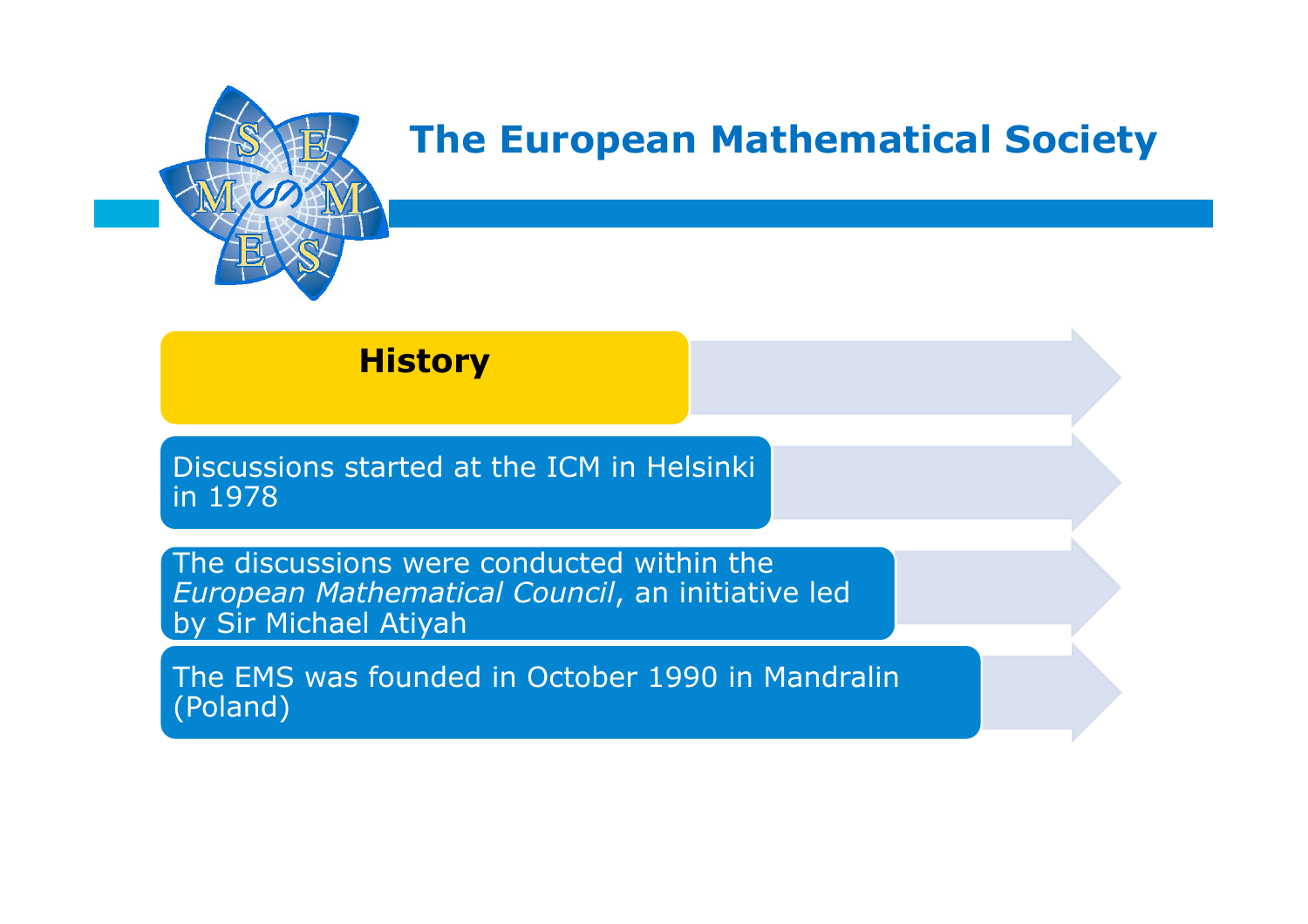

#### **Presidents of the EMS Friedrich Hirzebruch** (1991-1994), Max Planck Institute Bonn, Germany

**Jean Pierre Bourguignon** (1995-1998), IHÉS, France

**Rolf Jeltsch** (1999-2002), ETH Zürich, Switzerland

**Sir John Kingman** (2003-2006), U. of Bristol, UK

**Ari Laptev** (2007-2010), Imperial College London, UK; KTH, Stockholm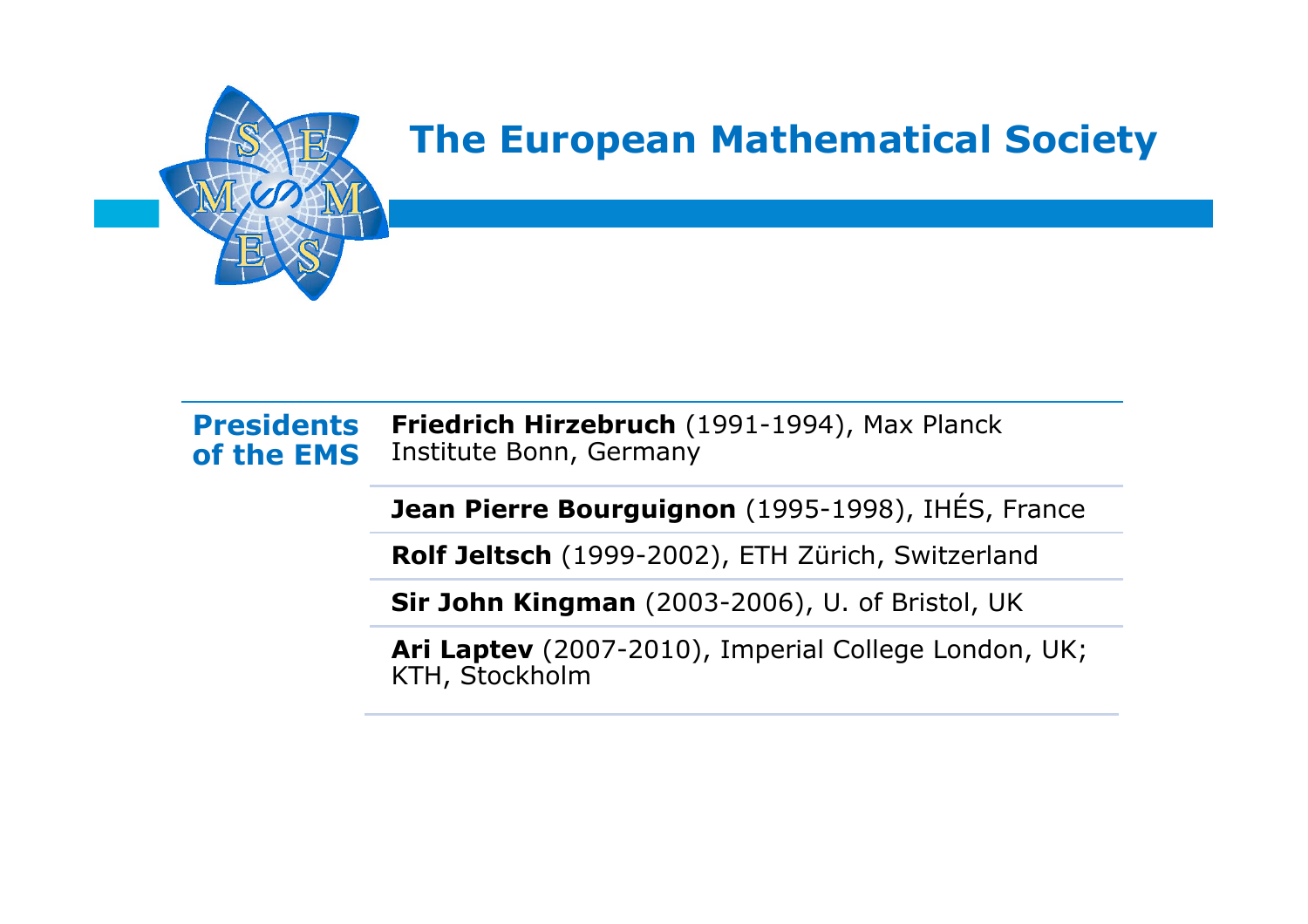

### **Membership**

- About 60 mathematical societies in Europe
- International societies (ESMTB, GAMM)
- Academic institutional members (about 40 research centers and mathematics departments in Europe)
- About 3000 individual members

### Reciprocity Agreements

• AMS, Australian Mathematical Society, Canadian Mathematical Society

#### Collaboration Agreements

• Bernoulli Society, IAMP, UMALCA, ECMI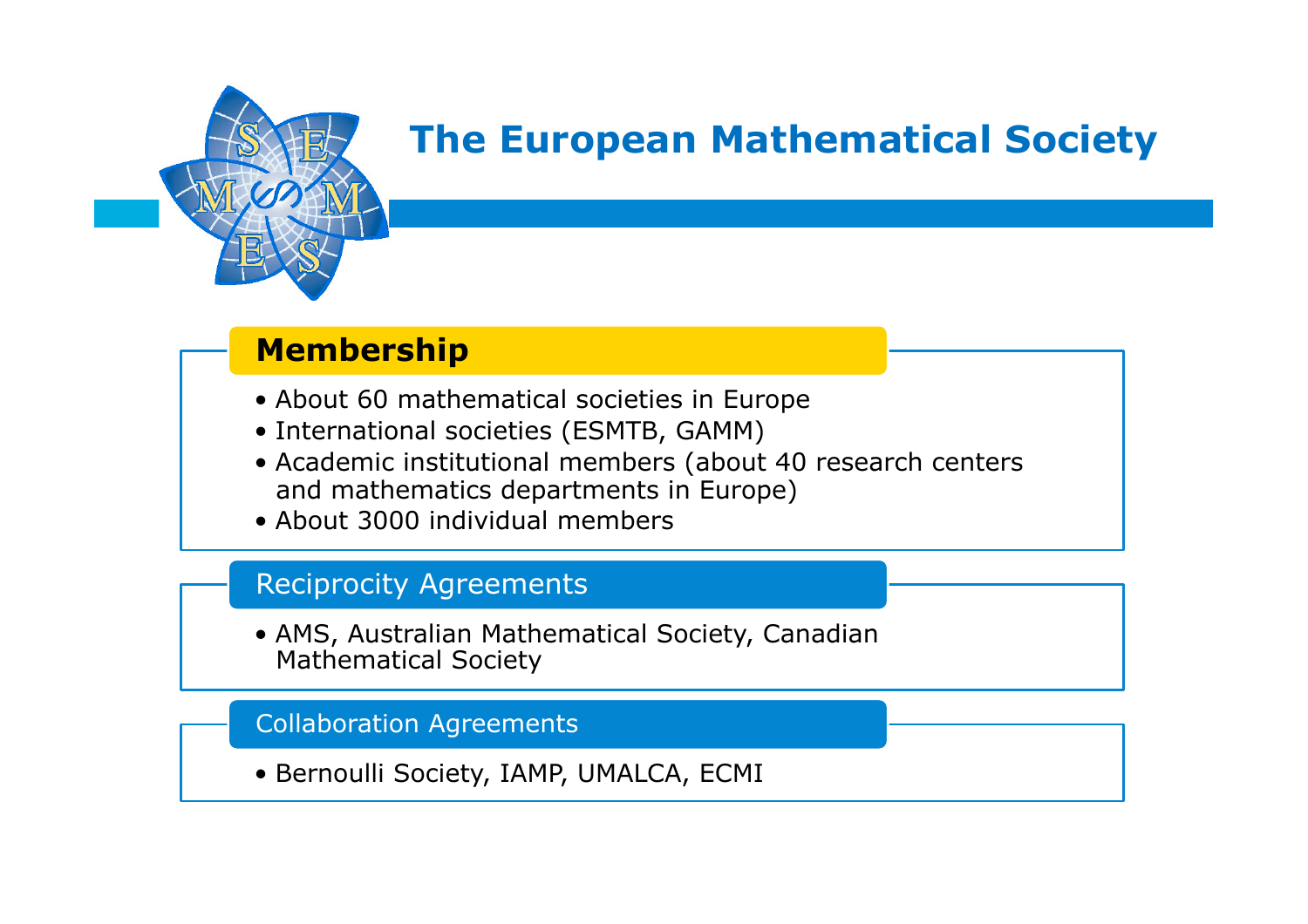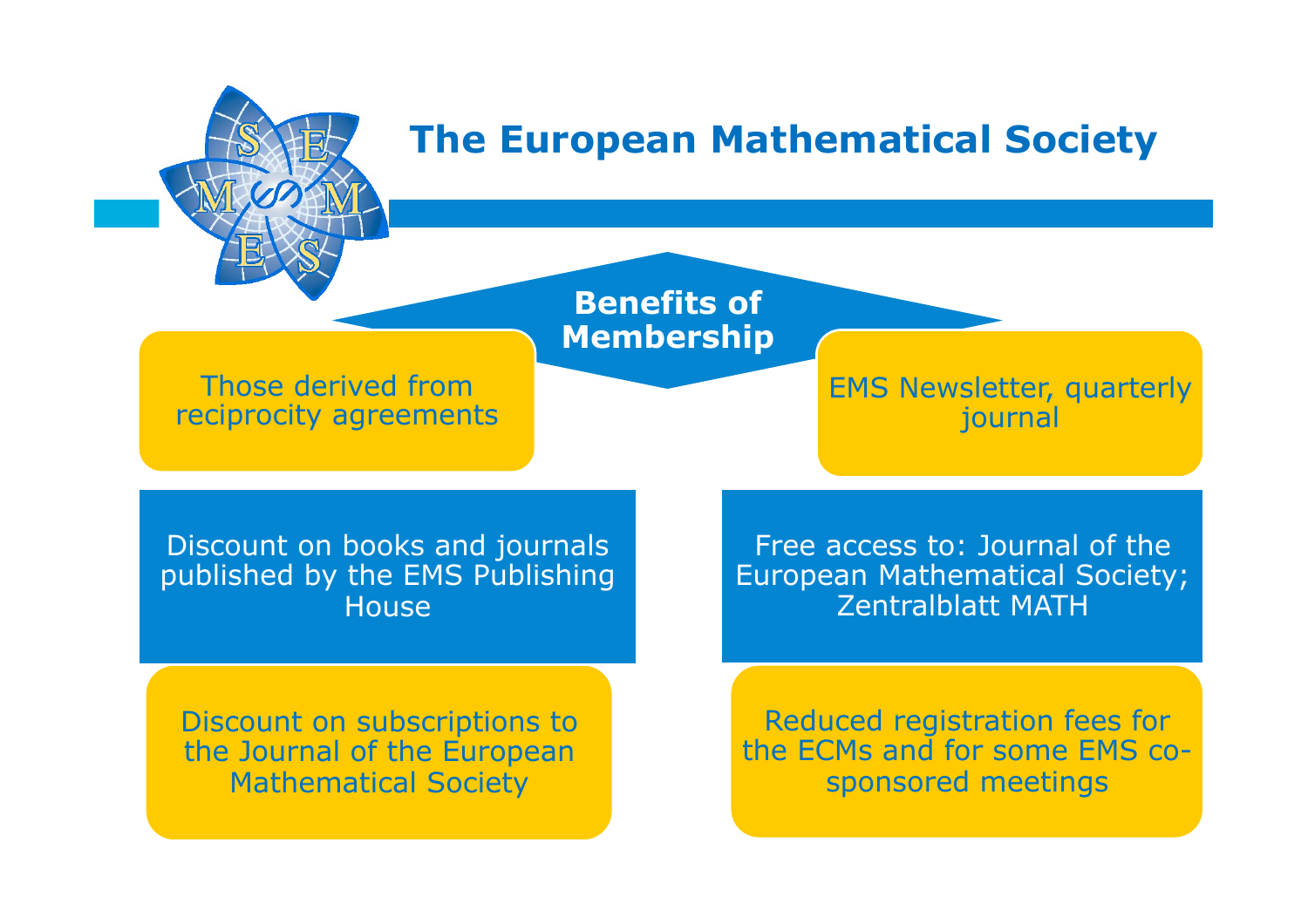

### **Executive Committee (2013-2014)**

- President: **Marta Sanz-Solé** (Spain)
- Vice President: **Franco Brezzi** (Italy)
- Vice President: **Martin Raussen** (Denmark)
- Secretary: **Stephen Huggett** (UK)
- Treasurer: **Jouko Väänänen** (Finland)

### **Members**

- Alice Fialowski (Hungary)
- Gert-Martin Greuel (Germany)
- Laurence Halpern (France)
- Volker Mehrmann (Germany)
- Armen Sergeev (Russia)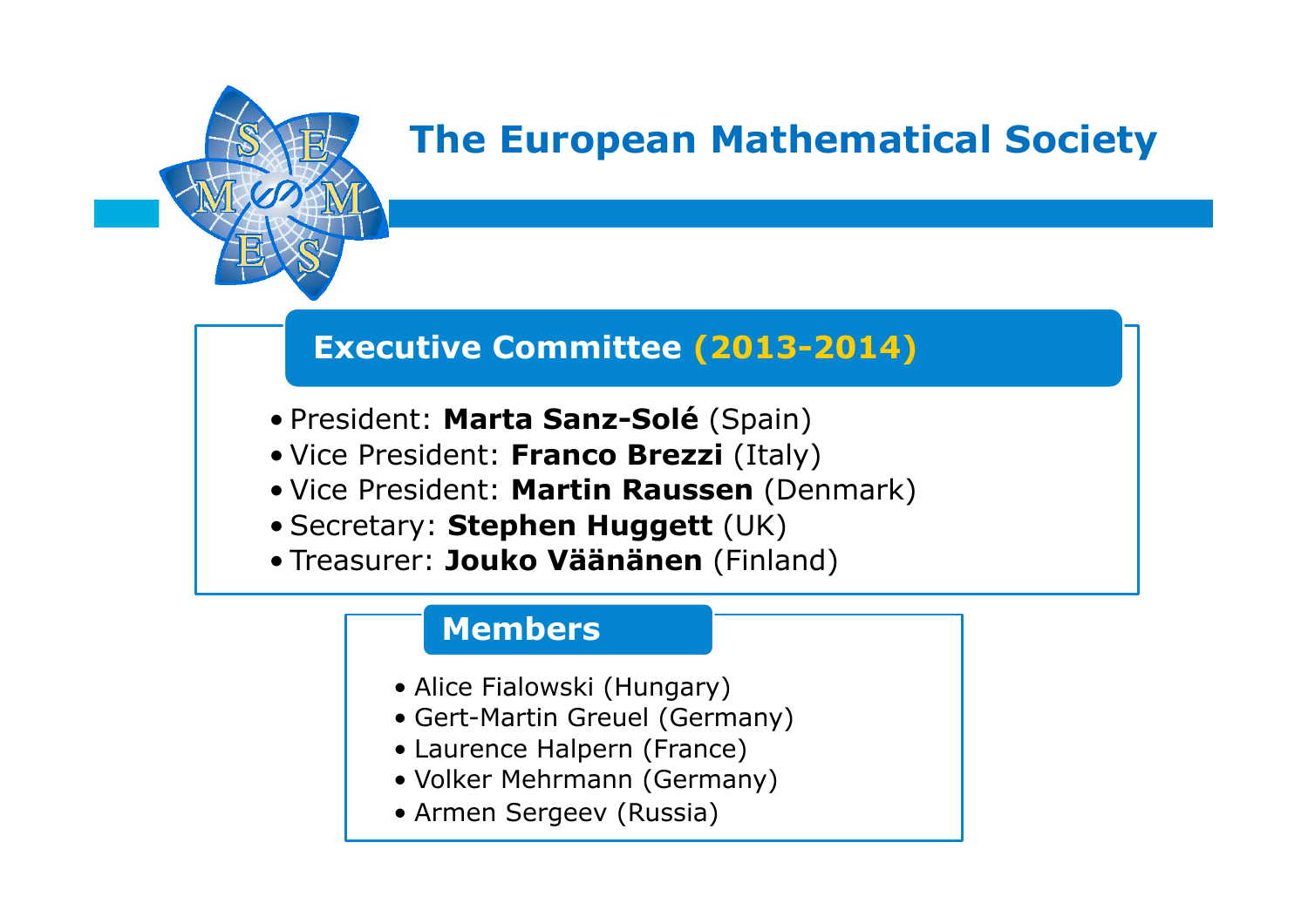

## **Contact with Members**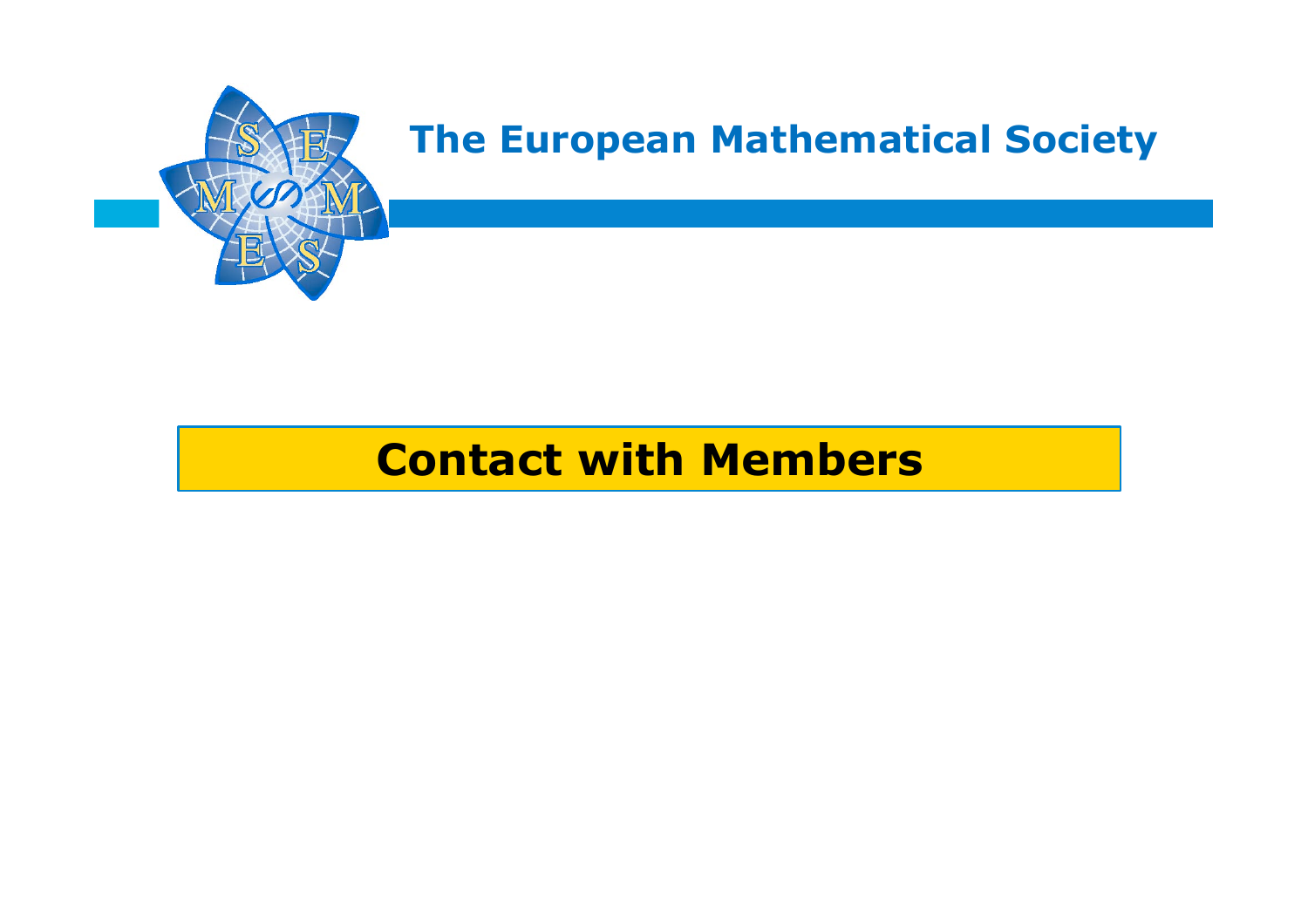

### **The EMS Newsletter**

Journal of record of the **EMS**

http://www.ems-ph.org/journals/journal.php?jrn=news

One of the most widely read mathematical periodicals in Europe dealing with matters of interest to the mathematical community

#### **Contents**

- Articles outlining current trends in scientific development
- Reports on member societies and institutional members
- Reports on EMS activities and EMS Committees
- Interviews
- Announcements of meetings and conferences
- Book reviews
- Specific columns: ICMI, Personal, Zentralblatt...
- Adds of products and services to mathematicians, statisticians, computer scientists, engineers, etc.

 $\bullet$  ...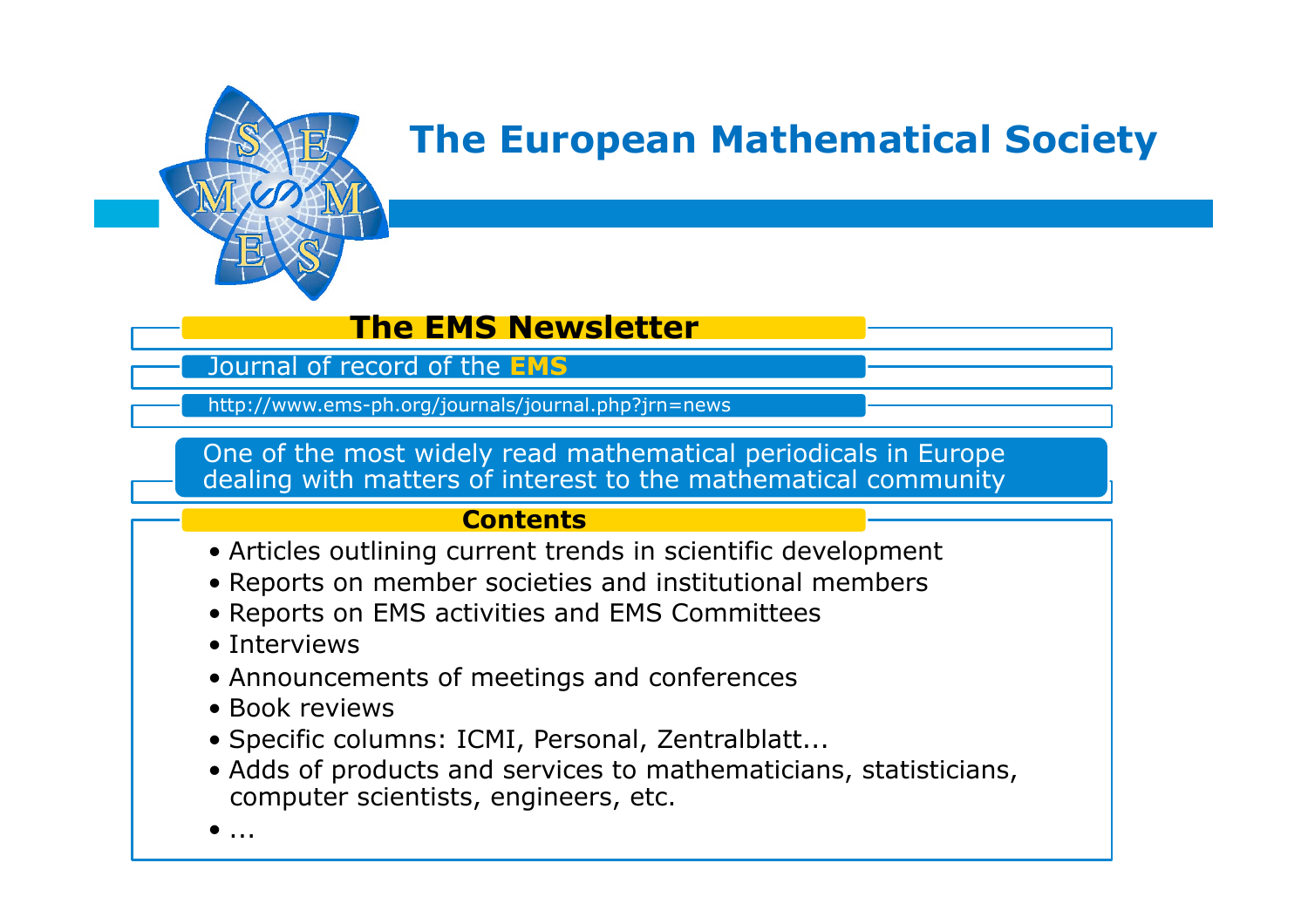

### **Editorial Team**

### Editor-in-Chief: Lucia Di Vizio (France)

### **Editors**

• M. Bartolini-Bussi (Italy), J. Buescu (Portugal), E.-M. Feichtner (Germany), E. Miranda (Spain), M. Pacurar (Romania), U. Persson (Sweden), Zdislaw Pogoda (Poland), T. M. Rassias (Greece), D. Schleicher (Germany), E. Scholz (Germany), O. Teschke (Germany), J. Top (The Netherlands)

### Copy Editor

• C. Nunn (UK)

### Past Editors-in-Chief

• R. Wilson (UK), M. Raussen (Denmark), Vicente Muñoz (Spain)

Free on-line access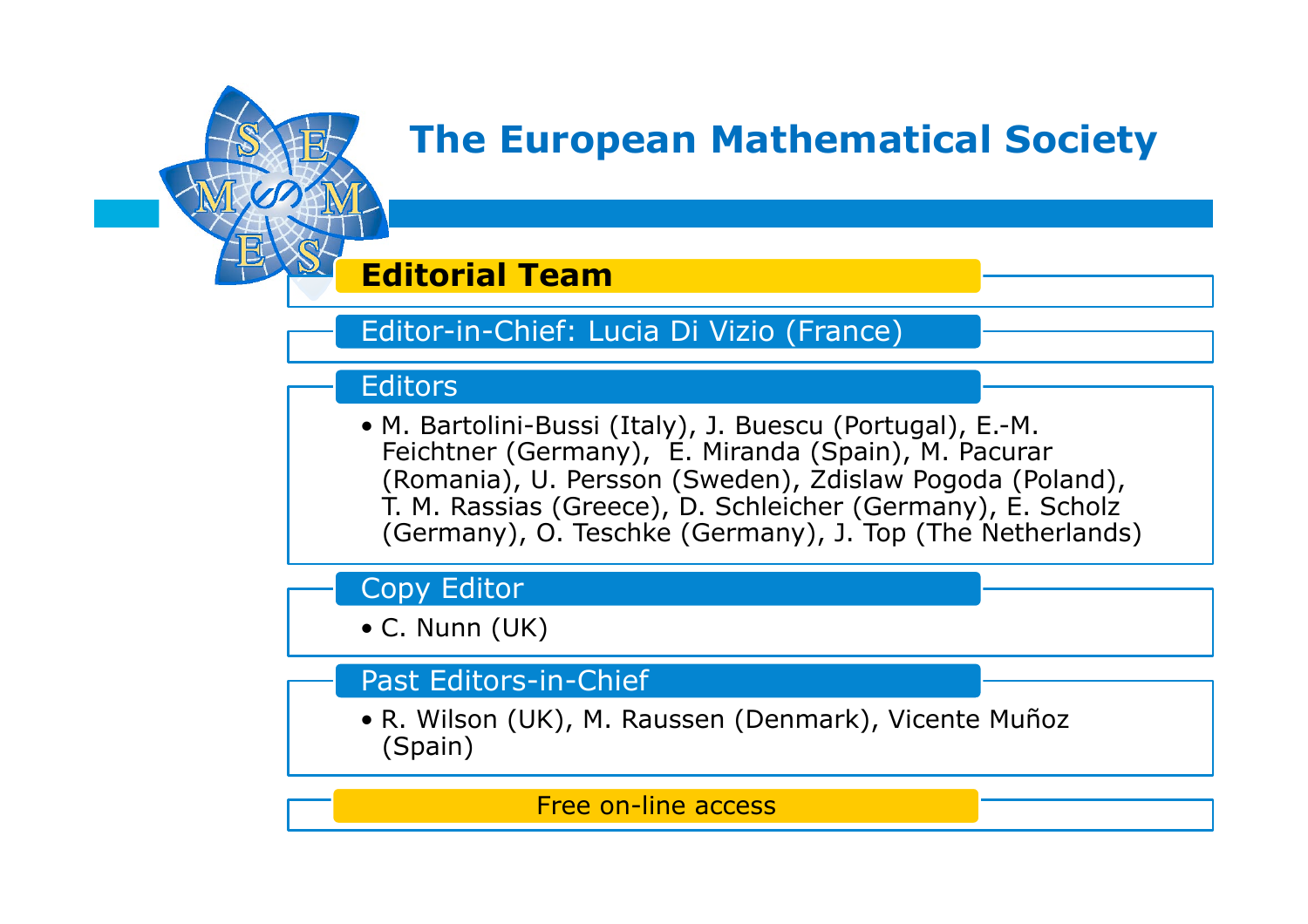

EMS E-News

Editor: Mireille Chaleyat-Maurel (France)

Contents: Headlines; News from Societies; Calls for proposals; News from EMS Comittees

Free on-line access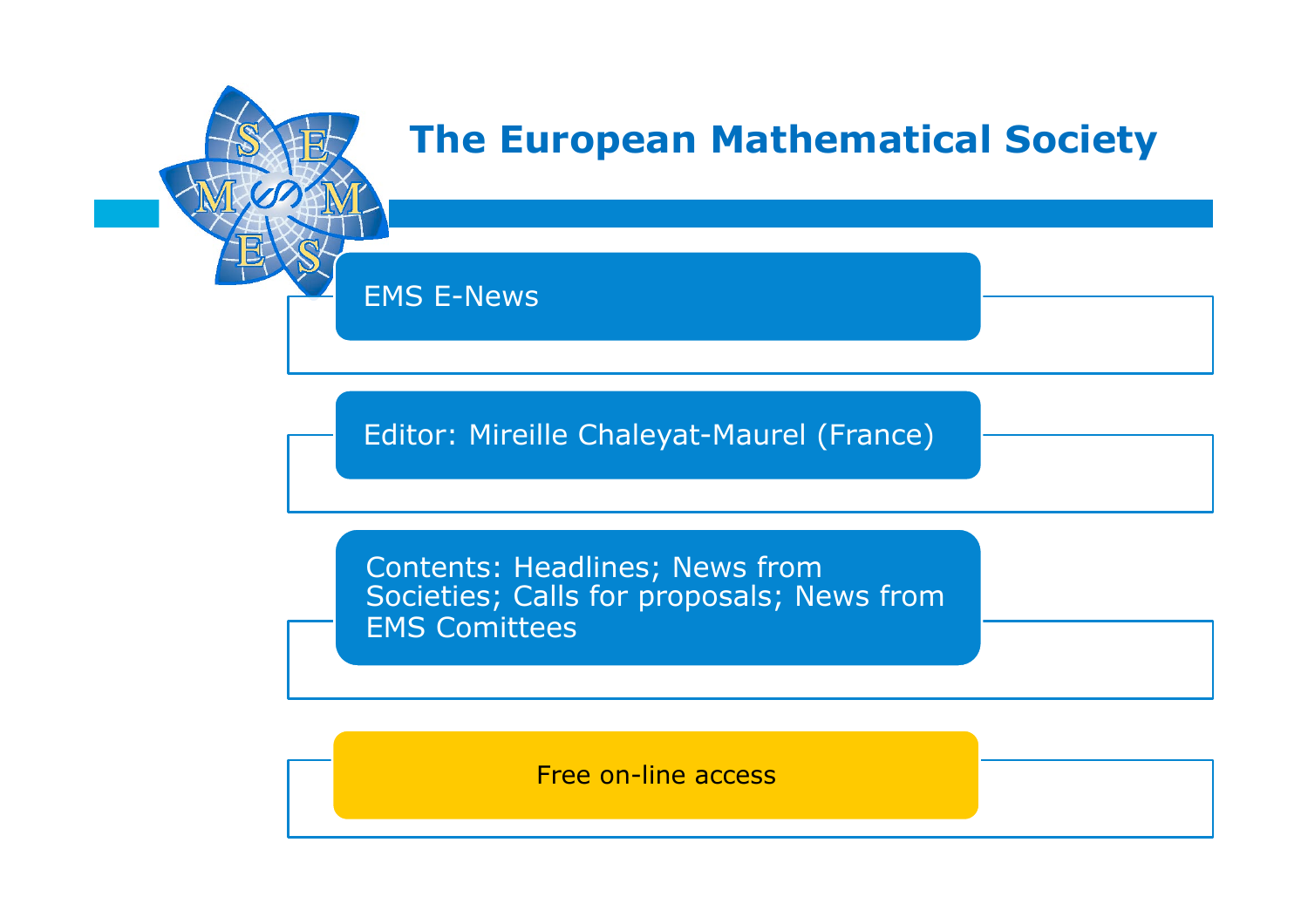

### **Meetings of Presidents of EMS Member Societies**

Spanish Royal Math. Society, Bilbao (Spain), May 7-8, 2011 Romanian Math. Society, Bucharest (Romania), April 17-18, 2010 Banach Center, Warsaw (Poland), May 9-10, 2009 CIRM, Luminy (France), April 26-27, 2008

Czech Union of Math and Phys, Prague, March 31-April 1, 2012

**Danish Mathematical Society, Århus, April 6, 2013**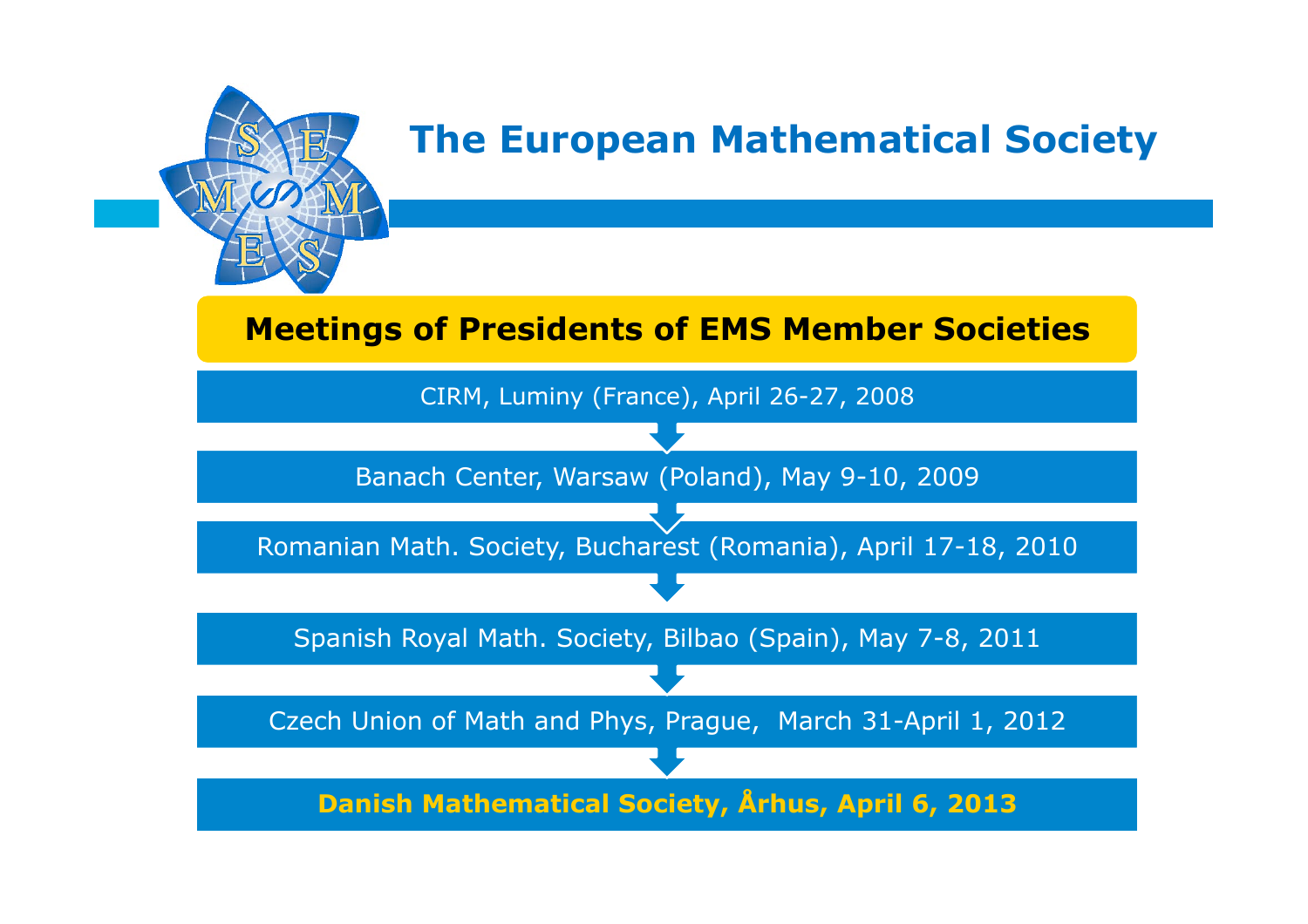

### **Committees of the European Mathematical Society**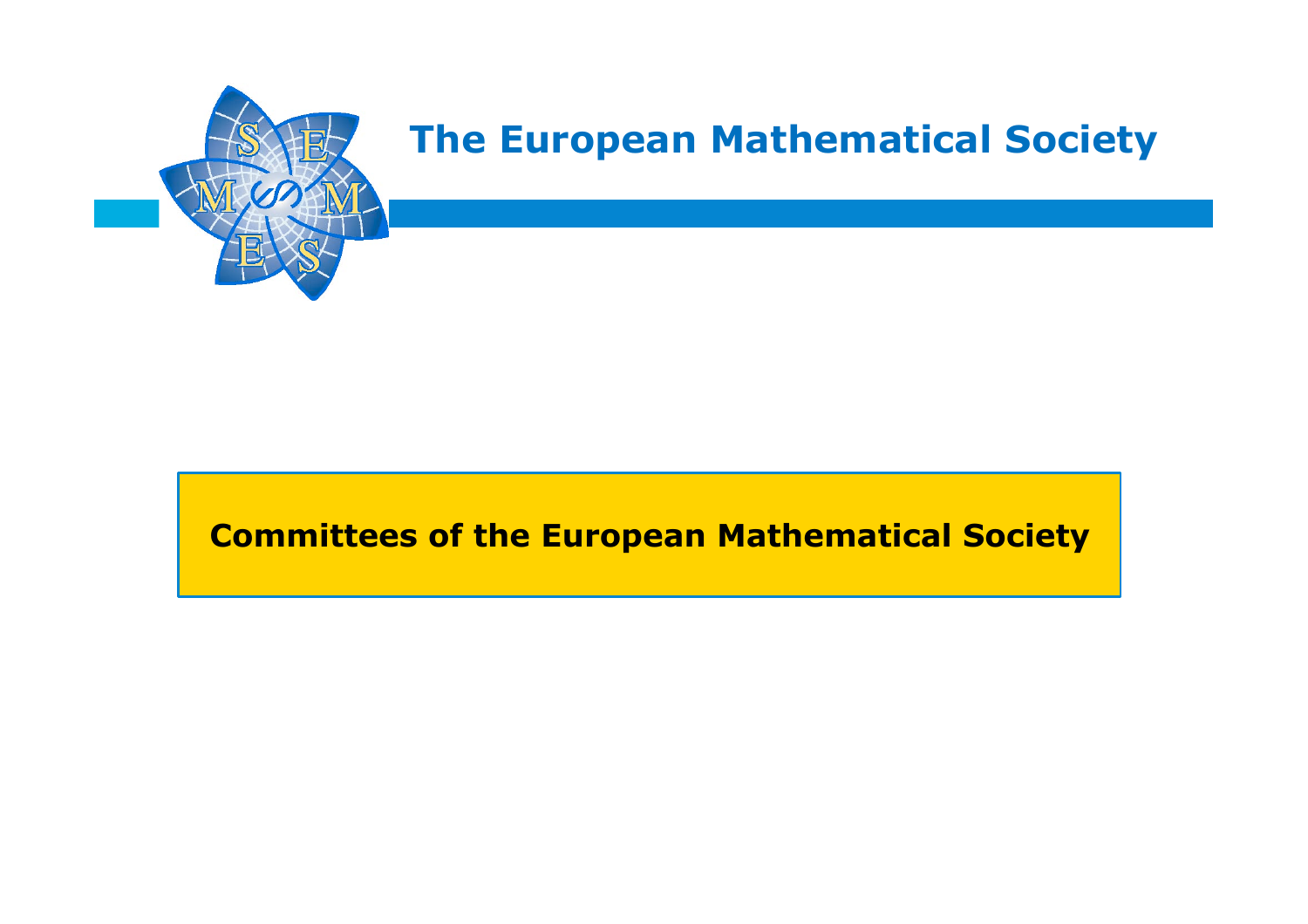

### **Committees of the EMS**

Executive Committee

Applied Mathematics

Developing Countries

**Education** 

**Ethics** 

Electronic Publishing

Meetings

European Research Centers of Mathematics (ERCOM)

**Publications** 

Raising Public Awareness of Mathematics

European Solidarity

Women in Mathematics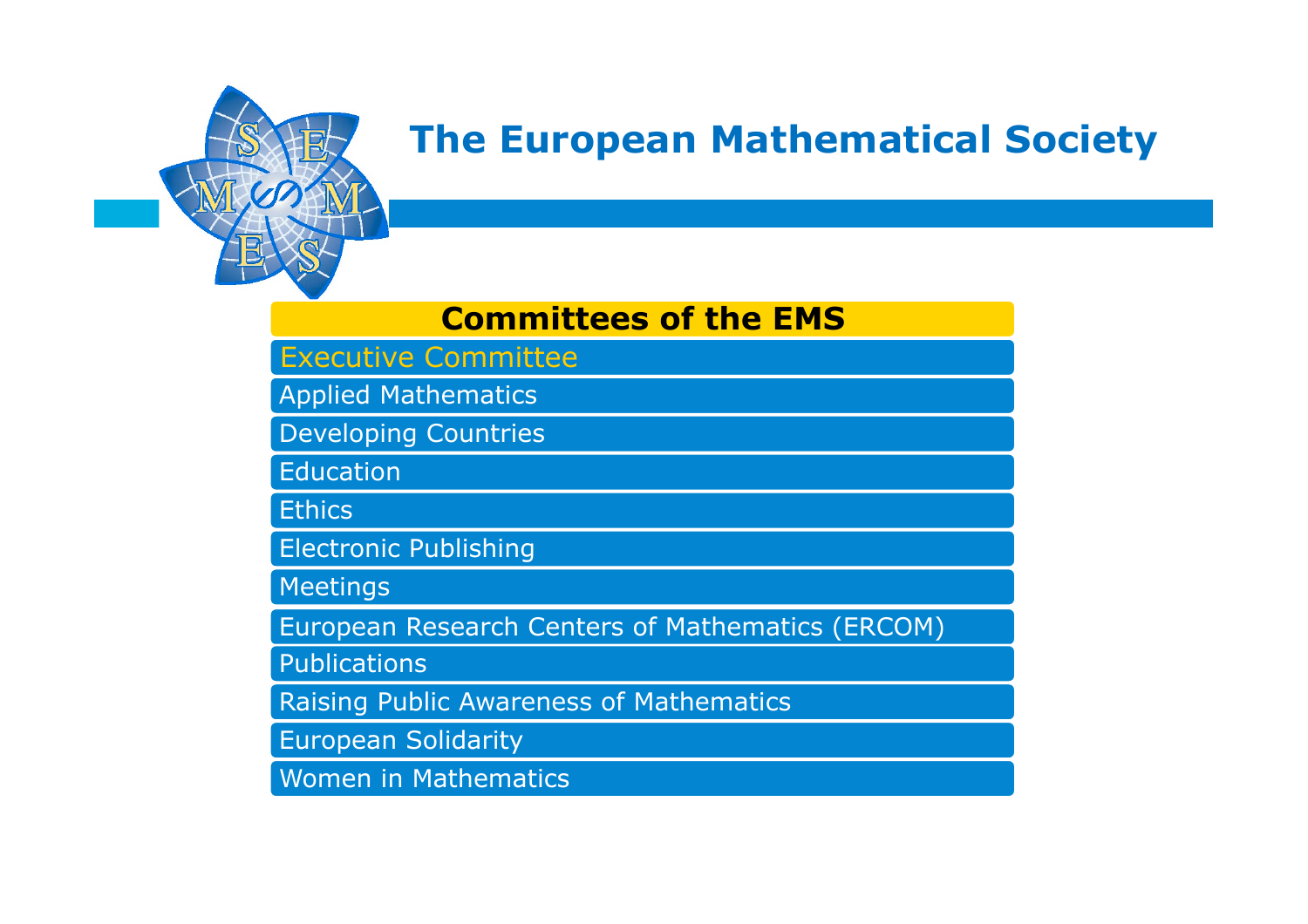

### **Executive Committee**

It is the governing body of the Society

Pilots and represents the Society Carries out the decisions of the Council Appoints committees Prepares the business for the Council

**President: Marta Sanz-Solé**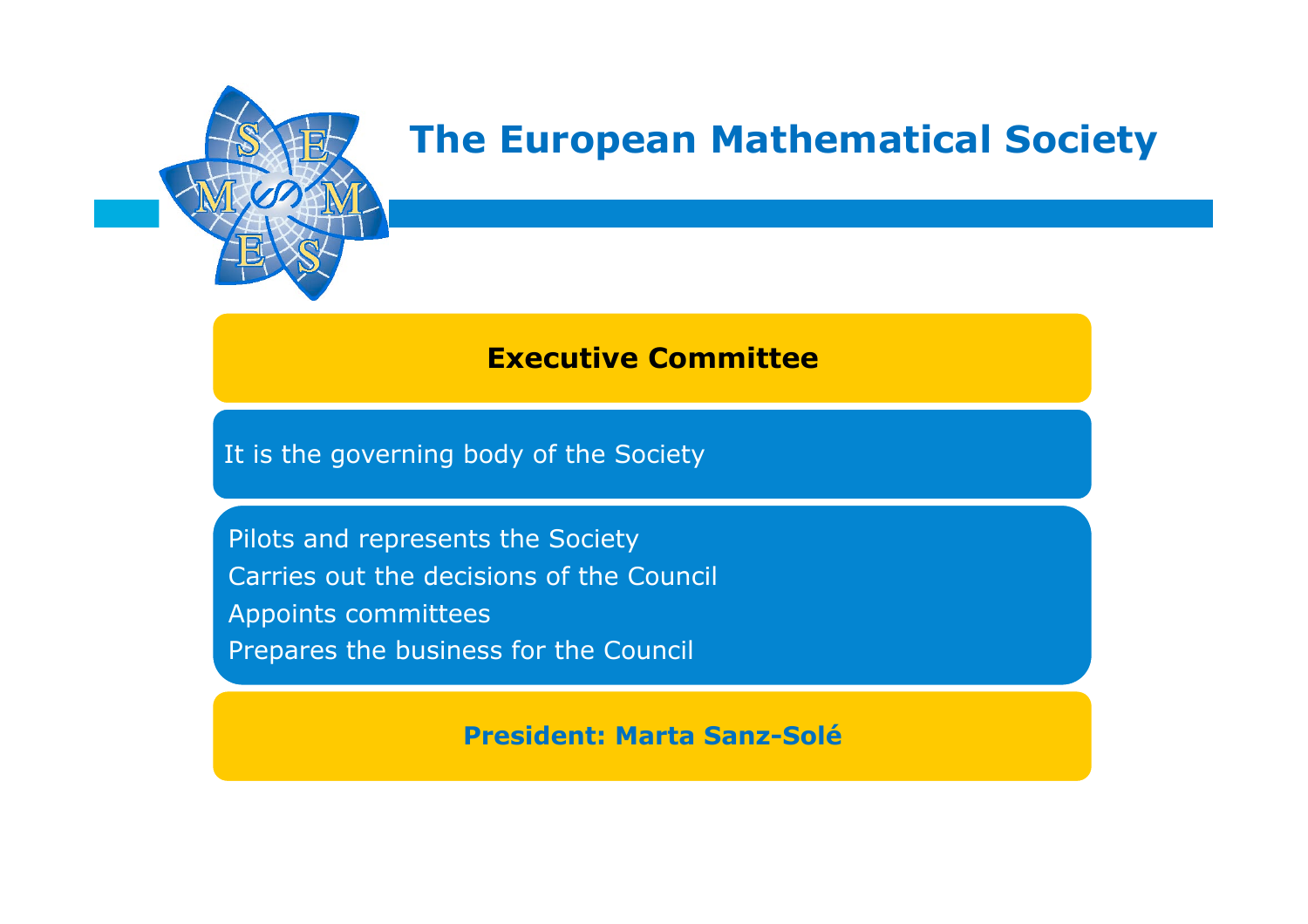

### **Applied Mathematics**

Promotes Applied Mathematics as a whole through and within EMS. Cooperates with other European and international societies in improving the public and political awareness of mathematics to cultural, economic and social development.

**Chair: María J. Esteban (France)**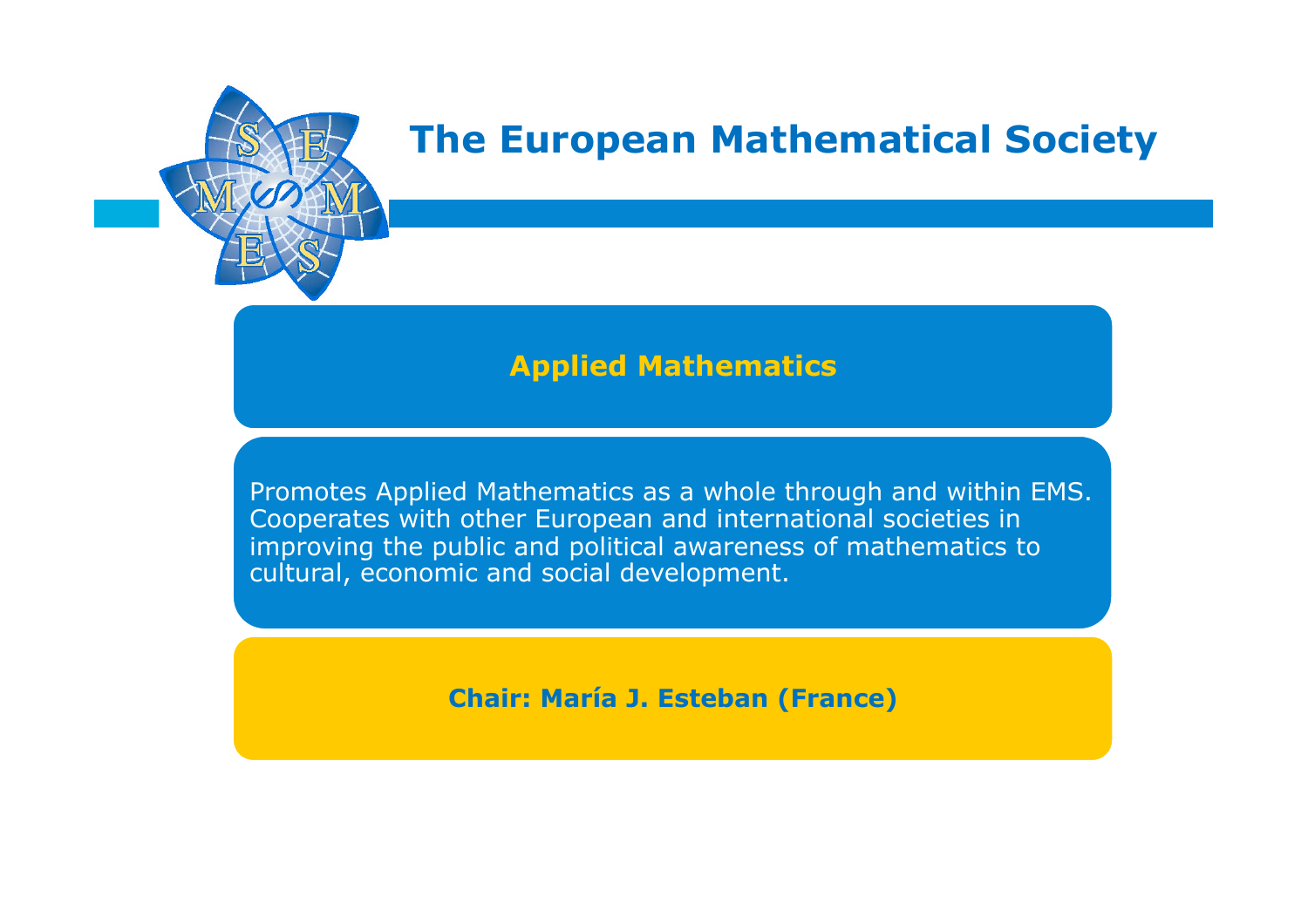

### **Developing Countries**

Assists developing countries with the goal of helping them to improve the level of mathematical education and research.

Mobilises funds for researchers to attend conferences in developed countries.

Helps (both on an academic and financial level) organising conferences in DCs.

Book Donation Initiative

Emerging Research Centers of Excelence (ERCE) Initiative

**Chair: Michel Waldschmidt (France)**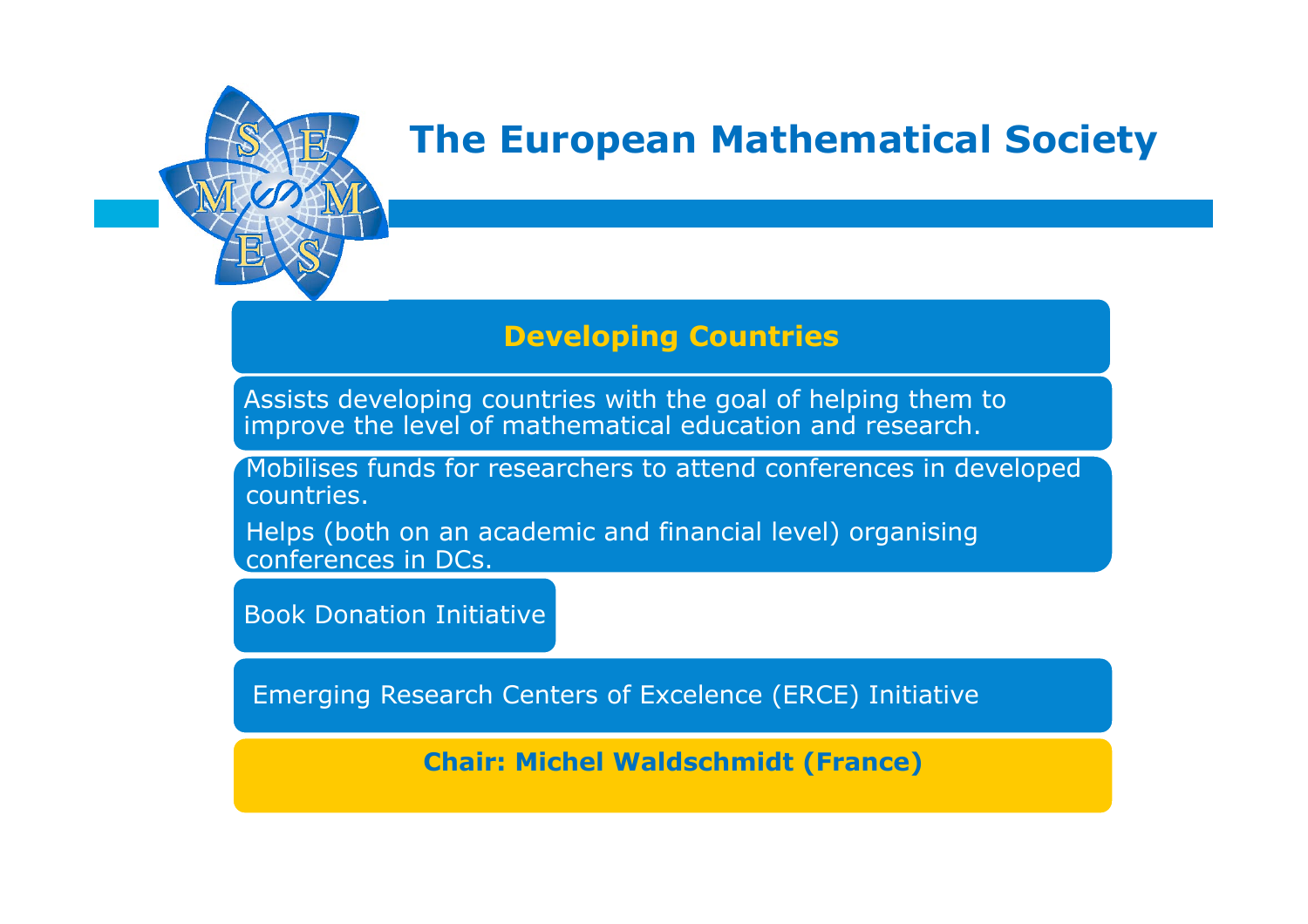

### **Education**

The Committee reports, and where appropriate acts, on education issues that are, or should be, of concern to EMS members.

**Chair: Günter Törner (Germany)**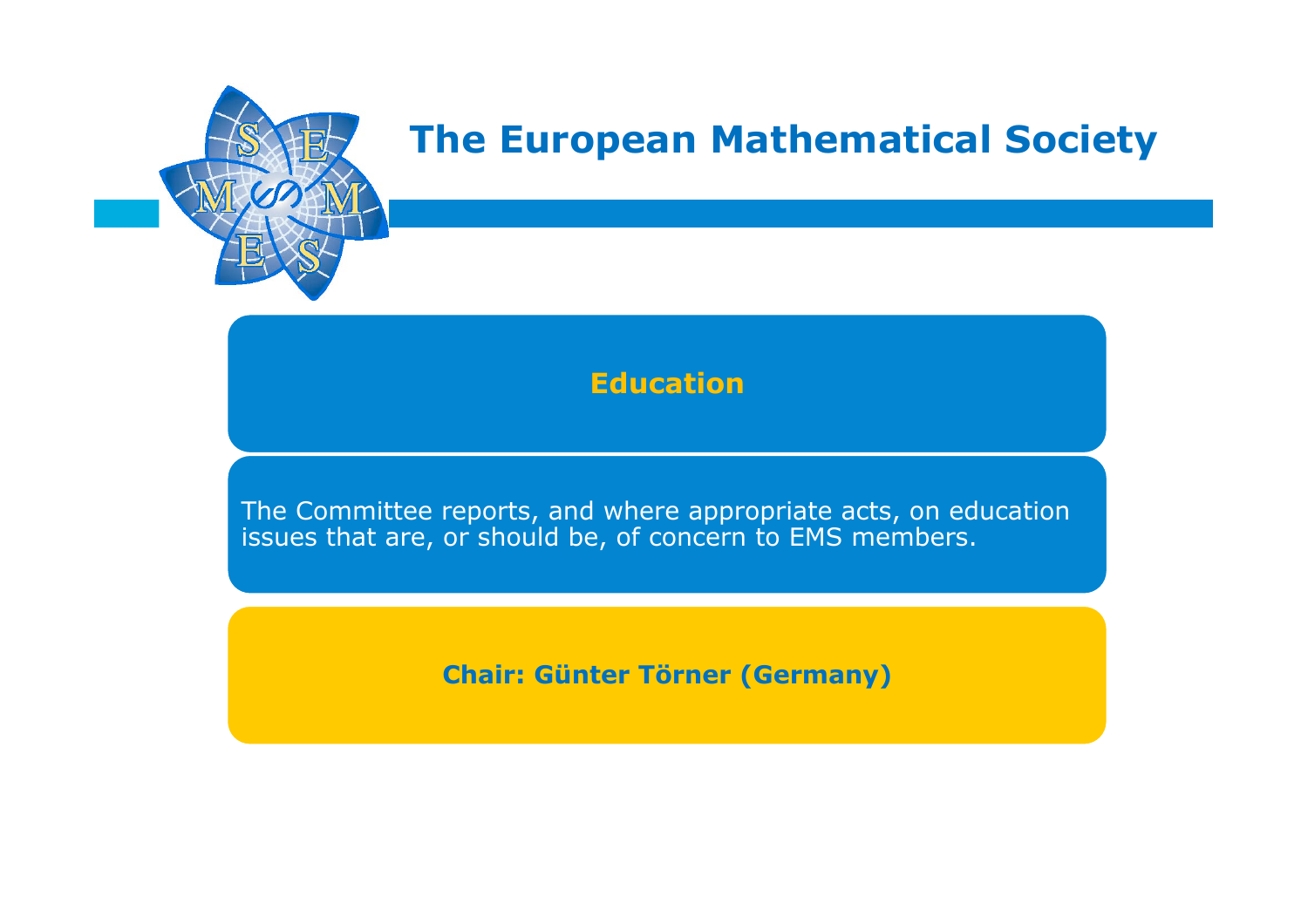

### **Electronic Publishing**

It keeps the EMS abreast with the development of electronic tools of doing mathematics such as:

-electronic publishing,

-archiving and communication.

It reviews the progress in these areas and makes suggestions helping to build the appropriate electronic infrastructures.

**Chair: Jiri Rákosník (Czech Republic)**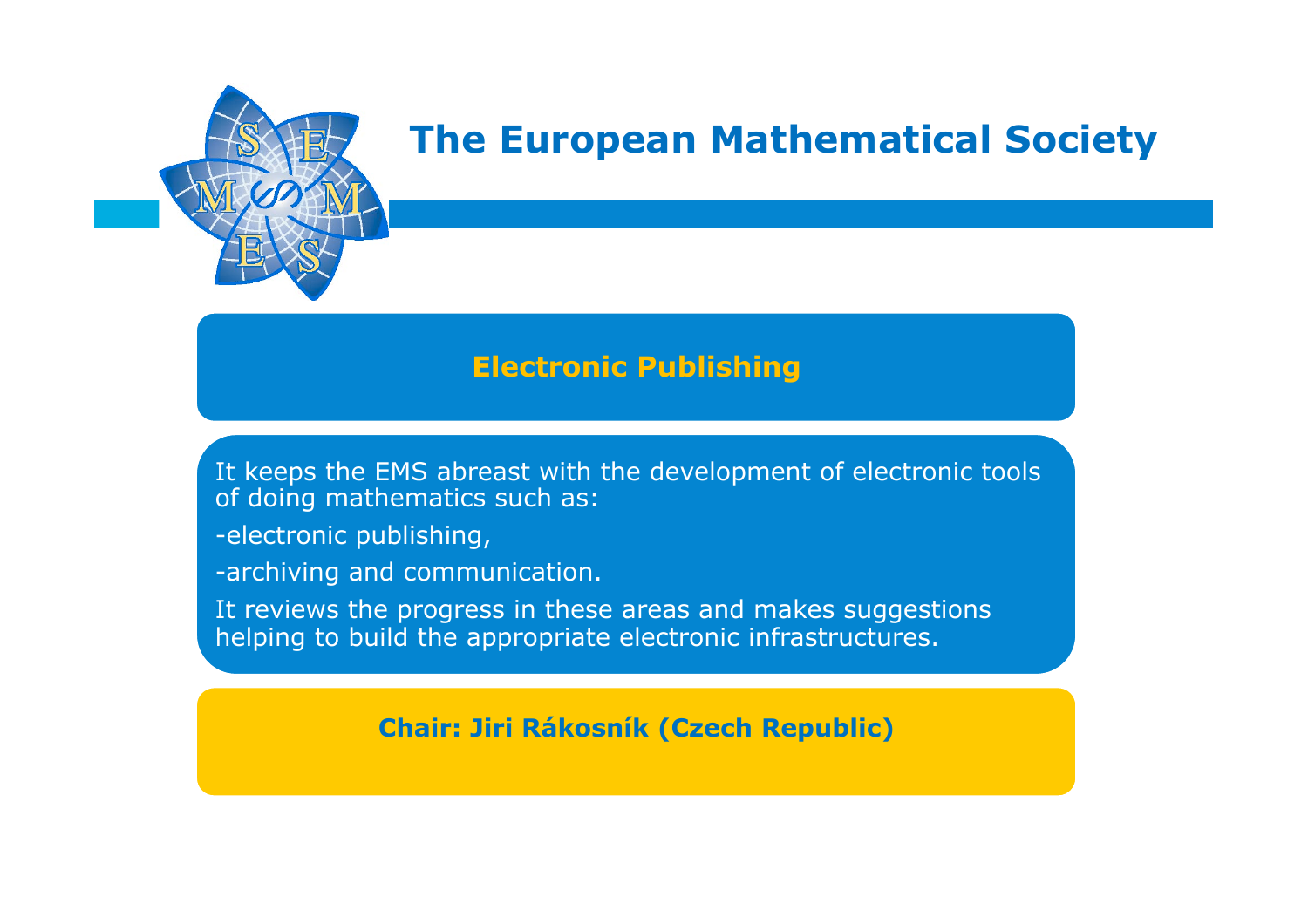

### **Ethics Committee**

It focuses on unethical behavior in mathematical publications: plagiarism, duplicate publication, inadequate citations, inflated self-citations, dishonest refereeing, etc.

It is responsible for:

-raising awareness of the problem: **Code of Practice**;

-encouraging journals and publishers to follow good practices;

-providing mechanisms whereby researchers can ask the Committee to help them pursue claims of unethical behavior.

**Chair: Arne Jensen (Denmark)**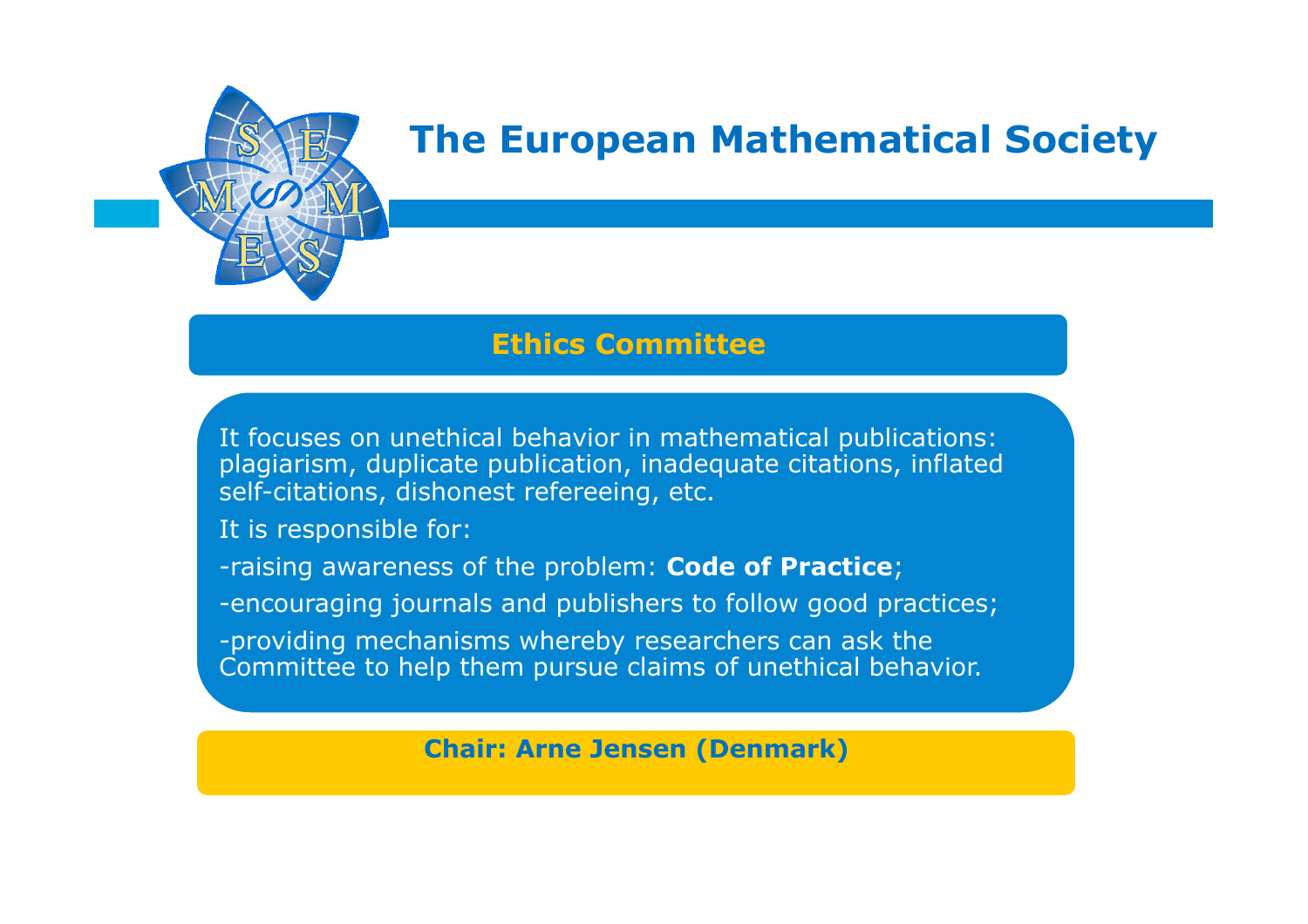

### **European Research Centres of Mathematics (ERCOM)**

ERCOM consists of 26 Scientific Directors of European Research Centres in the Mathematical sciences

Constitutes a forum for communications and exchange of information between the centres themselves and EMS

Fosters collaboration and coordination between the centres themselves and EMS

Fosters advanced research training on a European level

Cultivates contacts with similar research centres within and outside of Europe

**Chair: Keith Ball (UK)**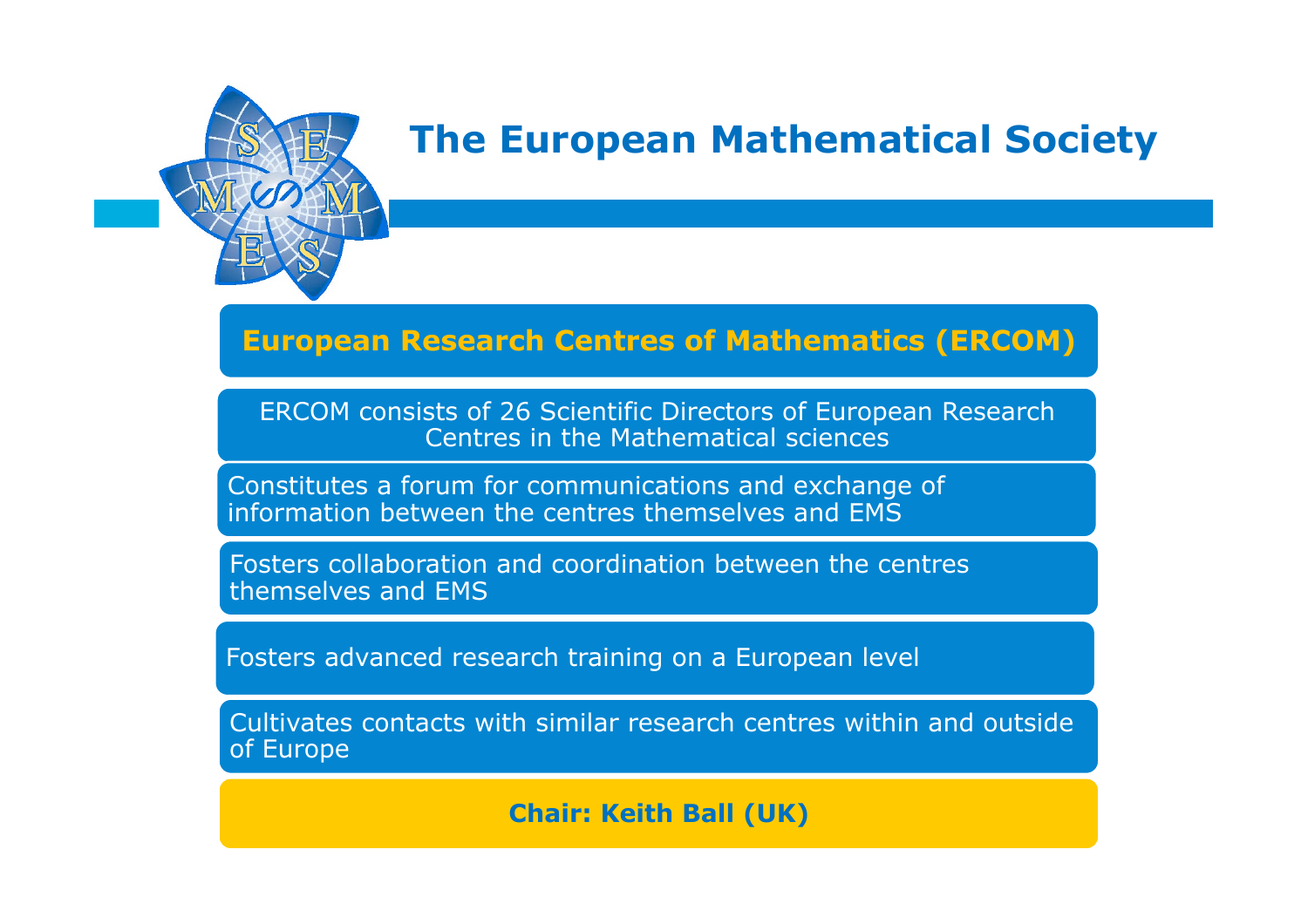

### **Some ERCOM members**

Centre de Recerca Matemàtica, Spain

Centrum voor Wiskunde en Informatica (CWI), The Netherlands

Erwin Schrödinger Institute, Austria

Institut des Hautes Études Scientifiques, France

Institut Mittag-Leffler, Sweden

Isaac Newton Institute for Mathematical Sciences, UK

Istituto Nazionale di Alta Matematica Francesco Severi, Italy

Mathematisches Forschungsinstitut Oberwolfach, Germany

Stefan Banach International Mathematical Center, Poland

Weierstrass I. for Appl. Analysis and Stochastics (WIAS), Germany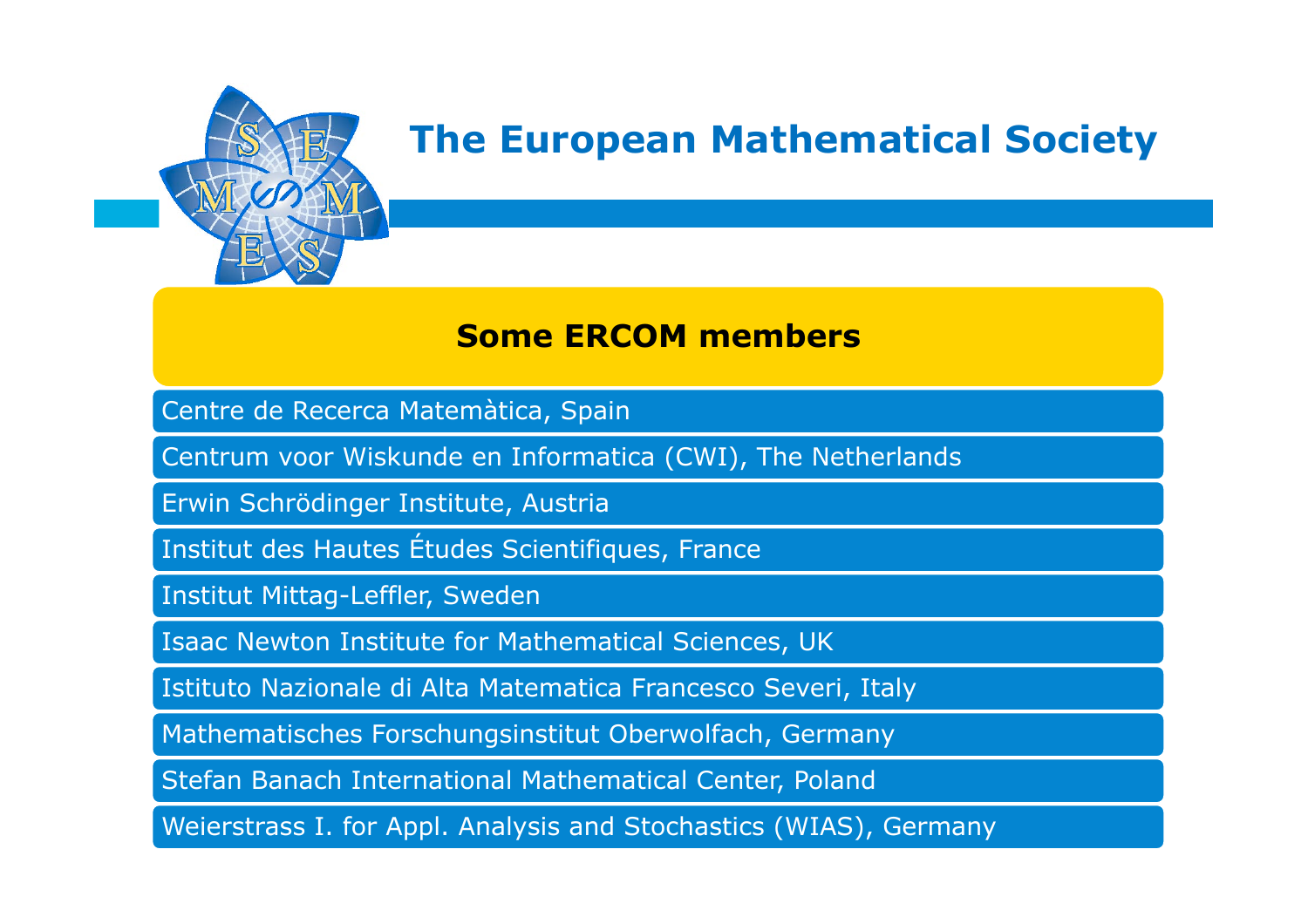

### **Committee for European Solidarity**

Undertakes actions to foster the development of mathematics in economically less-favoured regions within the geographical area of EMS membership

**Chair: Carles Casacuberta (Spain)**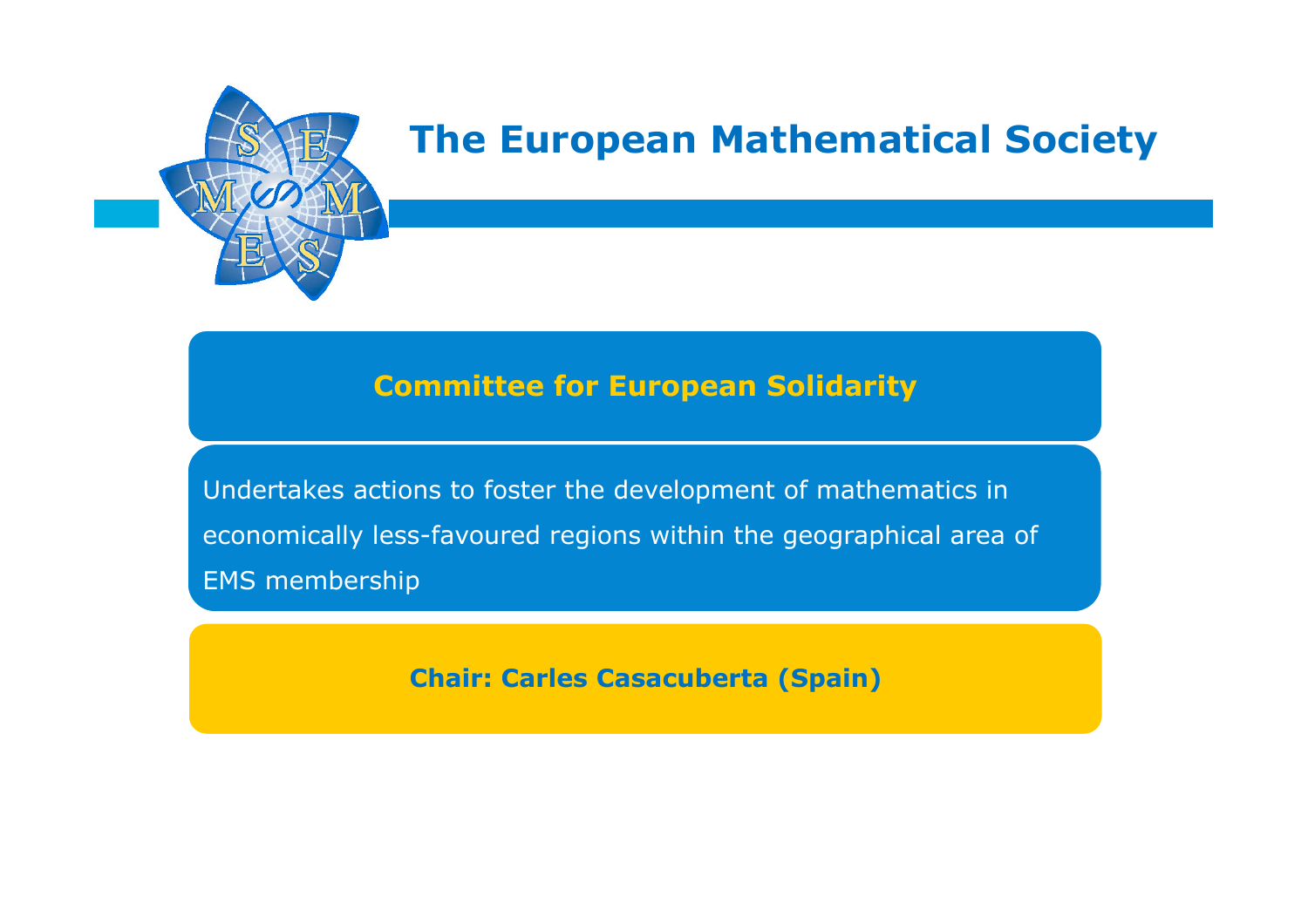

### **Meetings**

Coordinates series of meetings, both in pure and applied mathematics, helping with organisation and with funding.

Summer schools

Joint meetings with other societies

Joint "Mathematical Week-ends" with corporate societies

EMS Mathematical Lectures

**Chair: Nils Dencker (Sweden)**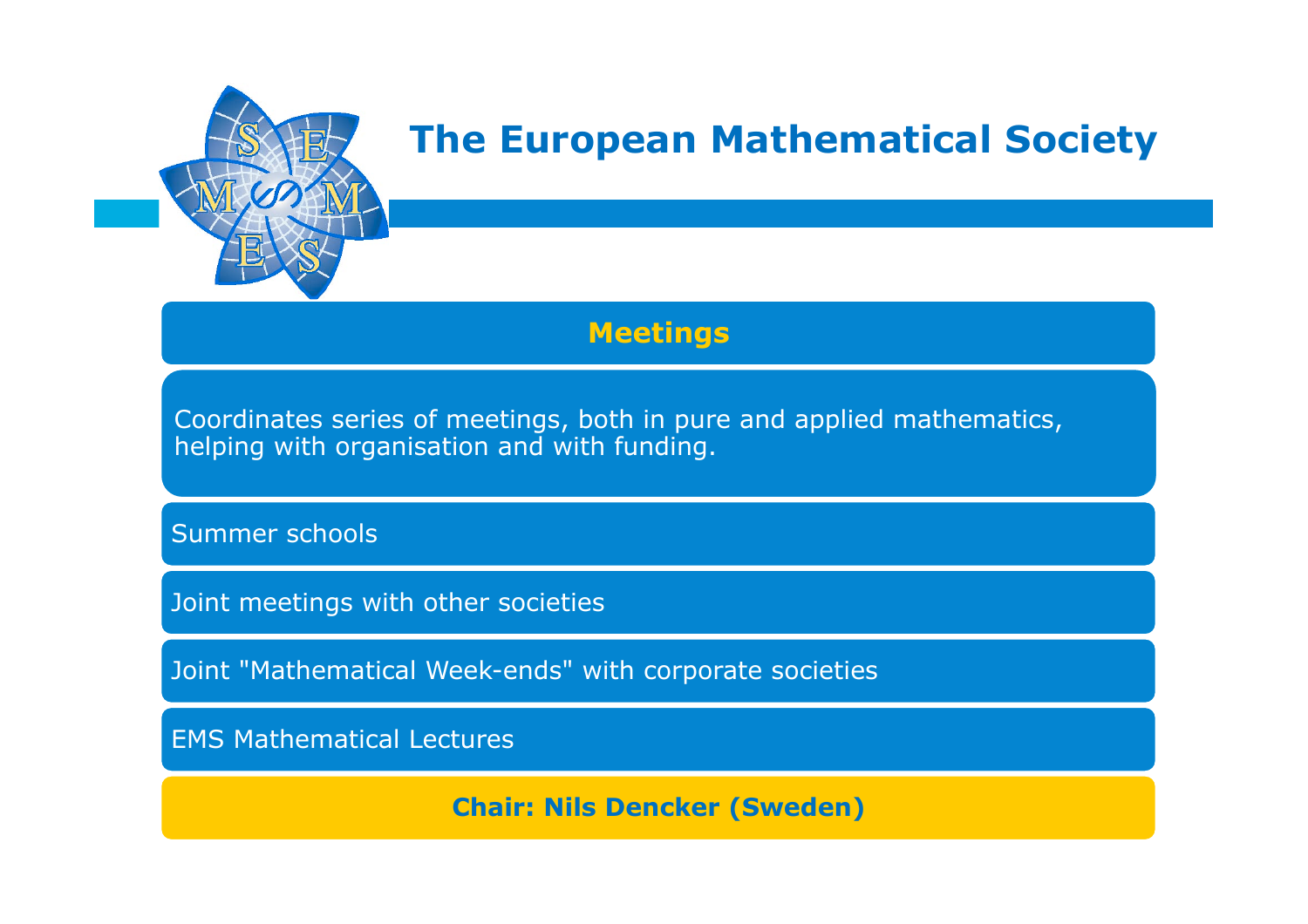

### **Publications**

Takes up relevant questions related to scientific publications and in particular, mathematical publications. It acts as an advisory group of the Executive Committee on publication matters and for publication strategies.

**Chair: Bernard Teissier (France)**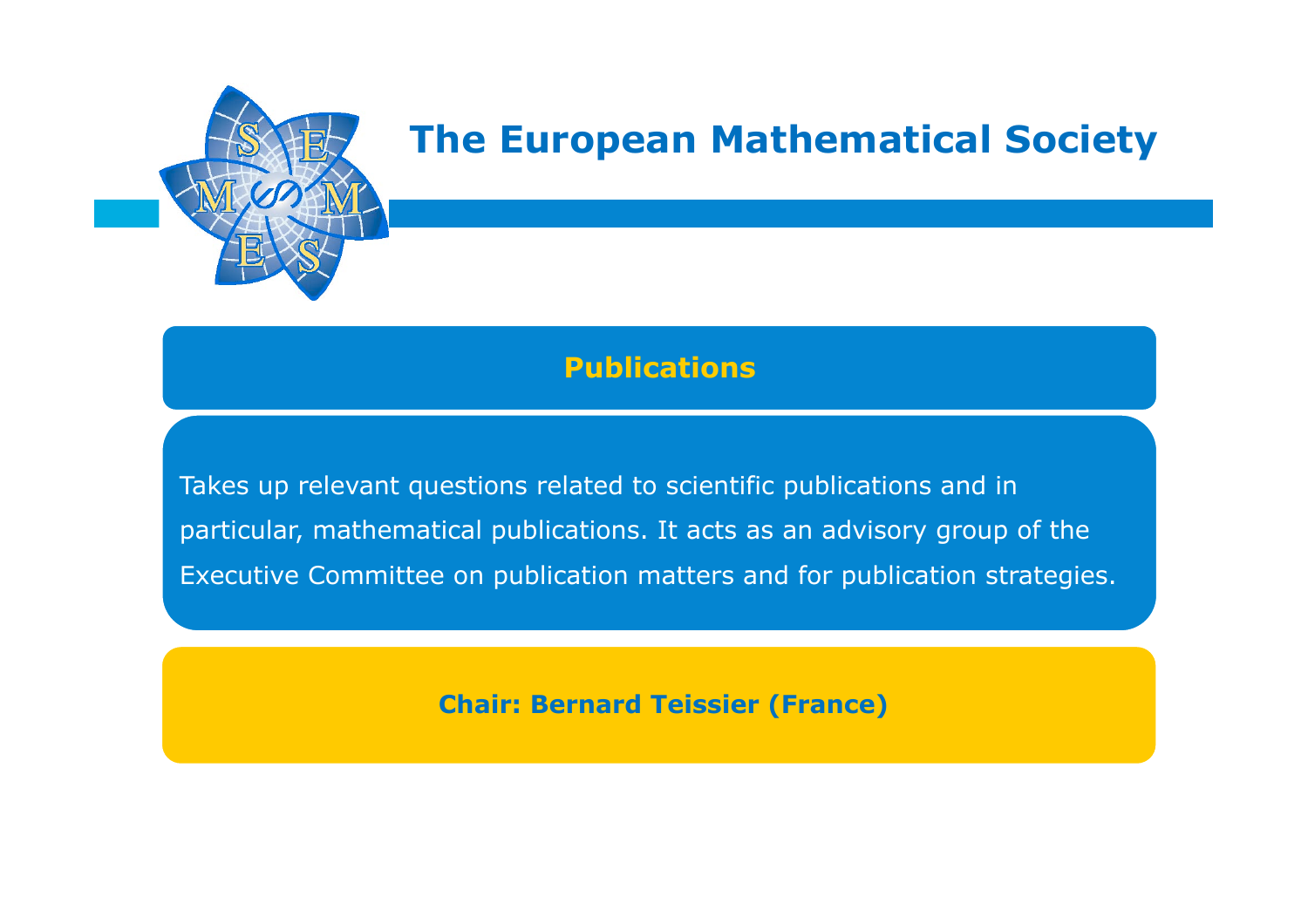

### **Raising Public Awareness of Mathematics http://www.mathematics-in-europe.eu/**

Encourages and inspires actions directed towards raising public awareness of the importance of mathematics for contemporary society from a cultural and historical perspective.

Assists in the furtherance of concerted actions with other European or international organisations in matters of raising public awareness of science and technology.

**Chair: Ehrhard Behrends (Germany)**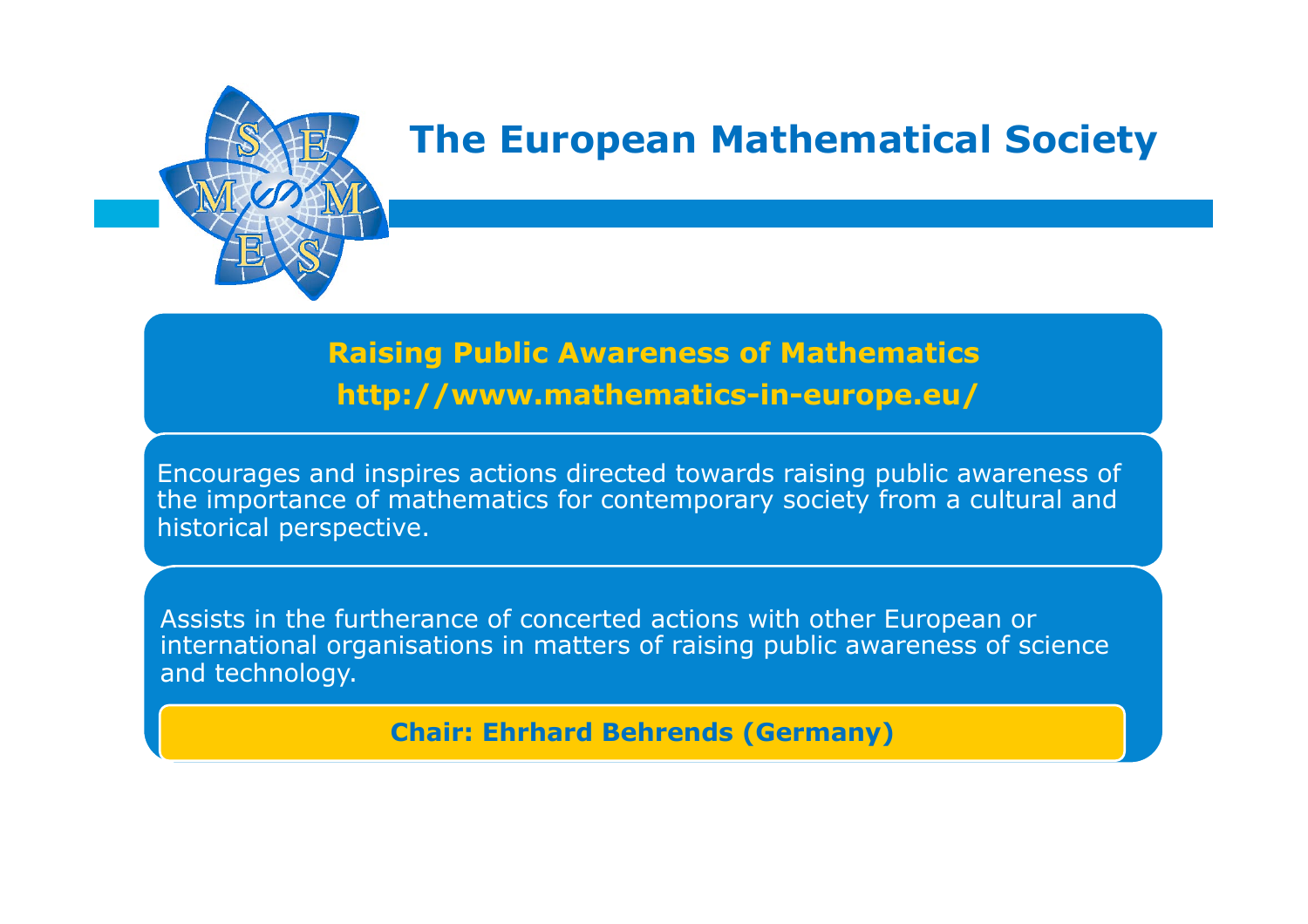

### **Women in Mathematics**

It addresses issues relating to the involvement, retention and progression of women in mathematics.

It supports and promotes the recognition of the achievements of women mathematicians.

It aims to act as the coordinating body for the committees for women in mathematics of EMS member societies.

Cooperates with other associations for women in mathematics.

**Chair: Caroline Series (UK)**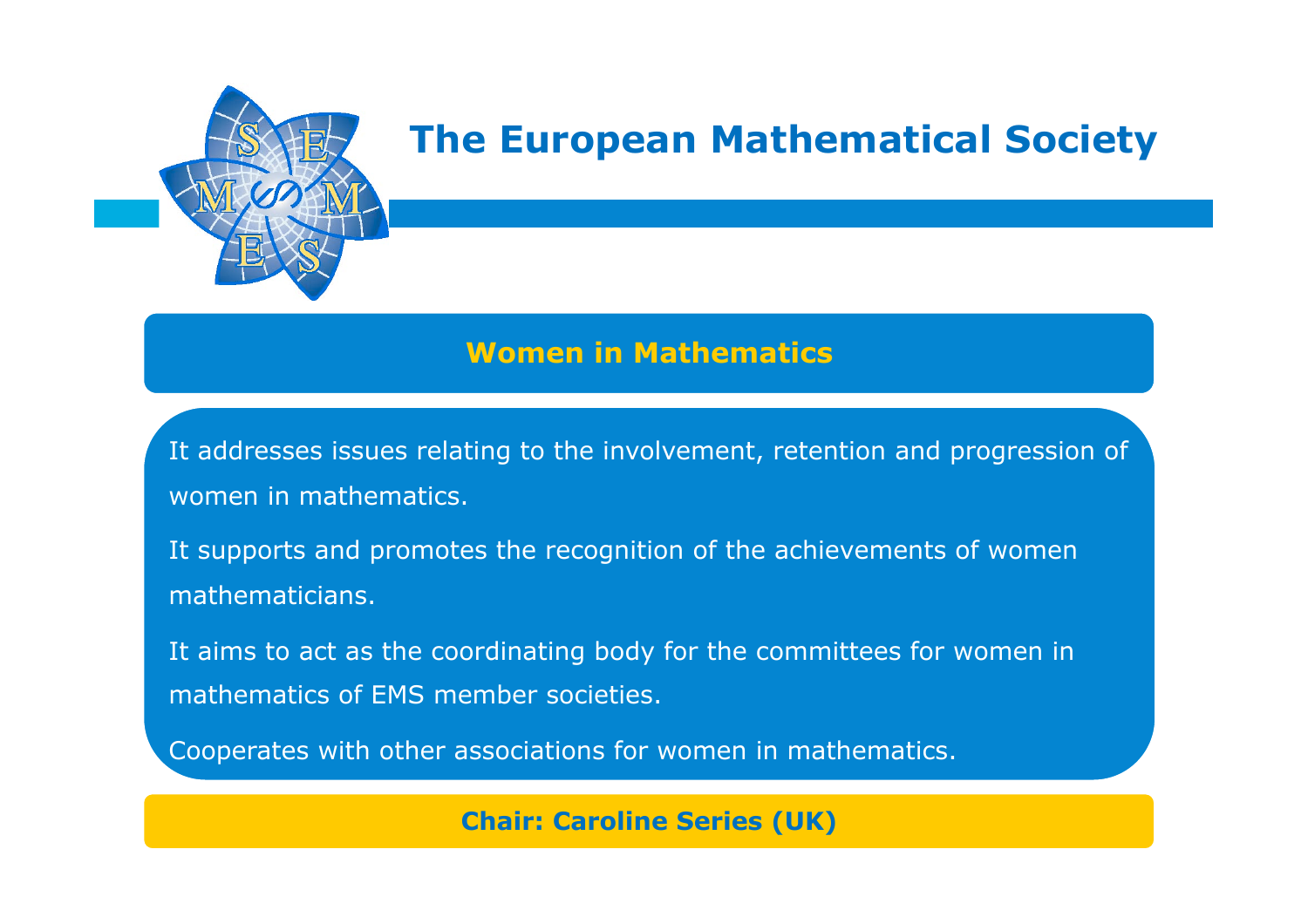

## **Some Activities and Projects**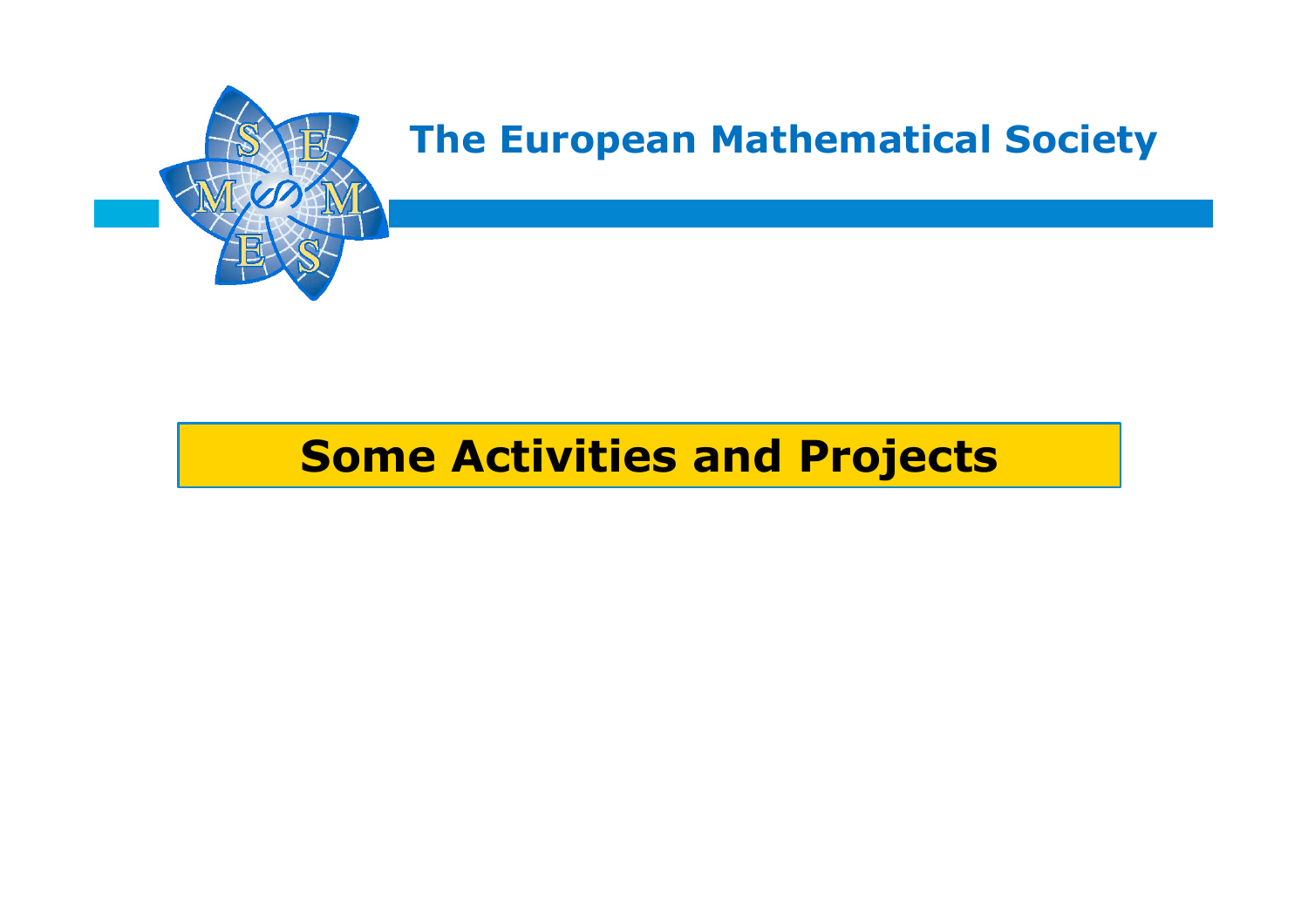

## **Scientific Activities**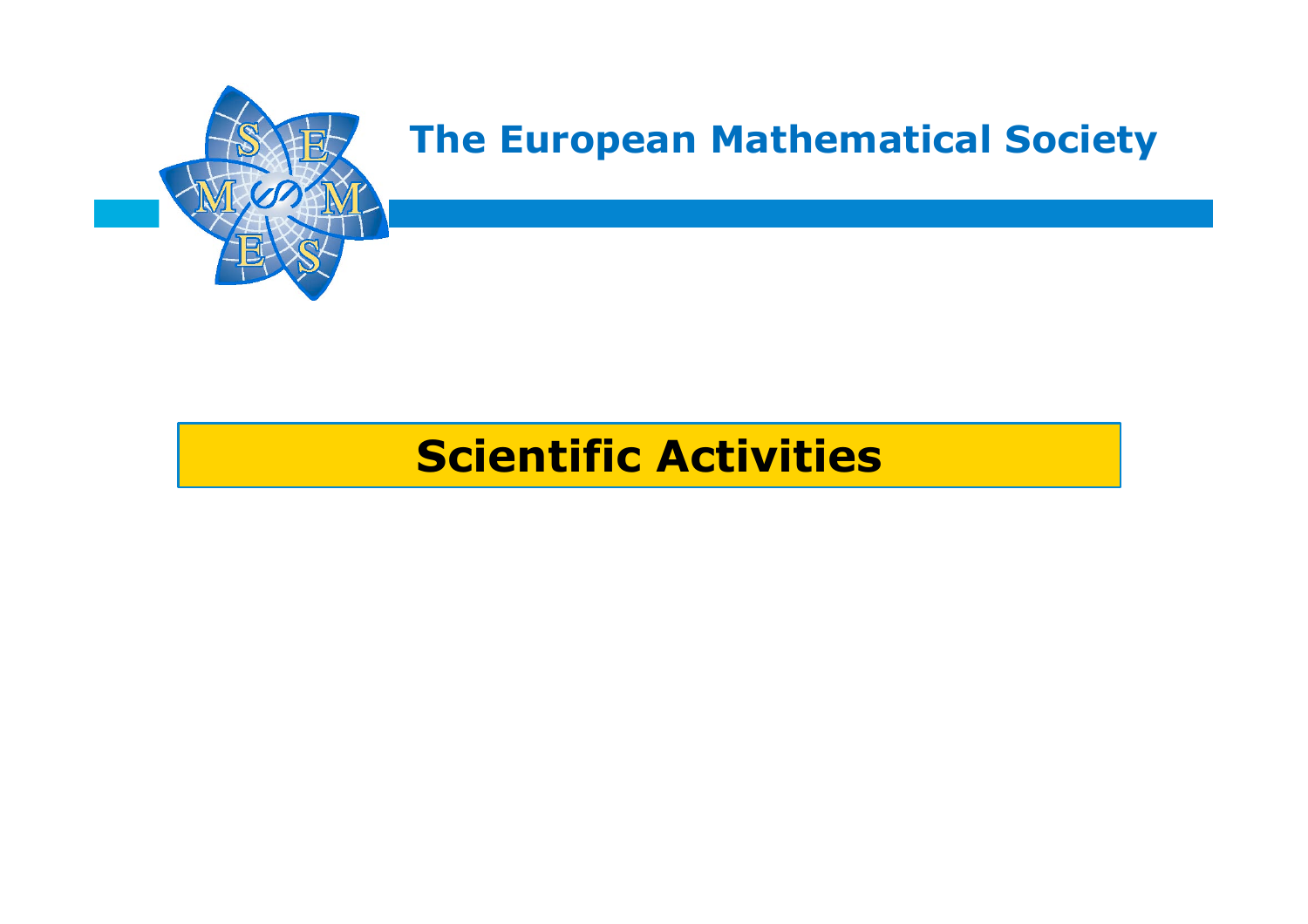

**European Congresses of Mathematics (ECMs)**

- 1992 Paris
- 1996 Budapest
- 2000 Barcelona
- 2004 Stockholm
- 2008 Amsterdam
- 2012 Kraków
- **2016** 7th ECM, Berlin, July 18-22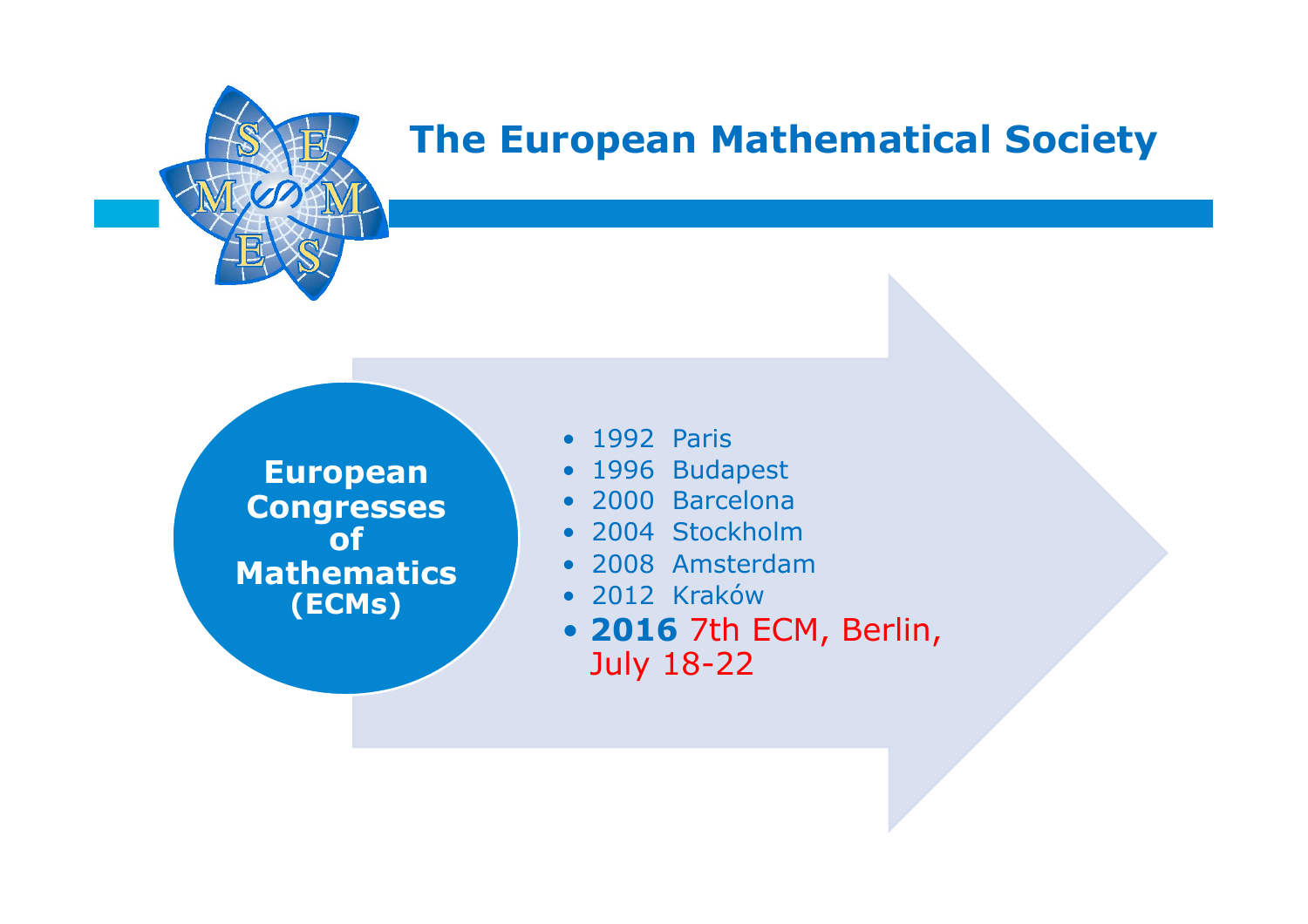

### **Format of ECMs**

### Plenary lectures (10)

Invited lectures (30)

Minisymposia

Science lectures

Poster sessions

Panel discussions

**Exhibitions**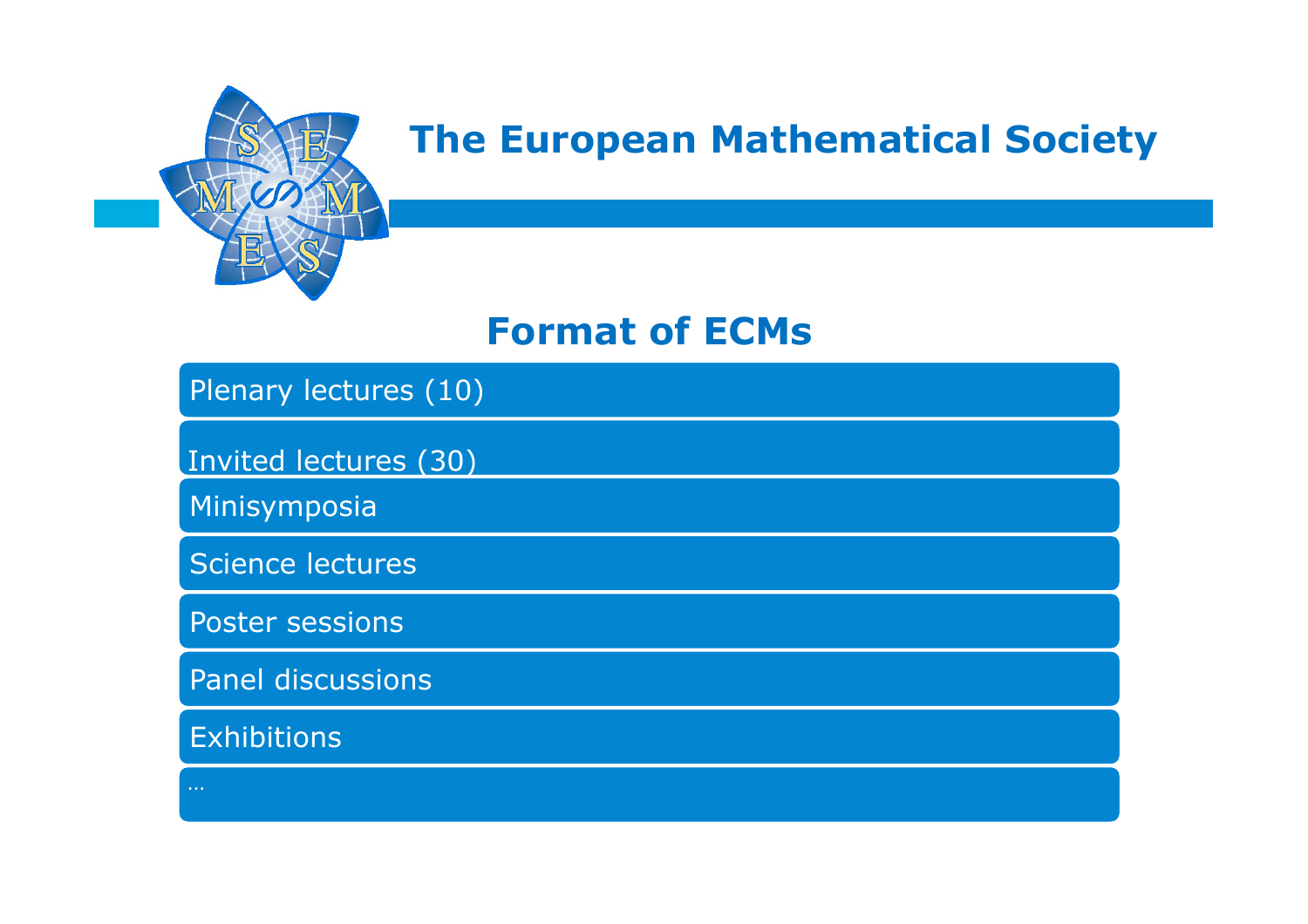

### EMS Prizes

- Ten prizes presented at each ECM.
- To recognize excellent published work in Mathematics by young researchers not older than 35 years.

### Some recipients

• Borcherds, Gowers, Kontsevitch, Lindenstrauss, Okounkov, Perelman, Smirnov, Villani, Werner (Fields Medalists), Artur Avila, Simon Brendel, Alessio Figalli, Ben Green, Siylvie Serfaty, Xavier Tolsa, Corinna Ulcigrai, Claire Voisin, ...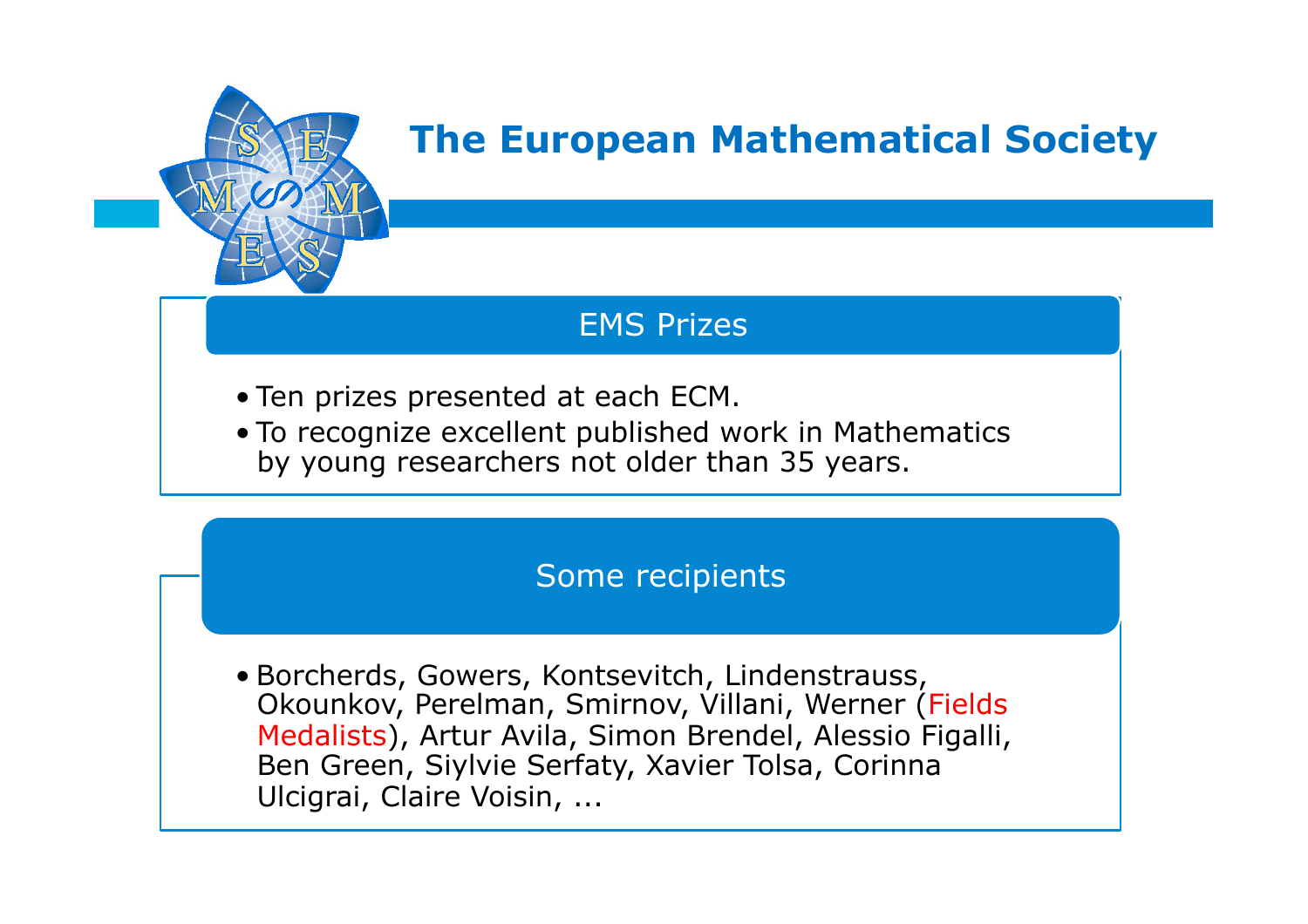

### Other scientific activities

- Summer Schools
- EMS Lectures
- Joint EMS Mathematical Weekends
- Distinguished Speakers
- $\bullet$  ….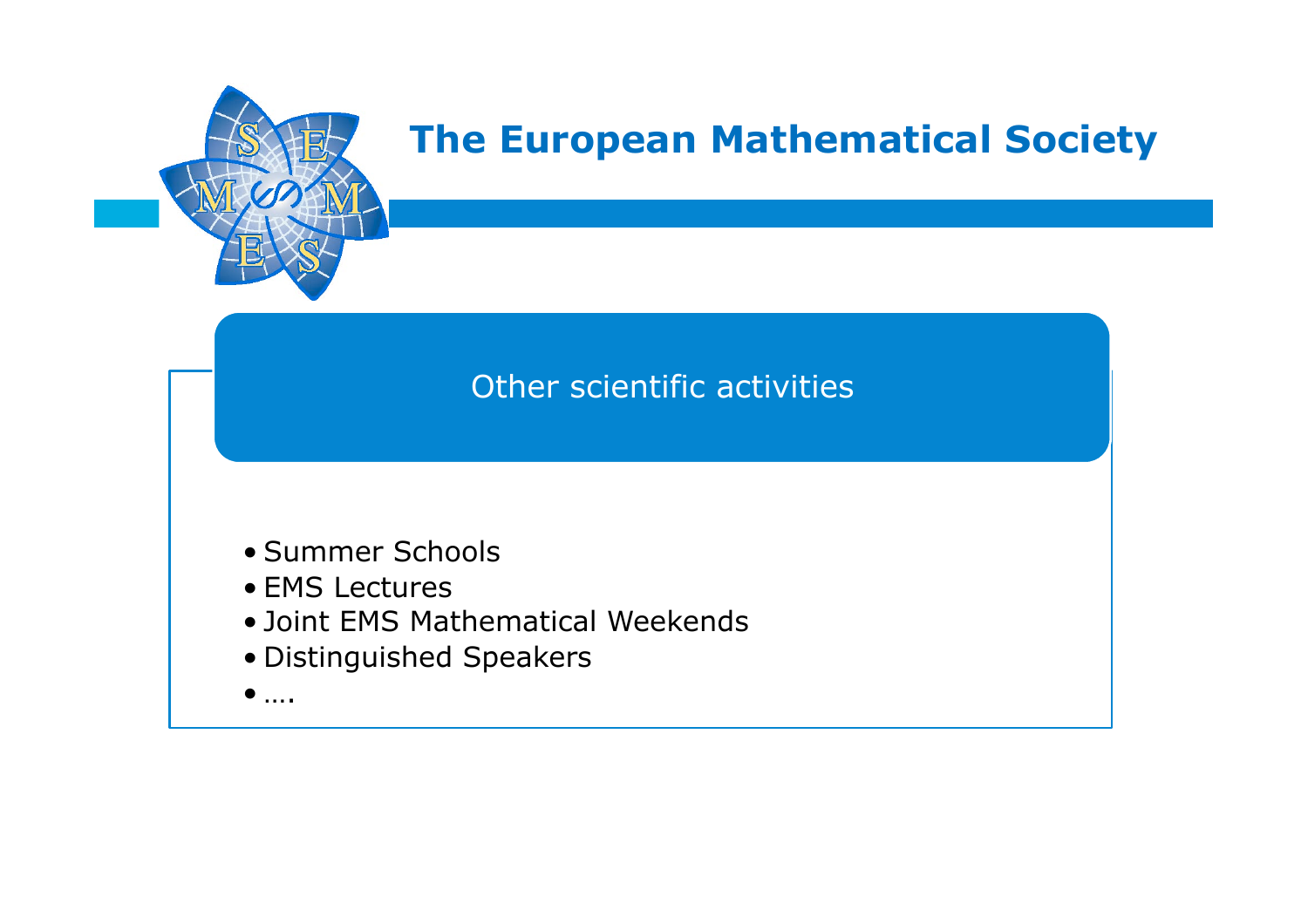

### The Felix Klein Prize

- Established in 1999 by the **EMS** and the endowing organisation, the **Institute for Industrial Mathematics**  in Kaiserslautern.
- Awarded to a young scientist, or a small group of young scientists, for *using sophisticated methods to give an outstanding solution, which meets with the complete satisfaction of industry, to a concrete and difficult industrial problem.*

### Previous recipients

• David Dobson (2000), Joselin Garnier (2008), Emmanuel Trélat (2012).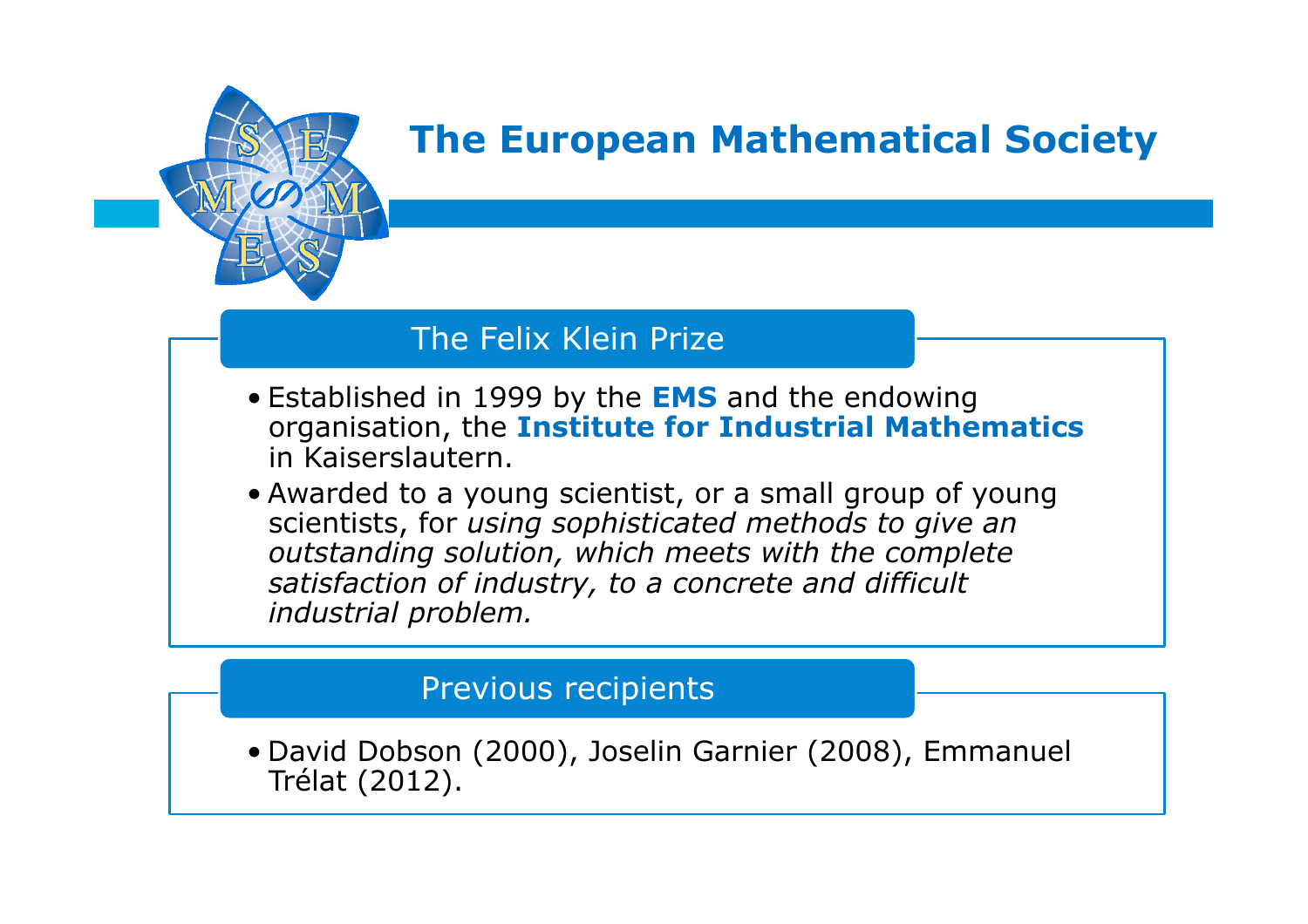

**Otto Neugebauer Prize in the History of Mathematics** A EMS-Springer prize, funded by Springer. Named after Otto Neugebauer, the **father of both, Zentralblatt and Mathematical Reviews**.

First recipient: Jan P. Hogendijk (2012)

*www-gap.dcs.st-and.ac.uk/history/Biographies/Neugebauer.html*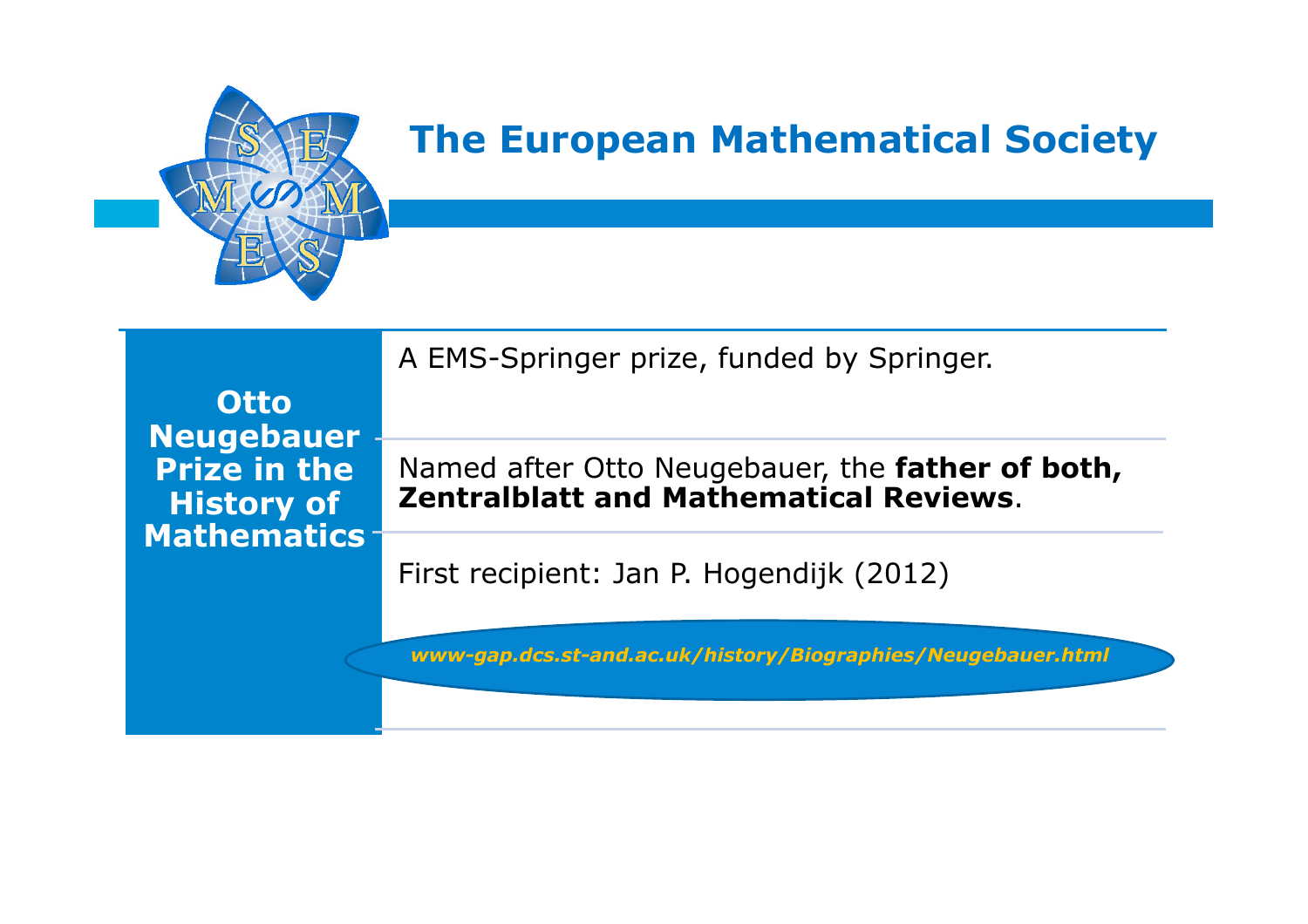

### **Publication Activities**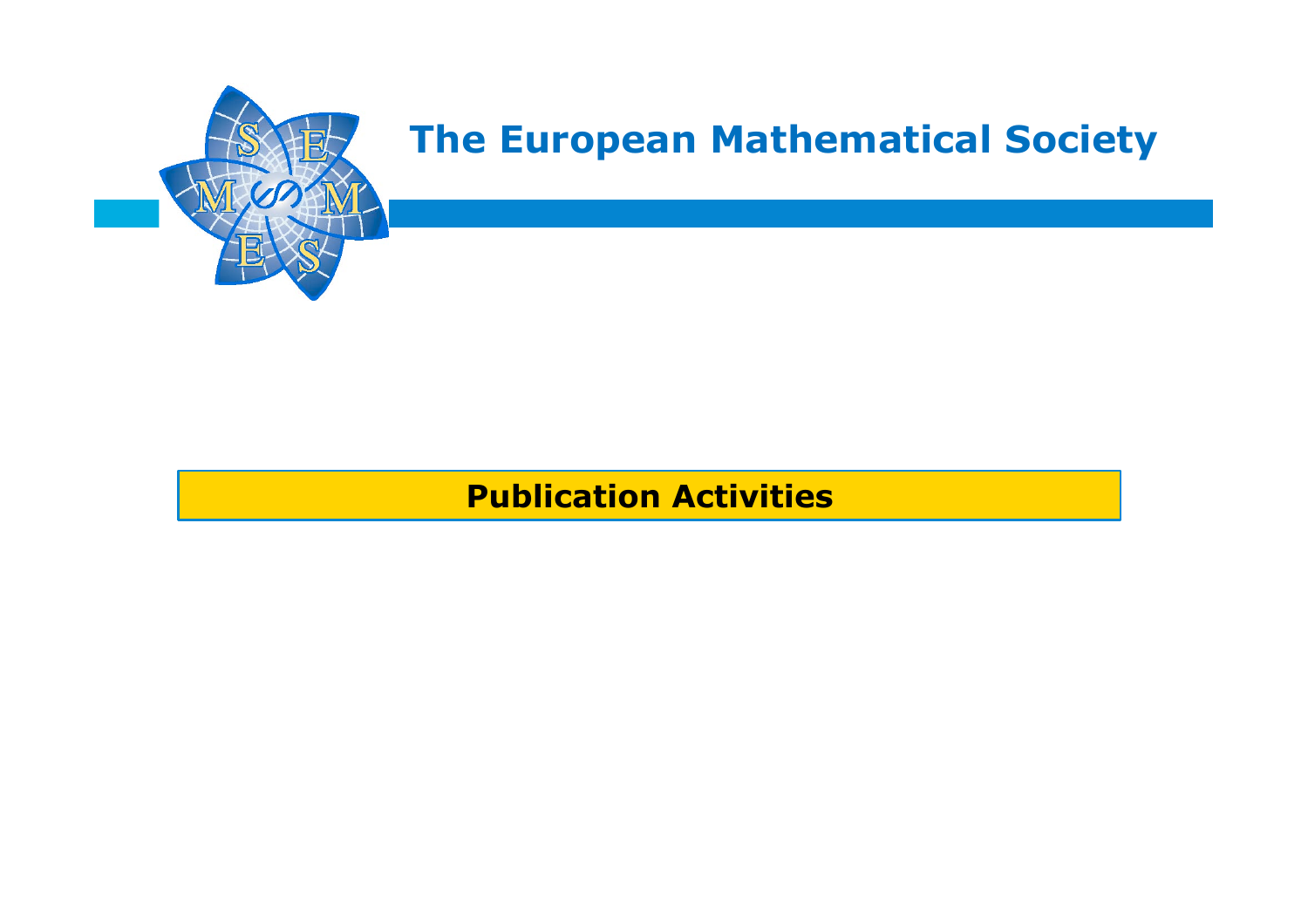

### **European Mathematical Foundation**

### **EMS Publishing House**

### *www.ems-ph.org*

- Created by EMS in 2002.
- Permanent office at ETH, Zürich.
- Board of Trustees consisting of EMS officers and elected members.
- Director: Thomas Hintermann.
- Publishing Director: Manfred Karbe.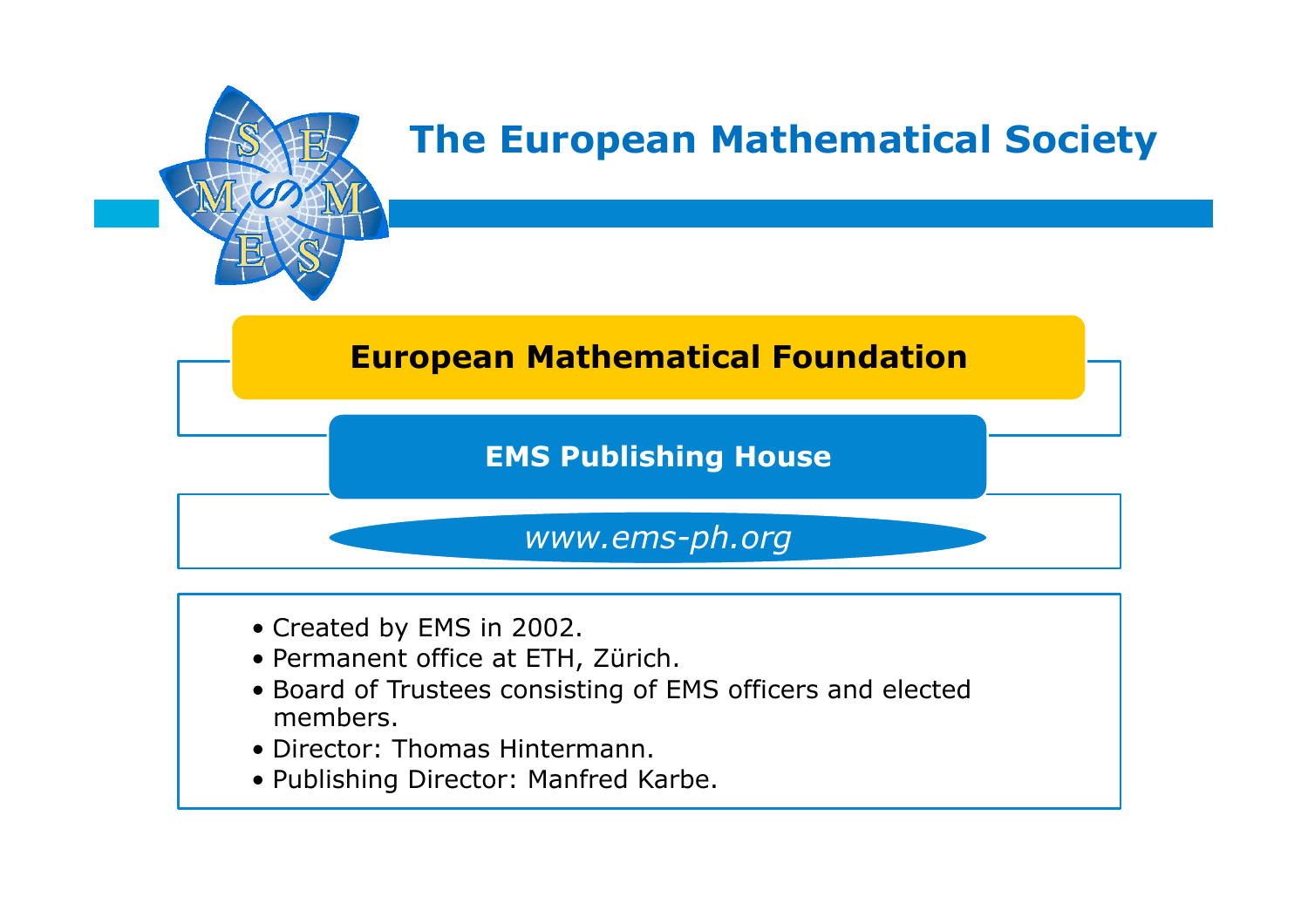

### Mission statement of the EMF

**The EMS Publishing House is a** not-for-profit organization **dedicated to the publication of high-quality peer-reviewed journals and high-quality books, on all academic levels and in all fields of pure and applied mathematics.**

**The proceeds from the sales are used to keep the Publishing House on a sound financial footing.**

**The prices are set as low as is practicable in the light of its mission and market conditions.**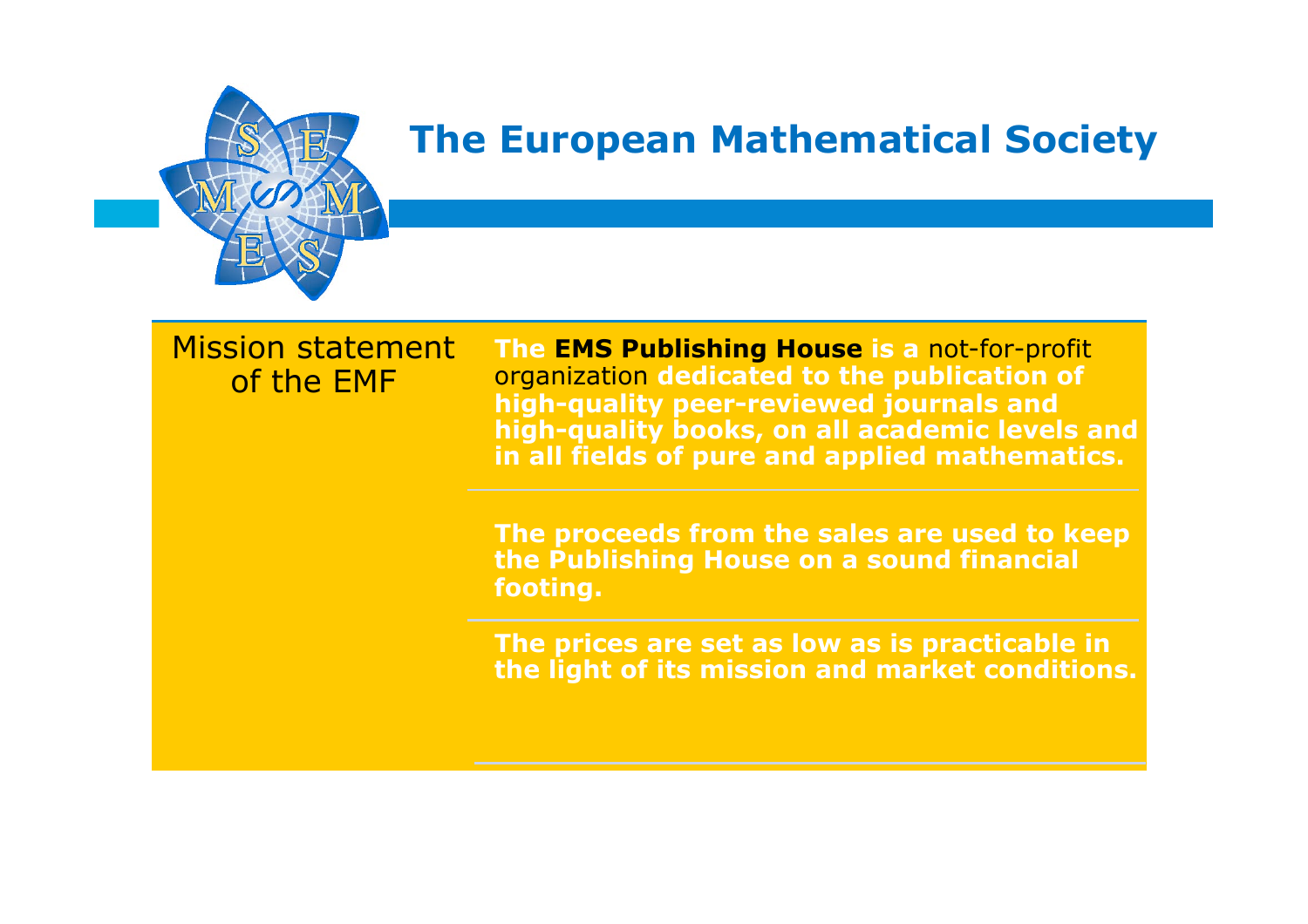

## Publications

- Books
- e-Books
- Journals
- Oberwolfach Reports
- EMS Newsletter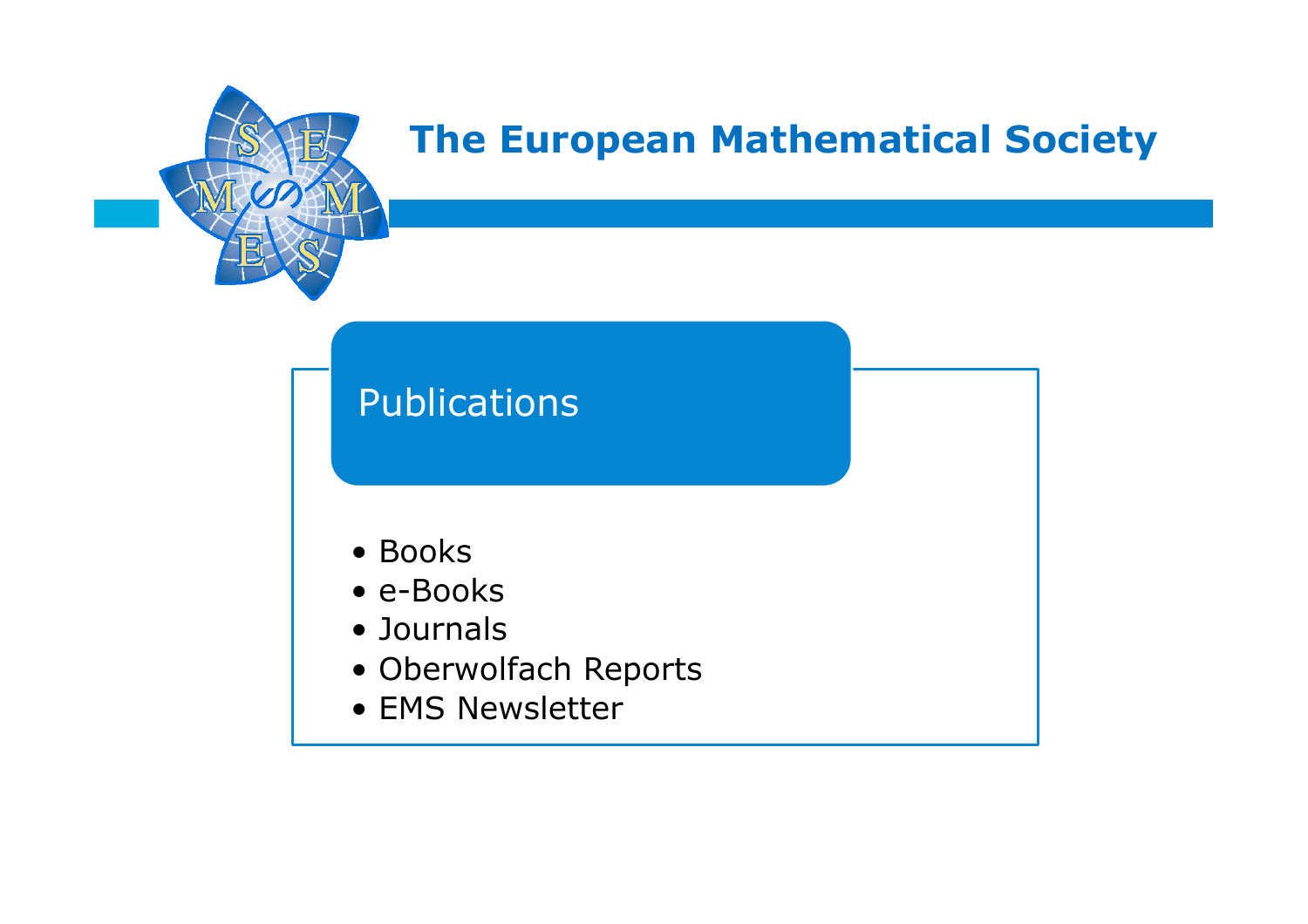

## EMS Monograph Award

A biennial Prize endowed with 10.000 Euros, awarded to a monograph in any mathematical field.

Deadline for submission of manuscripts: **June 30, 2013**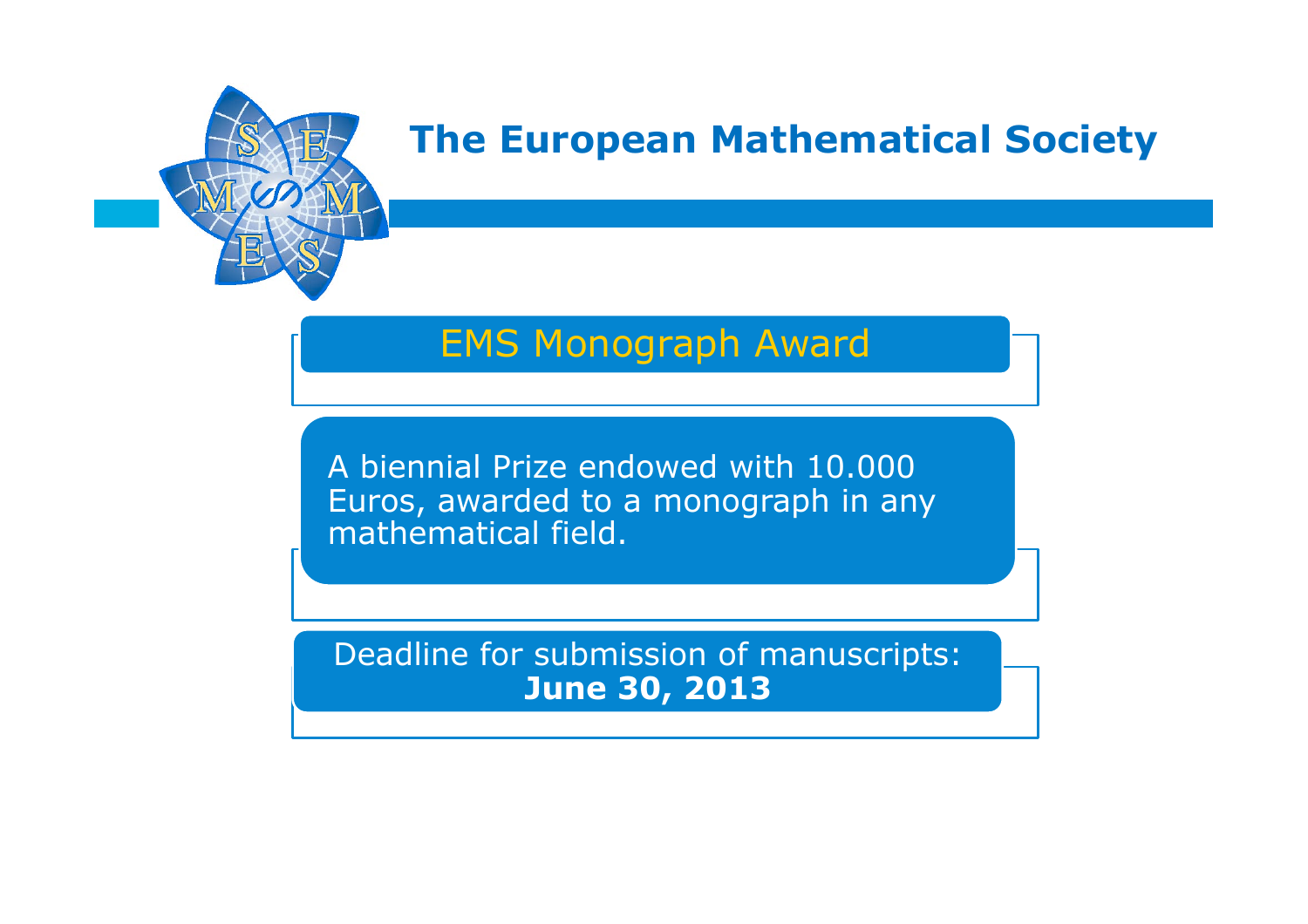

## Books Series

- EMS Monographs in Mathematics
- EMS Series of Congress Reports
- EMS Series of Lectures in Mathematics
- EMS Textbooks in Mathematics
- EMS Tracts in Mathematics
- ESI Lectures in Mathematics and Physics
- Heritage of European Mathematics
- IRMA Lectures in Mathematics and Theoretical Physics
- •Zurich Lectures in Advanced **Mathematics**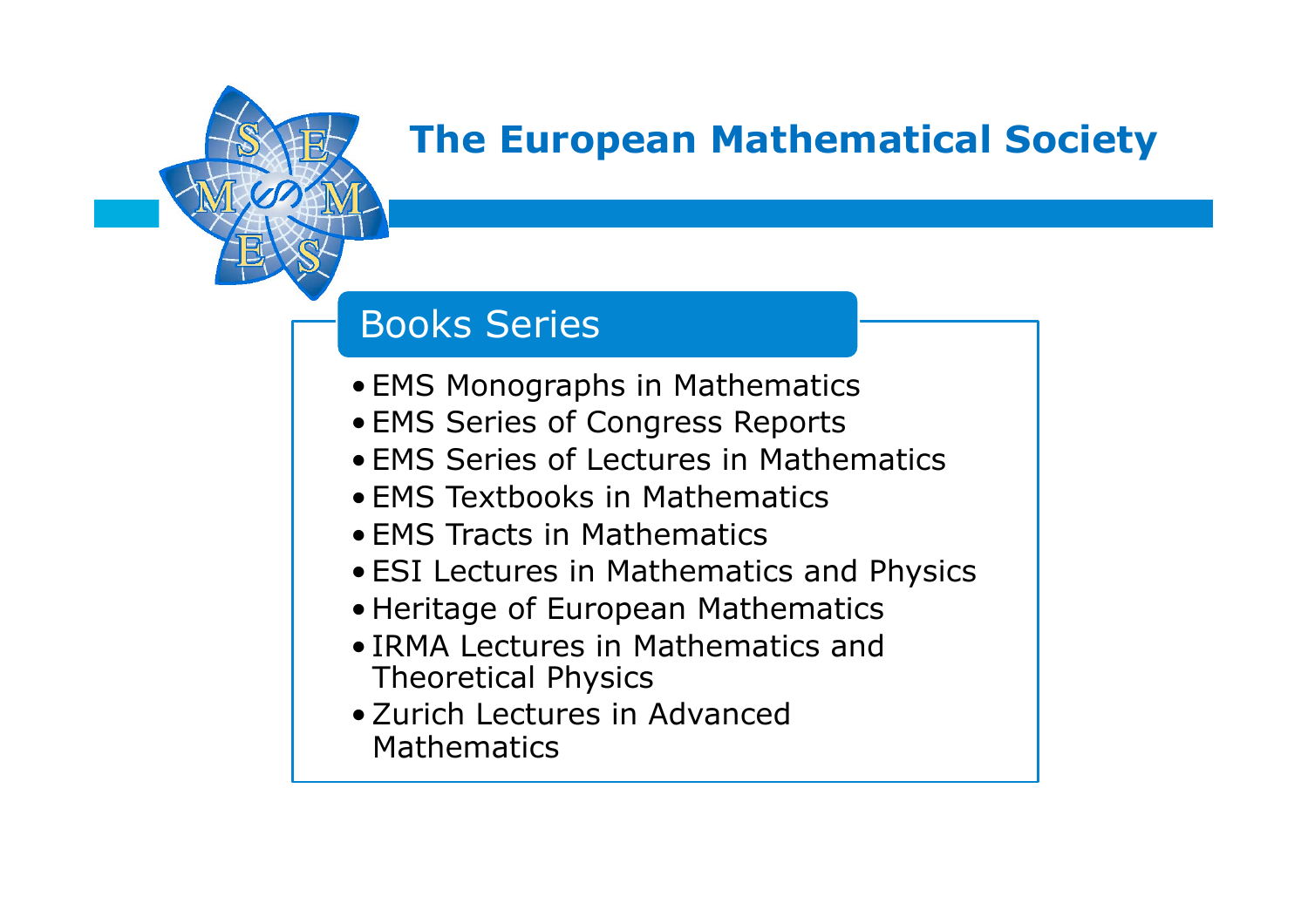

### **Journals**

- Commentarii Mathematici Helvetici
- Elemente der Mathematik
- Groups, Geometry and Dynamics
- Interfaces and Free Boundaries
- Journal of Noncommutative Geometry
- Journal of Spectral Theory
- Journal of the European Mathematical Society
- Portugaliae Mathematica
- Publications of the Research Institute for Mathematical Sciences
- Quantum Topology
- Revista Matemática Iberoamericana
- Rendiconti Lincei Matematica e Applicazioni
- $\bullet$  …..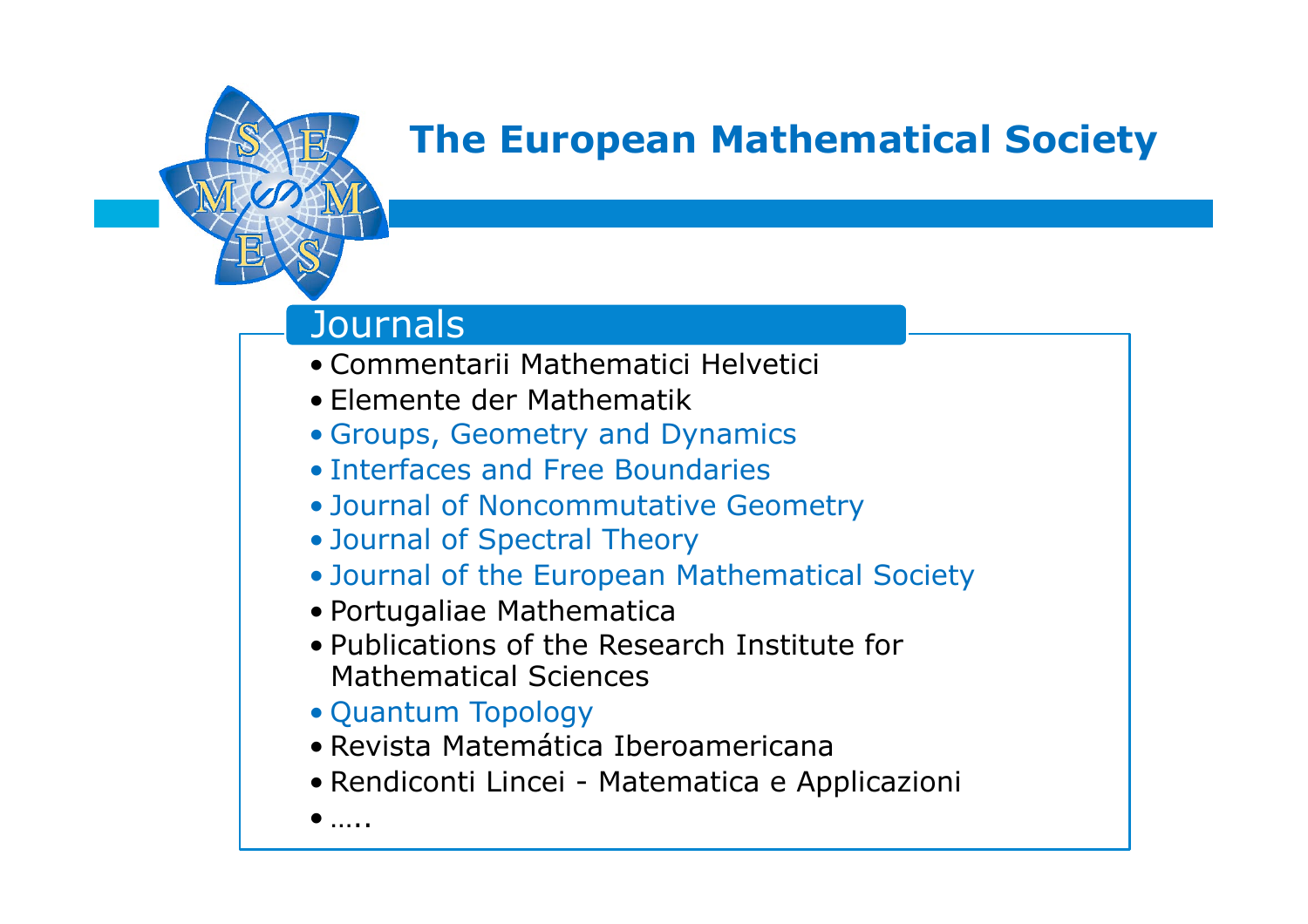

### **Zentralblatt MATH**

In partnership with

FIZ Karlsruhe, **EMS**, Heidelberger Akademie der Wissenschaften

Publisher: Springer Verlag

Supported with German funds

*www.zentralblatt-math.org/zbmath*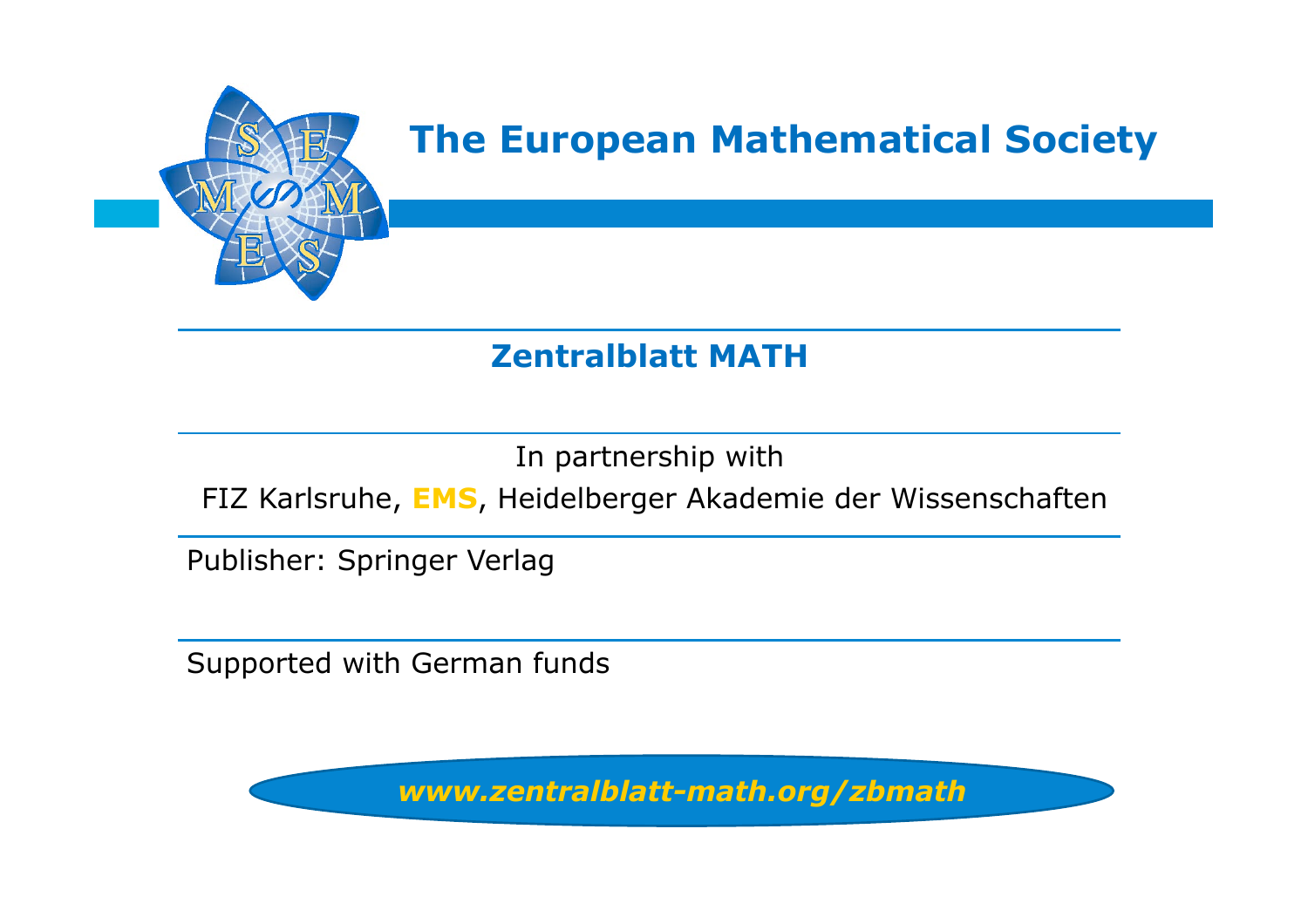

### **A Sample of Projects**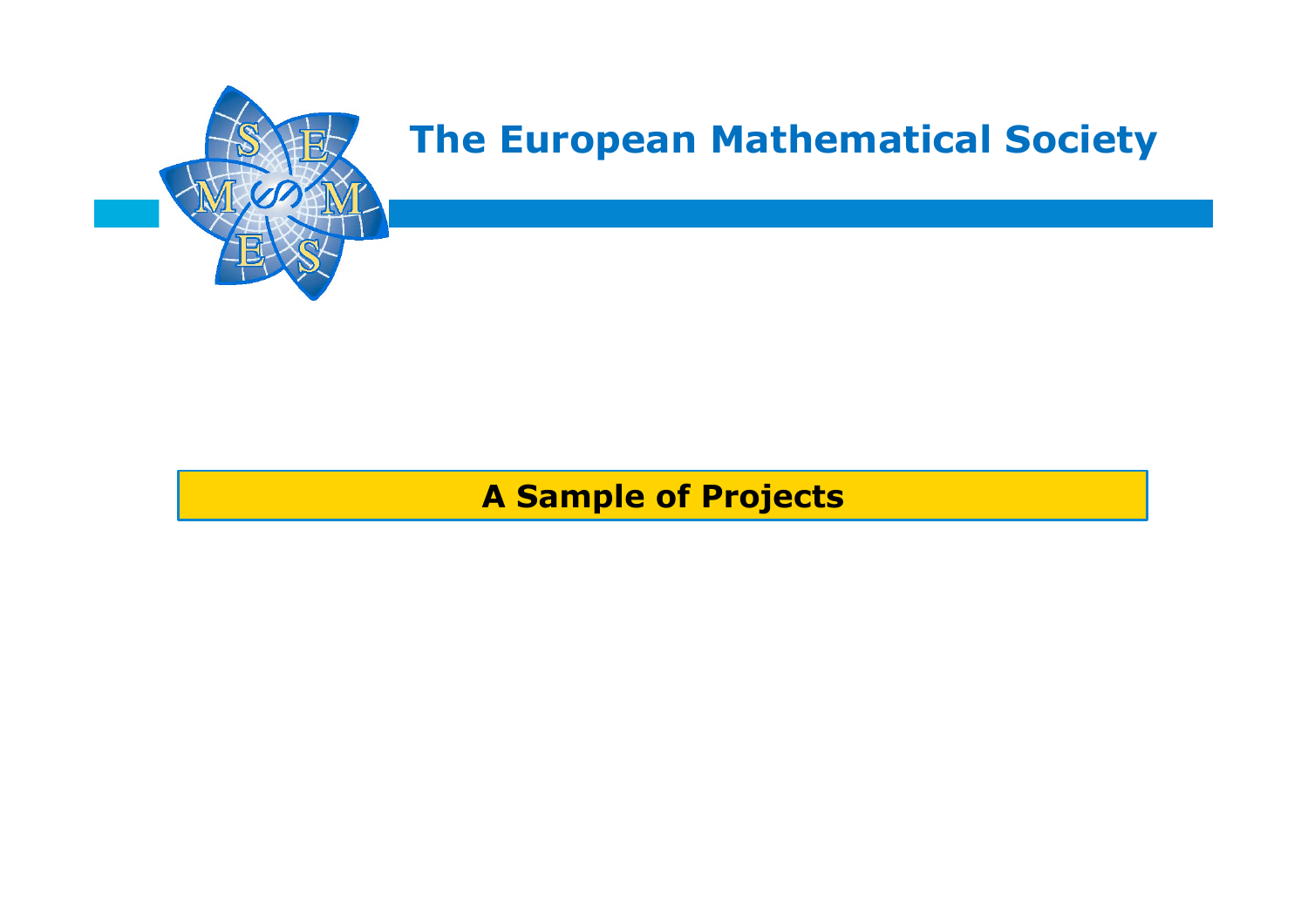

### **ESF Forward Look Project Mathematics and Industry**

*www.ceremade.dauphine.fr/FLMI*

How can mathematics respond to the needs of industry and provide the right tools?

| Quoting Mario Primicerio, former               |                                                                                     |
|------------------------------------------------|-------------------------------------------------------------------------------------|
| Chair of the Applied Mathematics<br>Committee: | How can industrial issues give birth<br>to new lines of research in<br>mathematics? |

How can we extend to the European level isolated positive experiences from different European countries and organisations?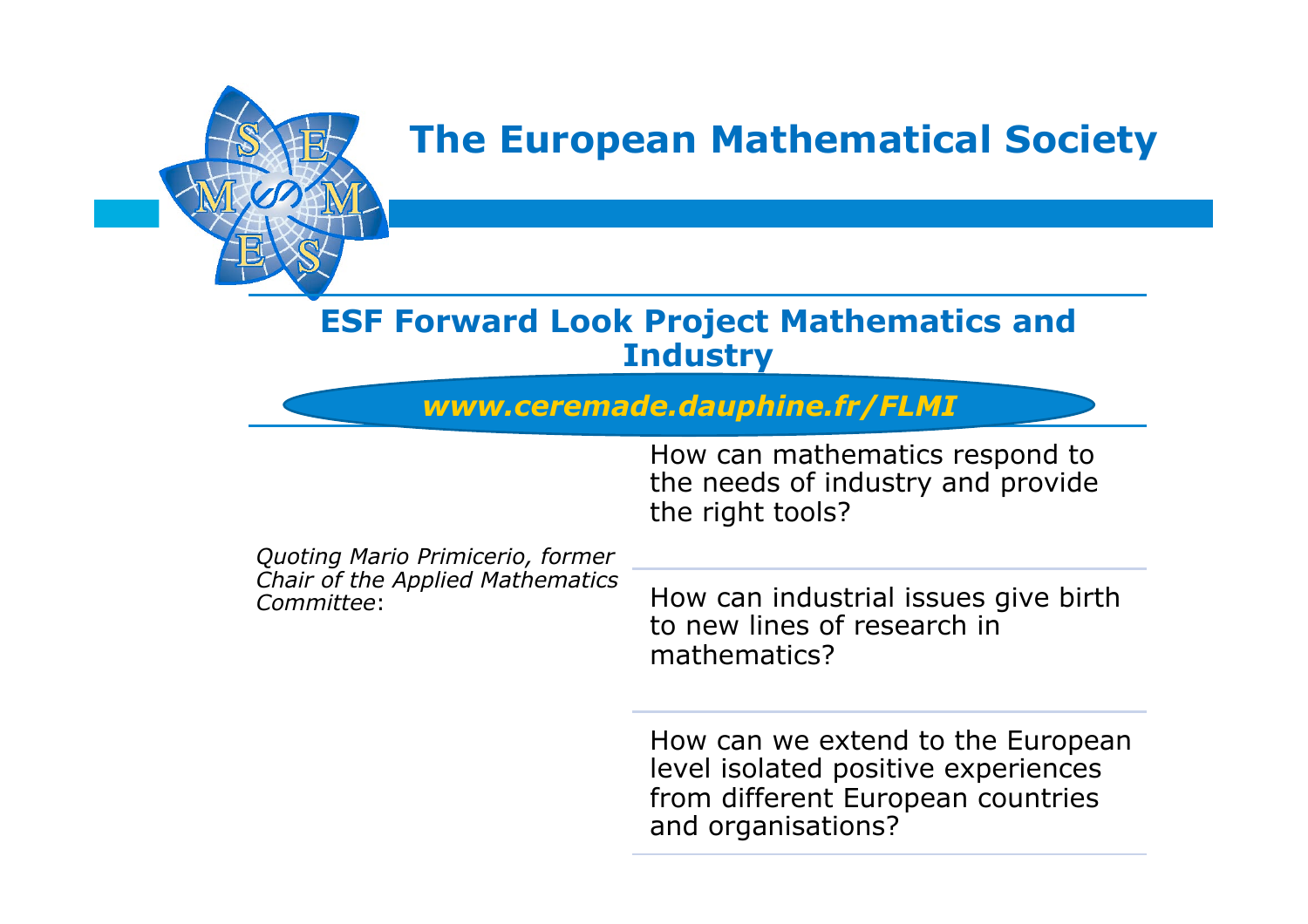

### **Objectives:**

- 1. To identify the mathematical challenges faced by industry in the globalised economic environment. To analyze the implications of the trends for the relationship between mathematical scientists in academia and industry.
- 2. To identify and analyze major challenges and opportunities for a mutually beneficial partnership between industry and academia.
- 3. To give recommendations concerning training young researchers in applied mathematics.
- 4. To identify what resources are necessary for the implementation of the recommendations.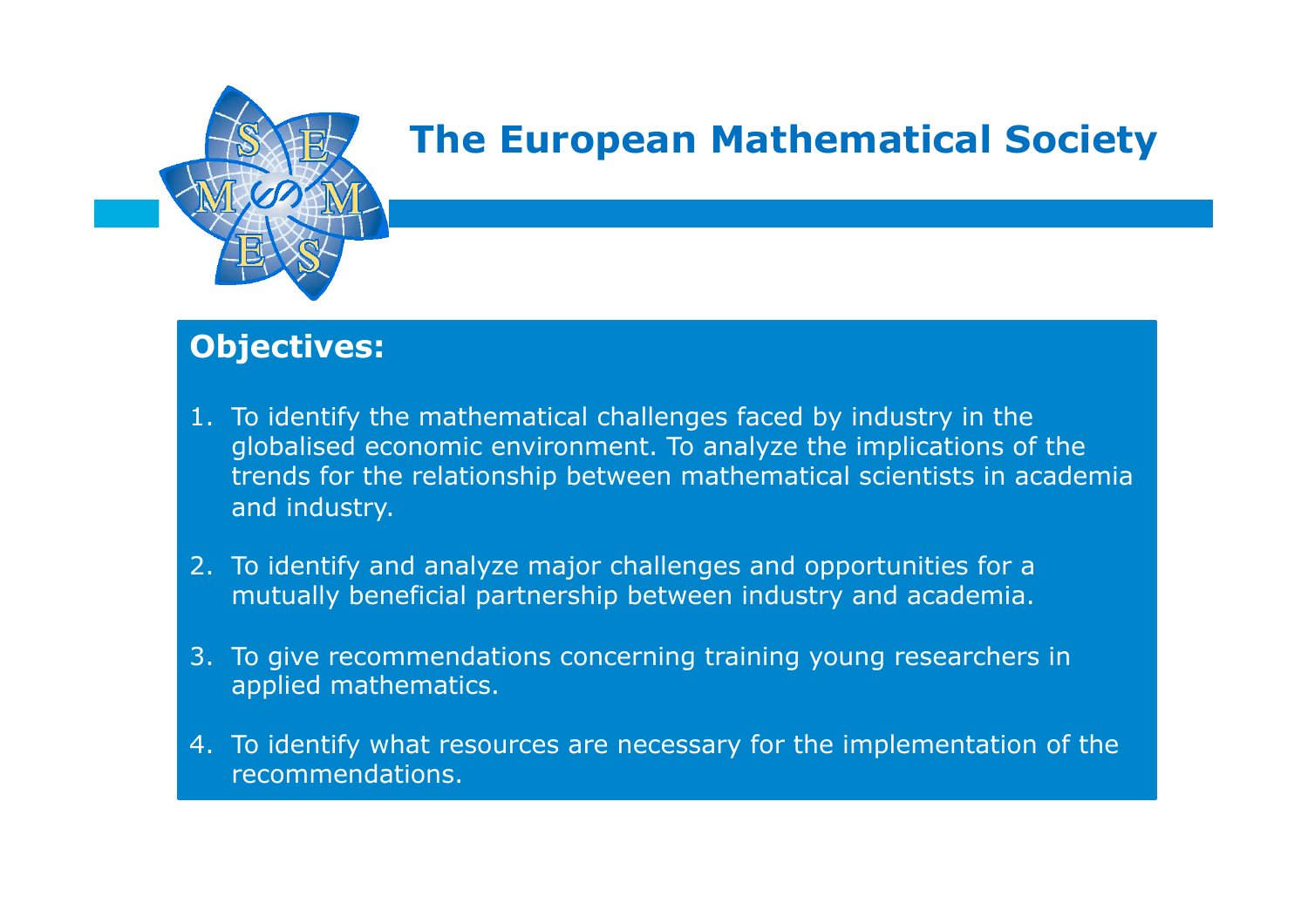

### Three working groups on specific topics:

- •Training and career development (Magnus Fontes, Sweden).
- •Academia-Industry interface (Volker Mehrman, Germany).
- Opportunities and challenges (Yvon Maday, France).

### Two documents:

- Final Report
- Success Stories

#### Final Conference:

• Presentation of conclusions in Brussels, **December 2, 2010**, attended by the Vice-President of the European Parliament.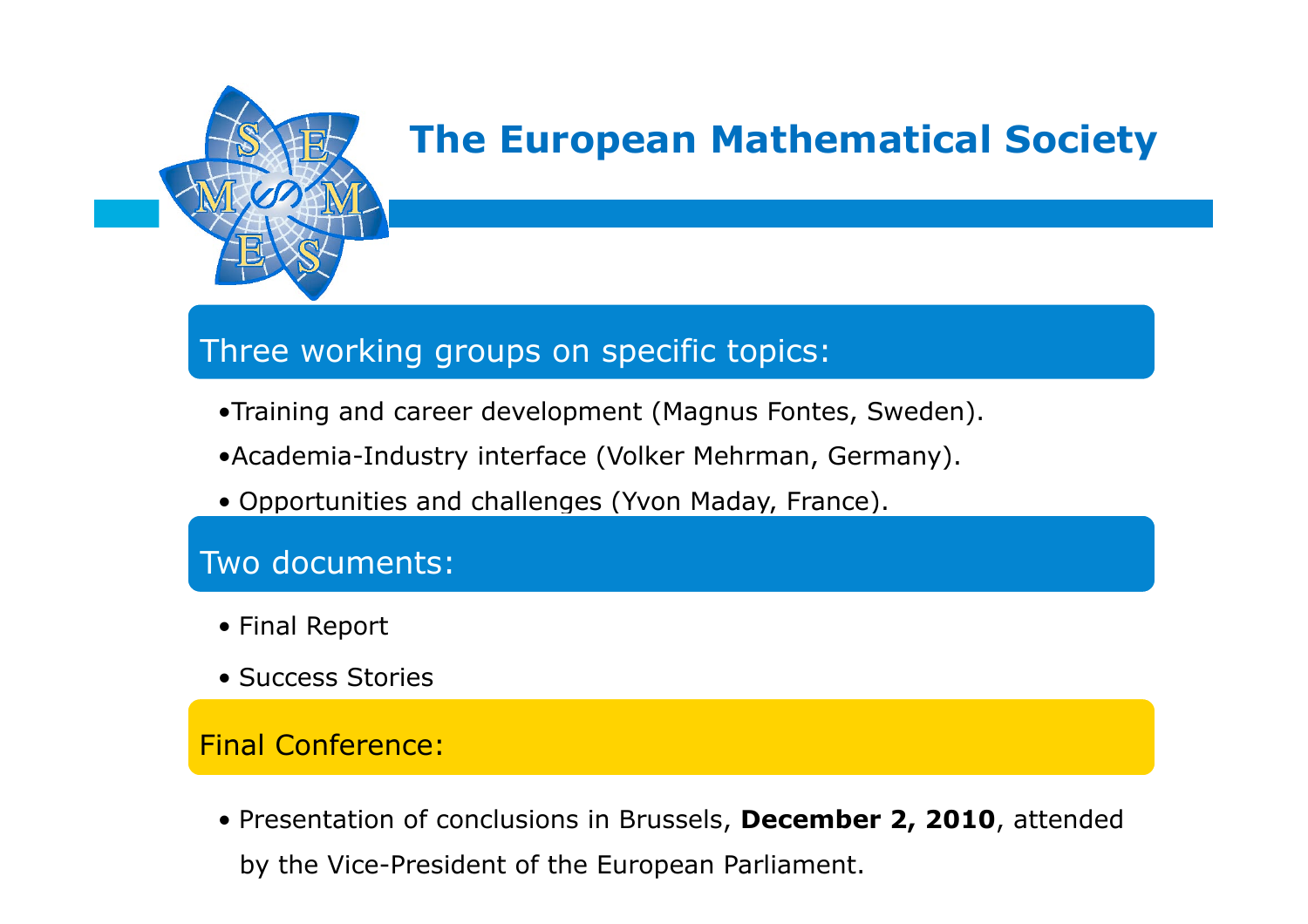

### **The European Digital Mathematics Library**

### *www.eudml.eu*

The EuDML portal will be a single well-organised resource offering a longstanding reliable system with sophisticated tools available for search and exploration. This will be achieved by implementing a single access portal for heterogeneous and multilingual collections, on top of a rich metadata repository endowed with a user-focused interface.

Funded by the EU Programme CIP (2009 - 2013) Partners in Bulgaria, Czech R., France, Germany, Greece, Poland, Portugal, Spain, UK.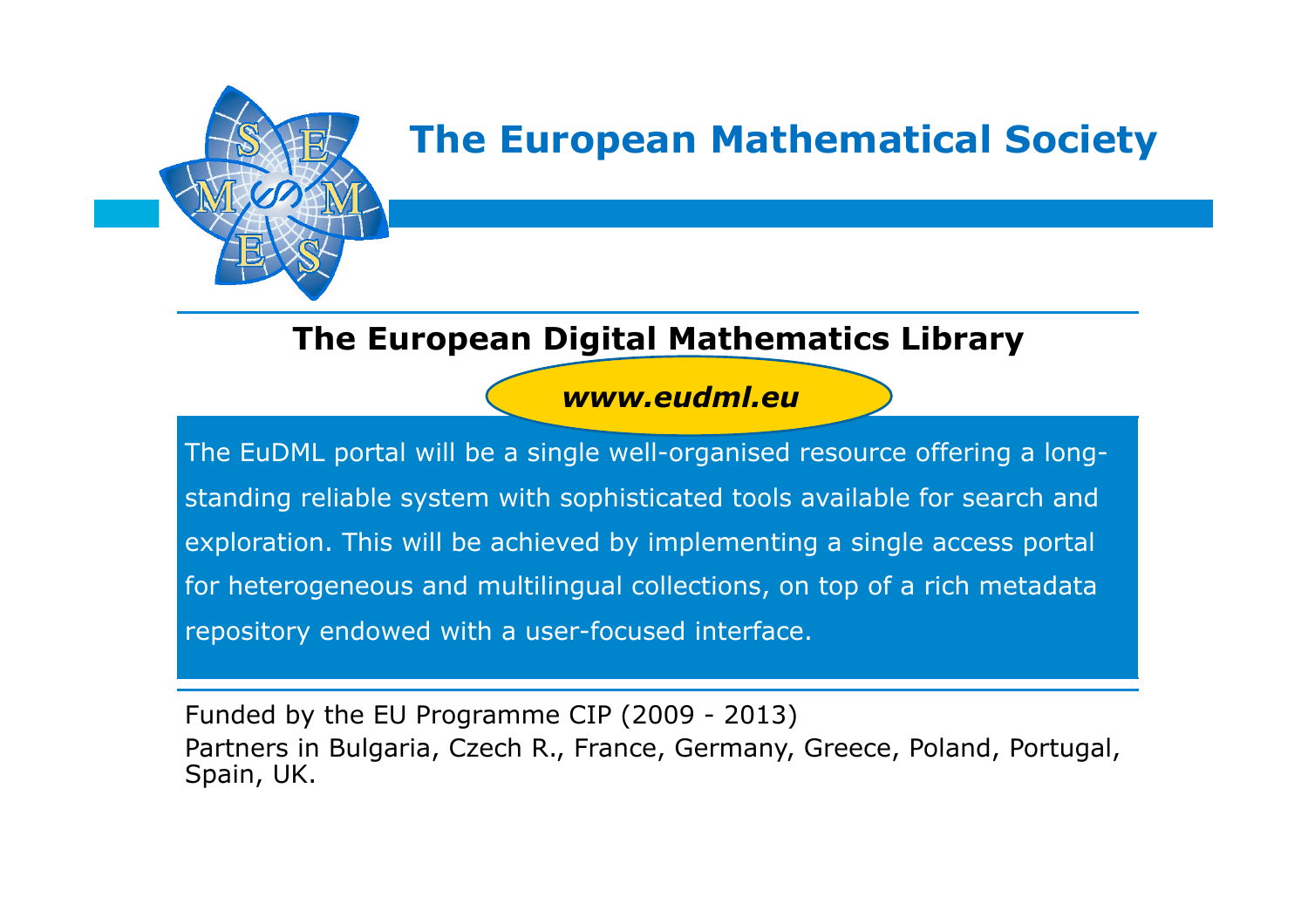

## **ESF-EMS-ERCOM Conferences**

*www.esf.org/activities/esf-conferences.html* 

Partnership with ESF (2008-**2012**)

**ESF Research Conferences Scheme**

Up to 6 conferences per year financed 50% by ESF

Conferences should be held at an **ERCOM** center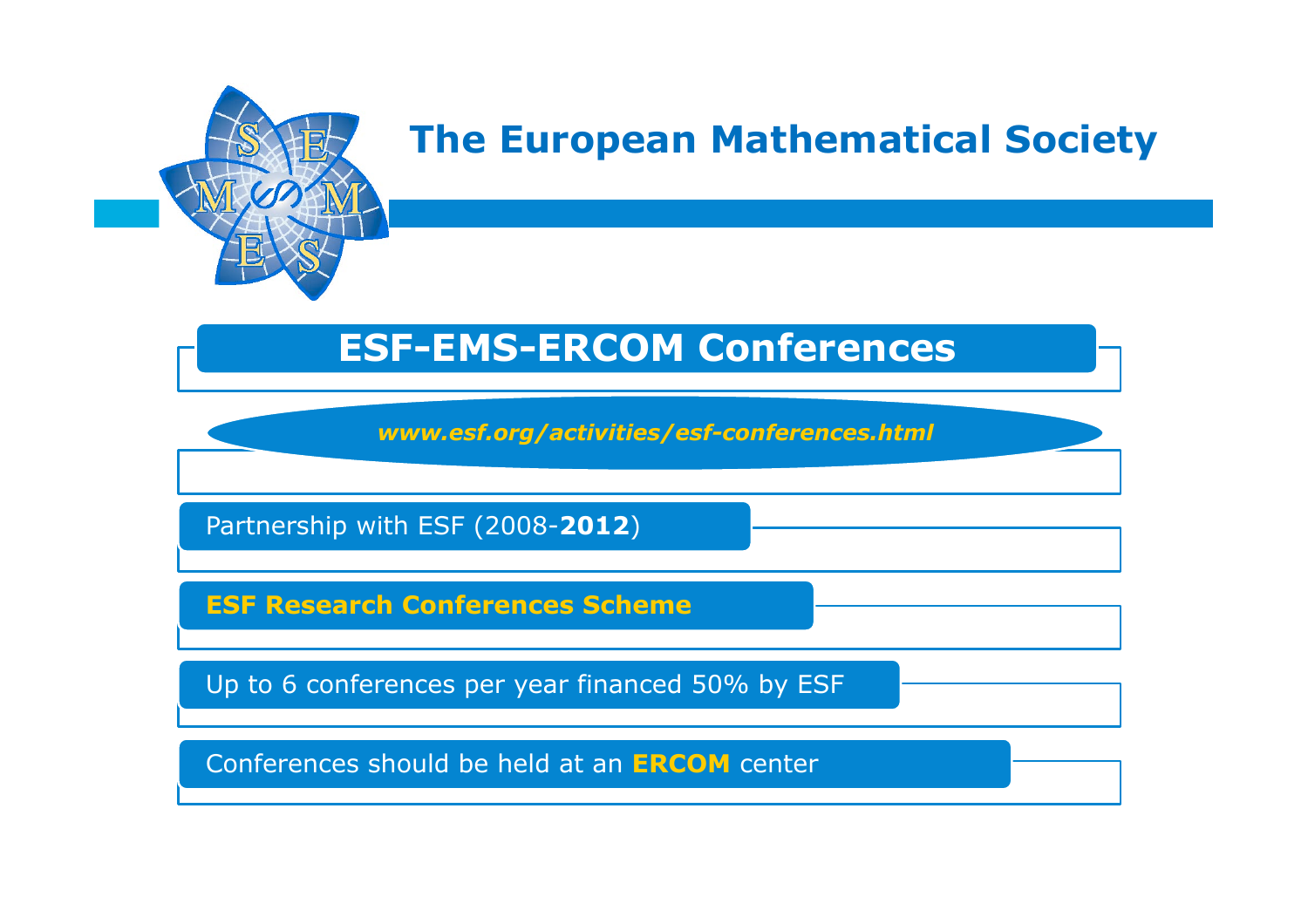

### **EMS Summer Schools in Applied Mathematics**

Partnership with CIME (Italy), ESMTB, IMPAM (Poland), Institut Louis Bachelier (France)

Initiated in 2008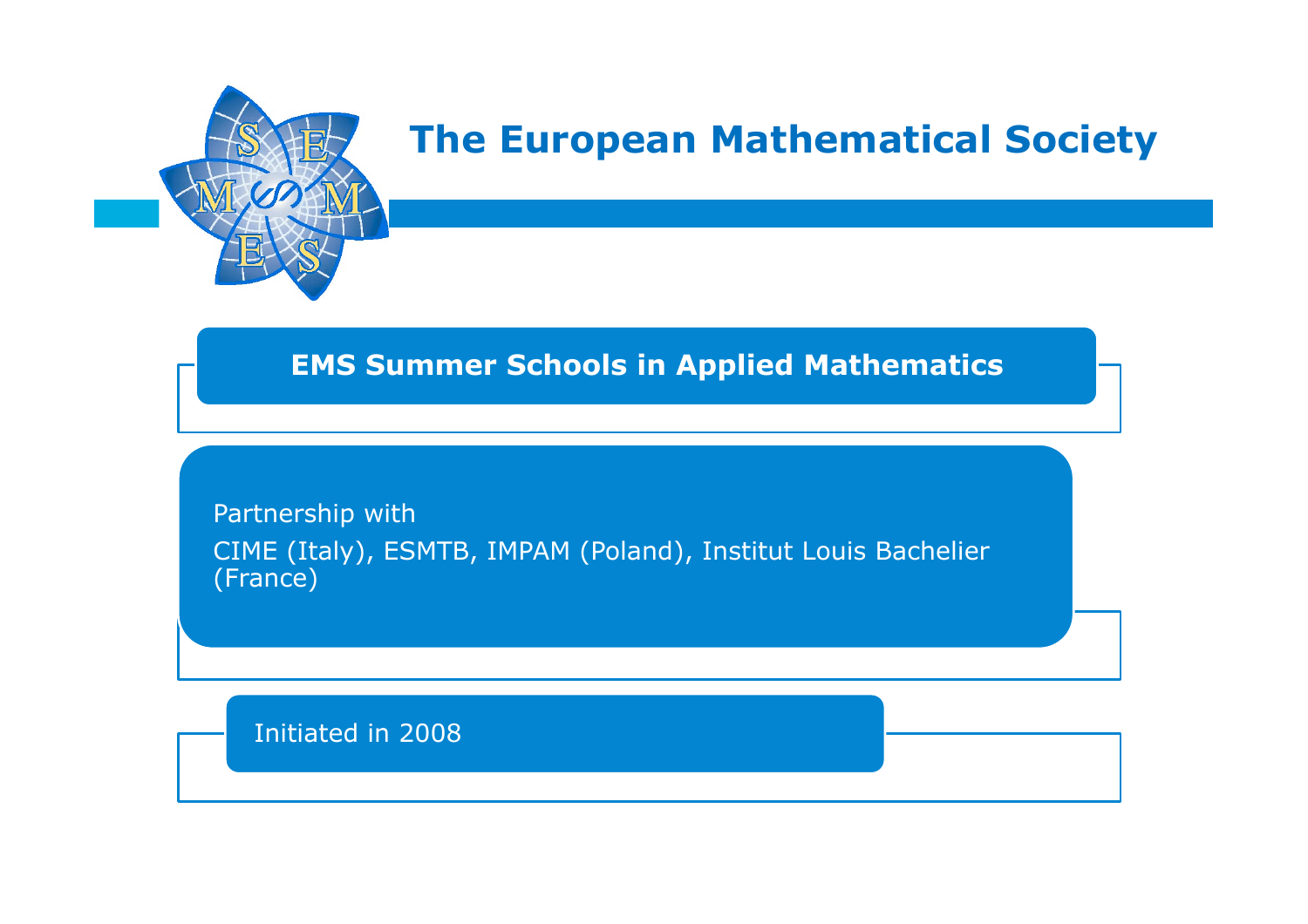

## **EMS Advanced Schools in Mathematics**

**To be initiated in 2014**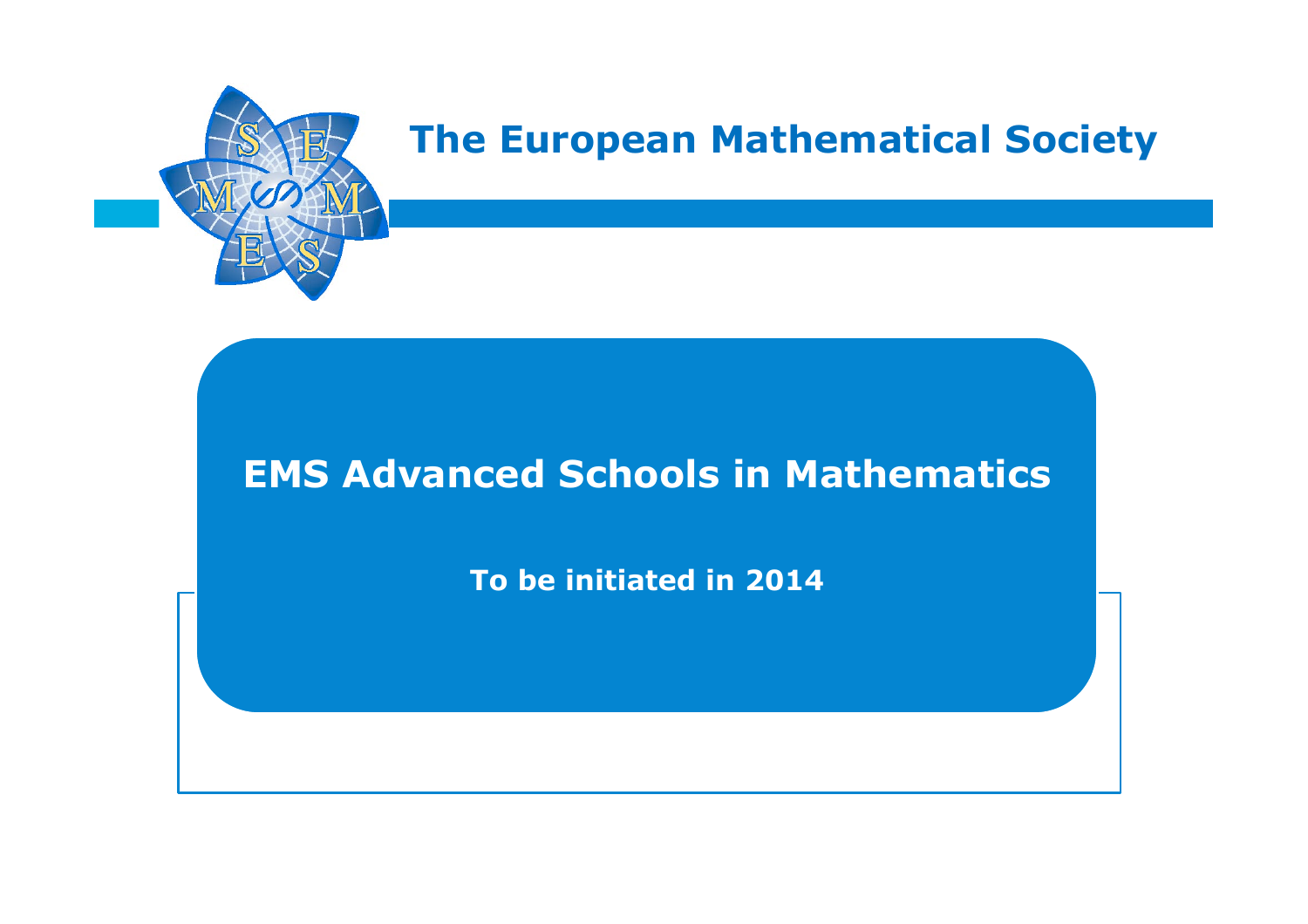

### **Mathematics in Europe**

### An EMS project funded by Munich Re (Germany)

#### Addressed to:

- Everyone who is interested in mathematics: journalists, school children, students, teachers, professional mathematicians.
- Everyone looking for suggestions for increasing public awareness of mathematics.

#### Entries include:

• News, Information, Popularization Activities, Math Help, Math(s) as a profession, Competitions.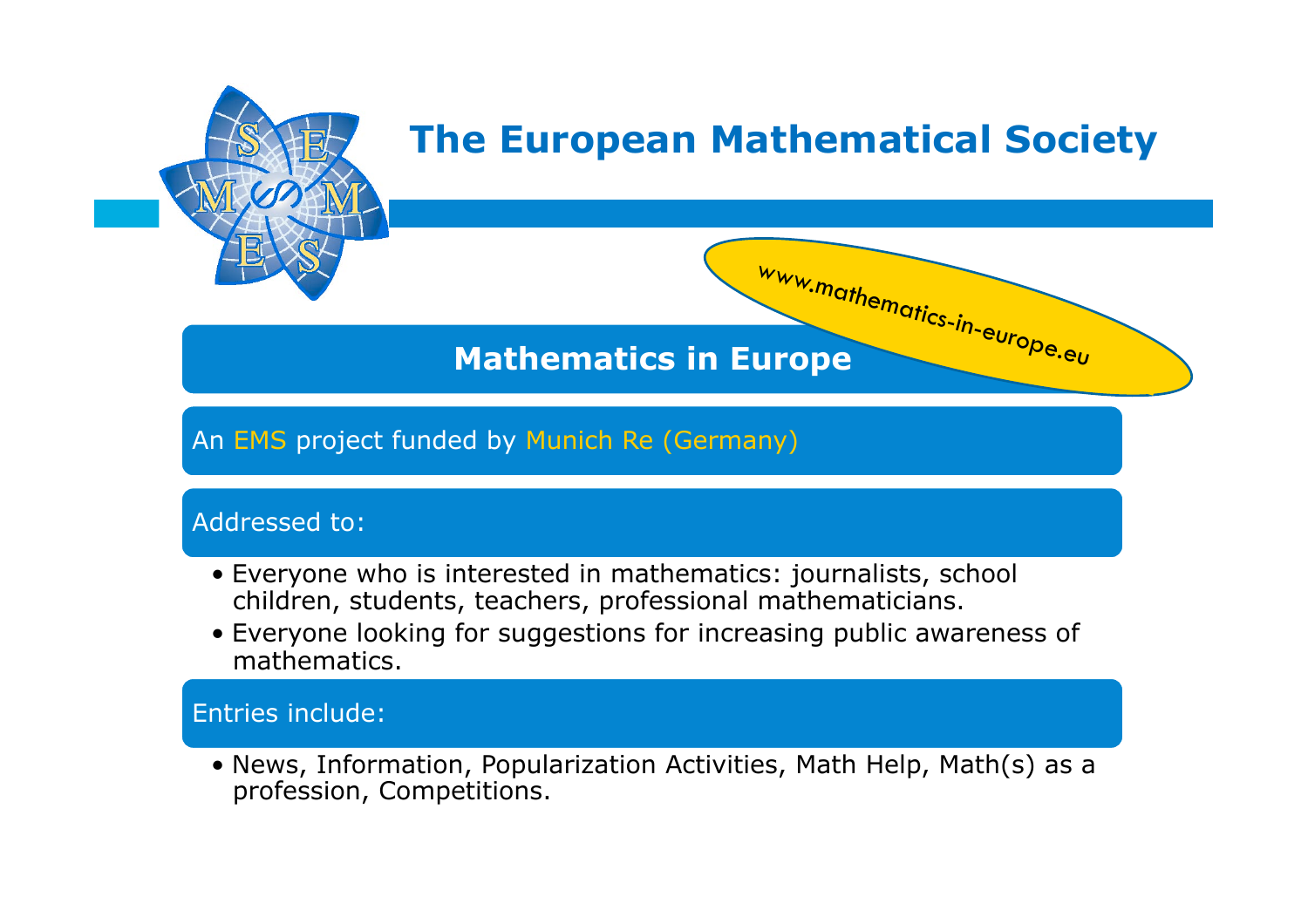

### **Influence of the EMS**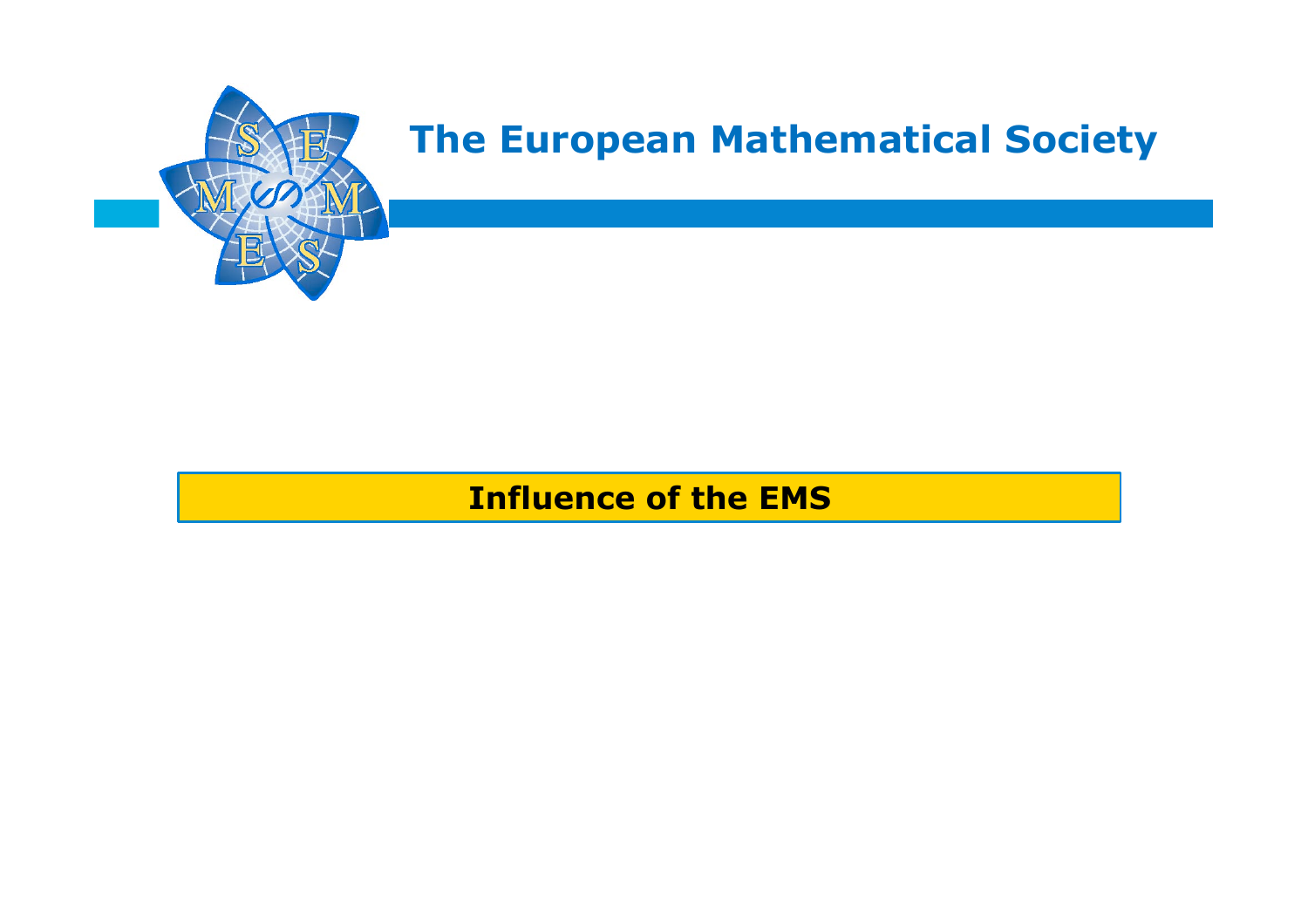

- **EMS**
- Is a voice of mathematics in Europe;
	- Provides a suitable structure for the development of **mathematics in its unity;**
	- Acting at an **European scale,** it can address **crucial questions** for mathematics at the **critical level;**
	- Provides a large **scientific and social network** to support the demands of mathematical developments;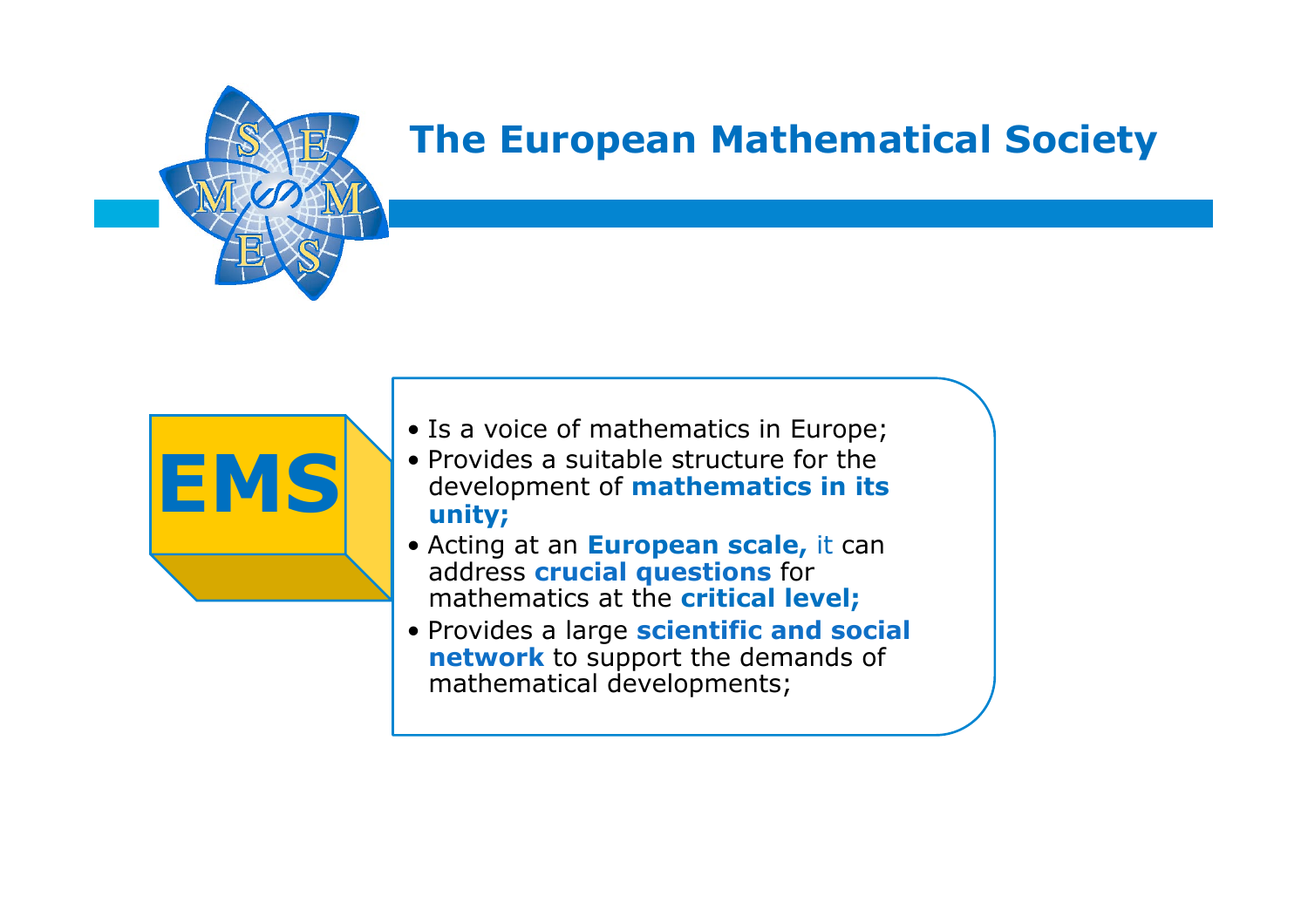

- **EMS** Has been influential in the creation of the **European Research Council**;
	- Nominates representatives at the **Abel Prize Committee** and other scientific boards;
	- Participates in the European platform **Initiative for Science in Europe**;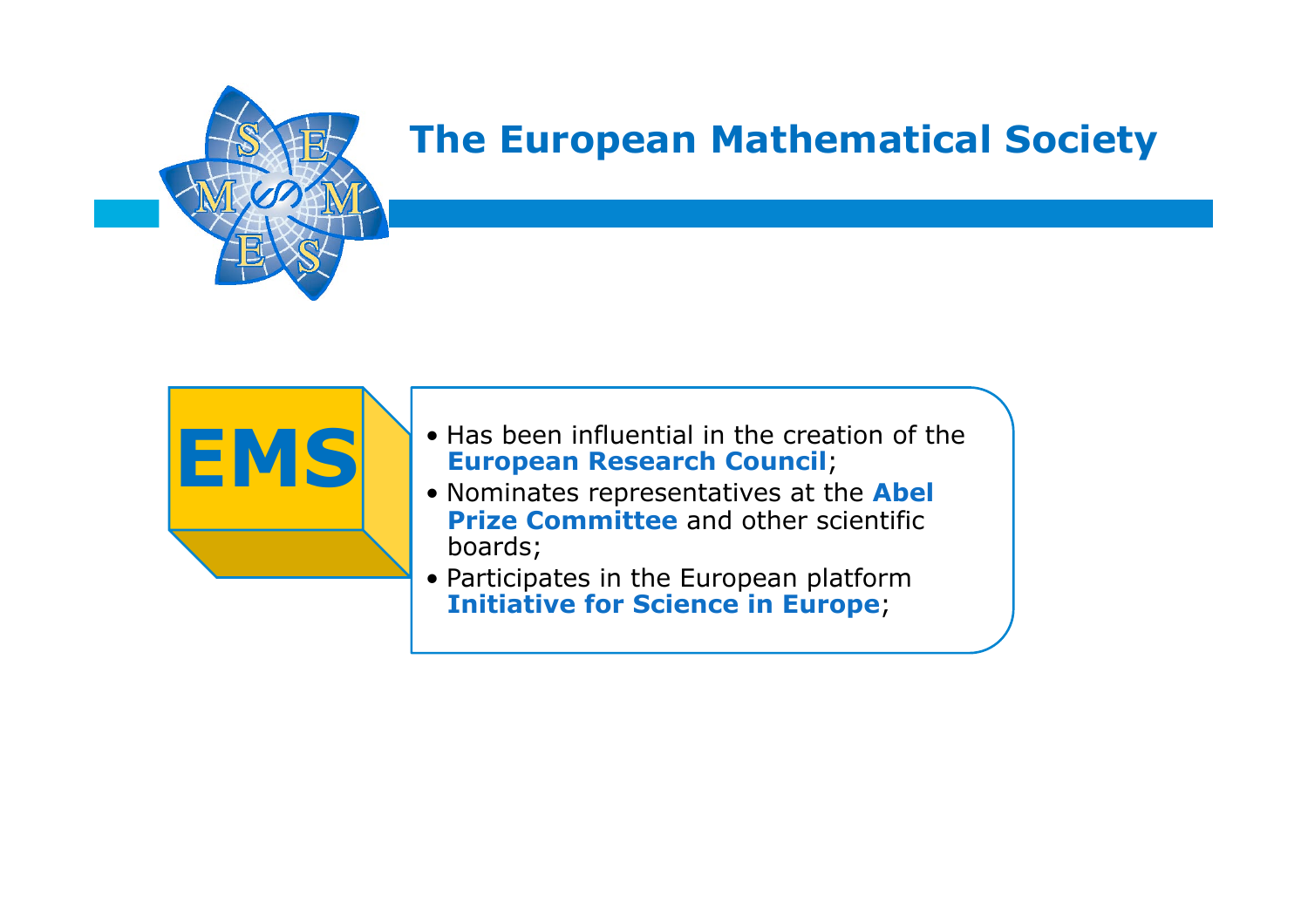

**EMS** 

## **The European Mathematical Society**

- Acts as intermediary between mathematicians and politicians at the **EU** (European Commisssion, Parliament, other European organizations), and transmits **the specific needs of mathematical research.**
- Aims to obtain the **appropriate European investment** to maintain European research in mathematics at the highest level, and to assure its **long-term development**.